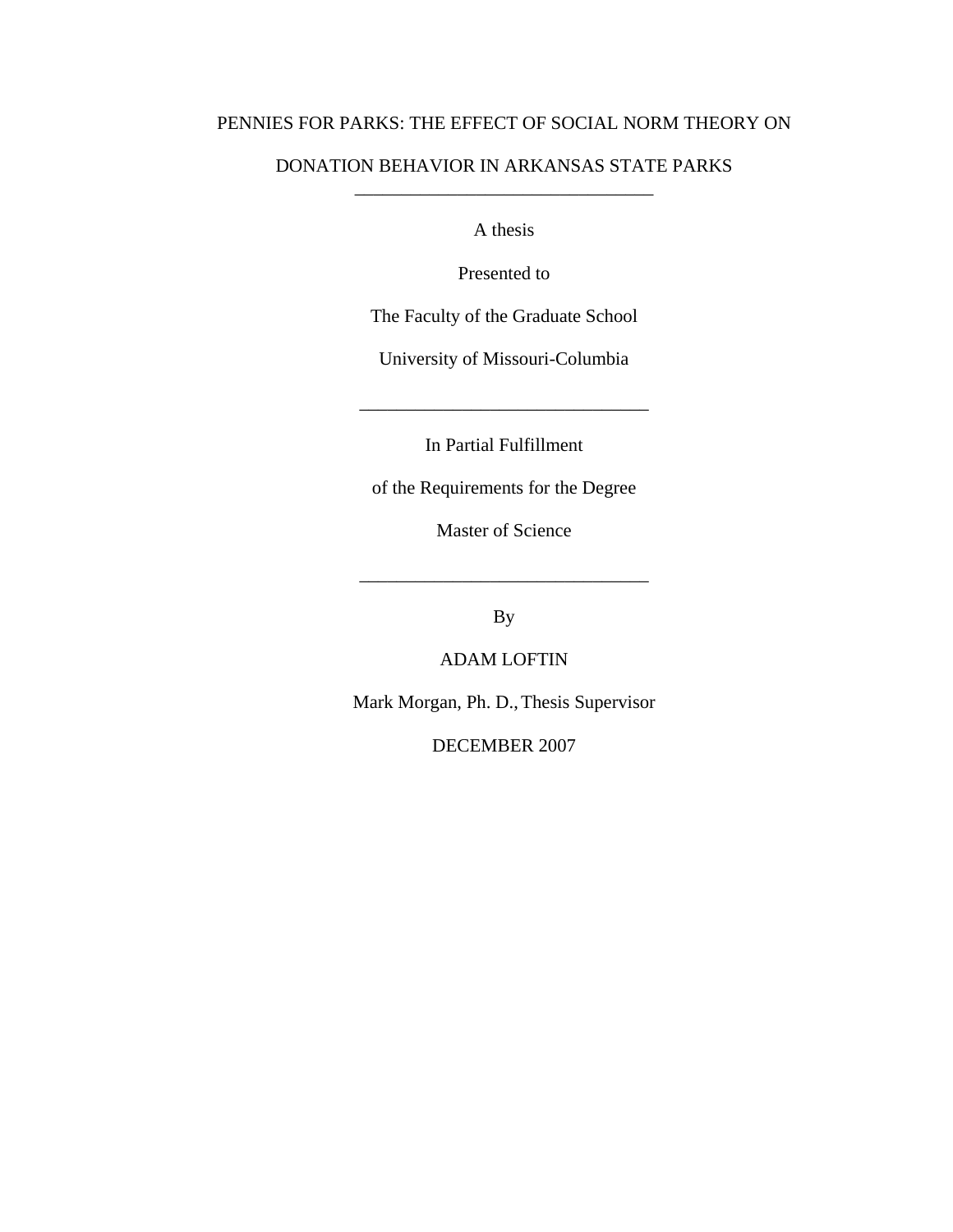The undersigned, appointed by the Dean of the Graduate School, have examined this thesis entitled:

## PENNIES FOR PARKS: THE EFFECT OF SOCIAL NORM THEORY ON DONATION BEHAVIOR IN ARKANSAS STATE PARKS

Presented by Adam Loftin

A candidate for the degree of Master of Science

And hereby certify that in their opinion it is worthy of acceptance.

\_\_\_\_\_\_\_\_\_\_\_\_\_\_\_\_\_\_\_\_\_\_\_\_\_\_\_\_\_\_\_\_\_\_\_\_\_\_\_\_\_\_\_\_\_\_\_\_\_\_\_\_\_\_\_\_\_\_\_\_\_\_\_\_\_\_\_ Dr. Mark Morgan

\_\_\_\_\_\_\_\_\_\_\_\_\_\_\_\_\_\_\_\_\_\_\_\_\_\_\_\_\_\_\_\_\_\_\_\_\_\_\_\_\_\_\_\_\_\_\_\_\_\_\_\_\_\_\_\_\_\_\_\_\_\_\_\_\_\_\_ Dr. David Vaught

\_\_\_\_\_\_\_\_\_\_\_\_\_\_\_\_\_\_\_\_\_\_\_\_\_\_\_\_\_\_\_\_\_\_\_\_\_\_\_\_\_\_\_\_\_\_\_\_\_\_\_\_\_\_\_\_\_\_\_\_\_\_\_\_\_\_\_ Dr. Ronald Phillips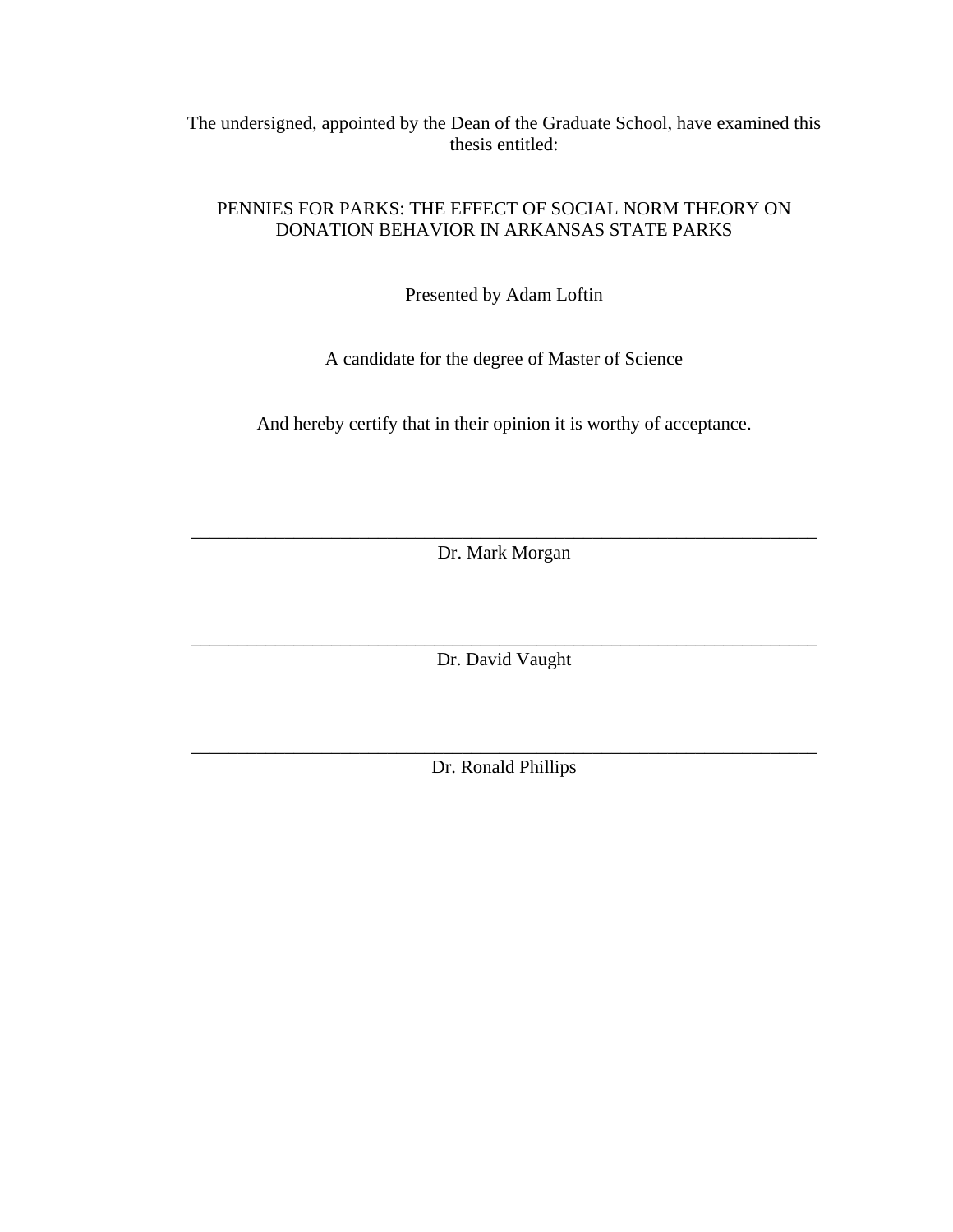## ACKNOWLEDGEMENTS

Many people have assisted me through the thesis and graduate school process and have been involved in the production of this paper who deserve recognition. I would like to thank Dr. Mark Morgan, Dr. David Vaught and Dr. Ronald Phillips for serving as my committee, for reading my report, for their patience, and their valuable advice and feedback. Thanks especially to Dr. Morgan, as the lead member of my committee, for repeatedly looking over my material and providing sound advice. Thanks also go to my friends in Columbia: Harley, Dani, Stone, Joel, Julie and Carri as well as some others. This has been a long process and all of you have helped get me through rough stretches and been fantastic during the easy ones.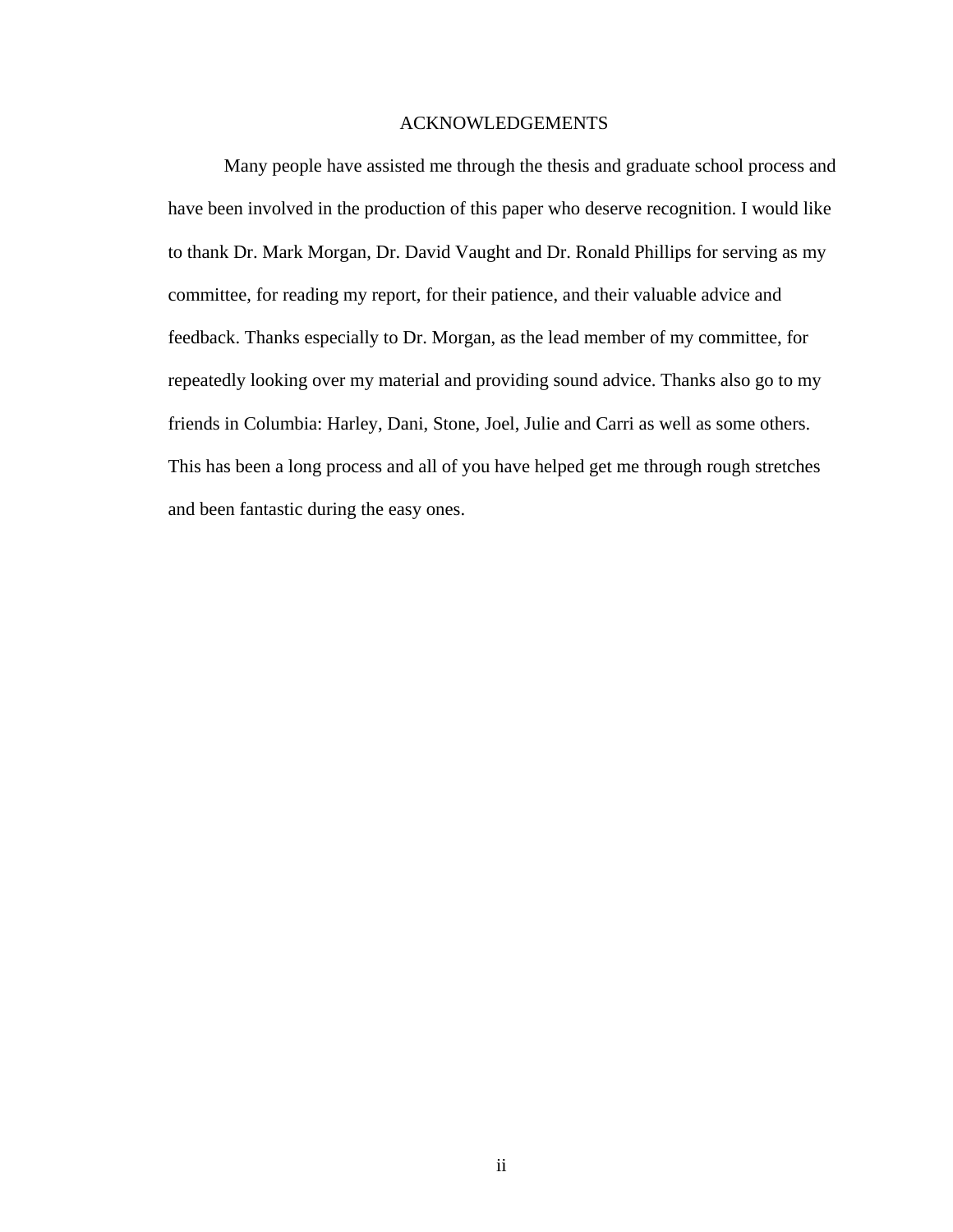# TABLE OF CONTENTS

| Page                 |
|----------------------|
|                      |
|                      |
|                      |
| Chapter              |
| 1. INTRODUCTION      |
|                      |
|                      |
|                      |
|                      |
|                      |
|                      |
|                      |
| 2. LITERATURE REVIEW |
|                      |
|                      |
|                      |
|                      |
|                      |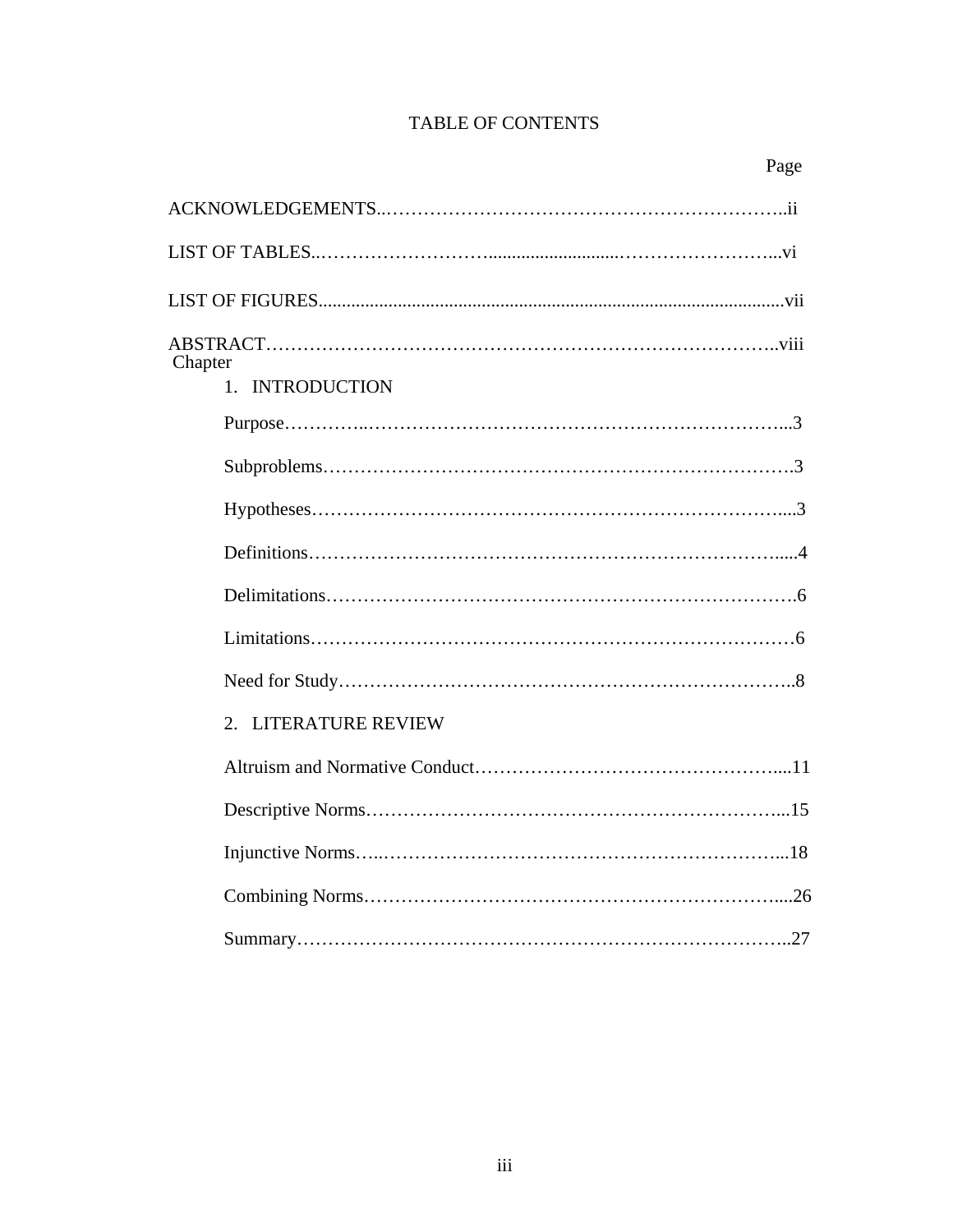# 3. METHODS

| Prairie County/Lower White River Museum State Park31 |
|------------------------------------------------------|
|                                                      |
|                                                      |
|                                                      |
|                                                      |
|                                                      |
| 4. RESULTS                                           |
|                                                      |
|                                                      |
|                                                      |
|                                                      |
| 42                                                   |
|                                                      |
|                                                      |
| 5. DISCUSSION AND RECOMMENDATIONS                    |
|                                                      |
|                                                      |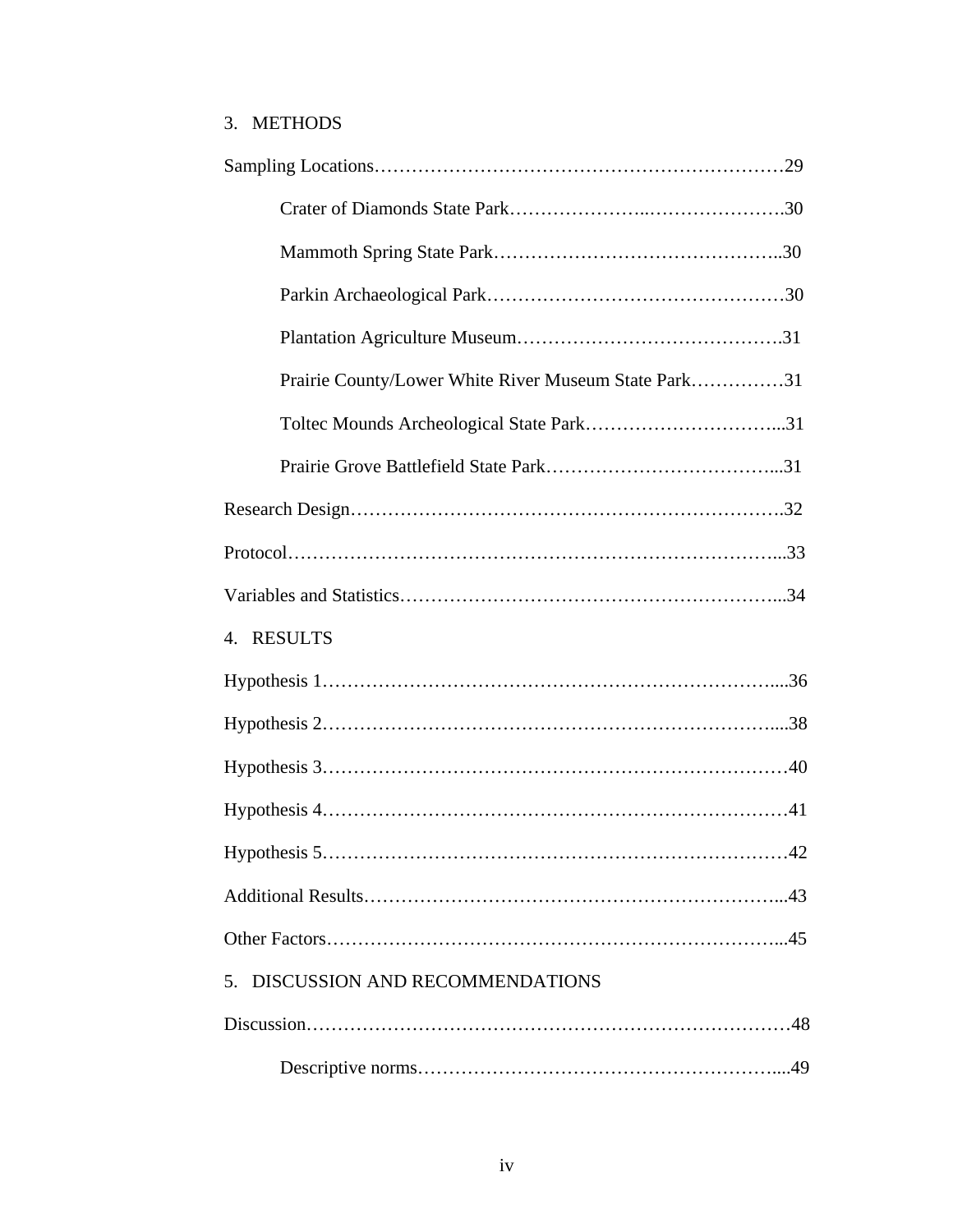| <b>APPENDIXES</b>                                       |  |
|---------------------------------------------------------|--|
|                                                         |  |
|                                                         |  |
|                                                         |  |
| D. Permission Letter to Arkansas State Parks Director72 |  |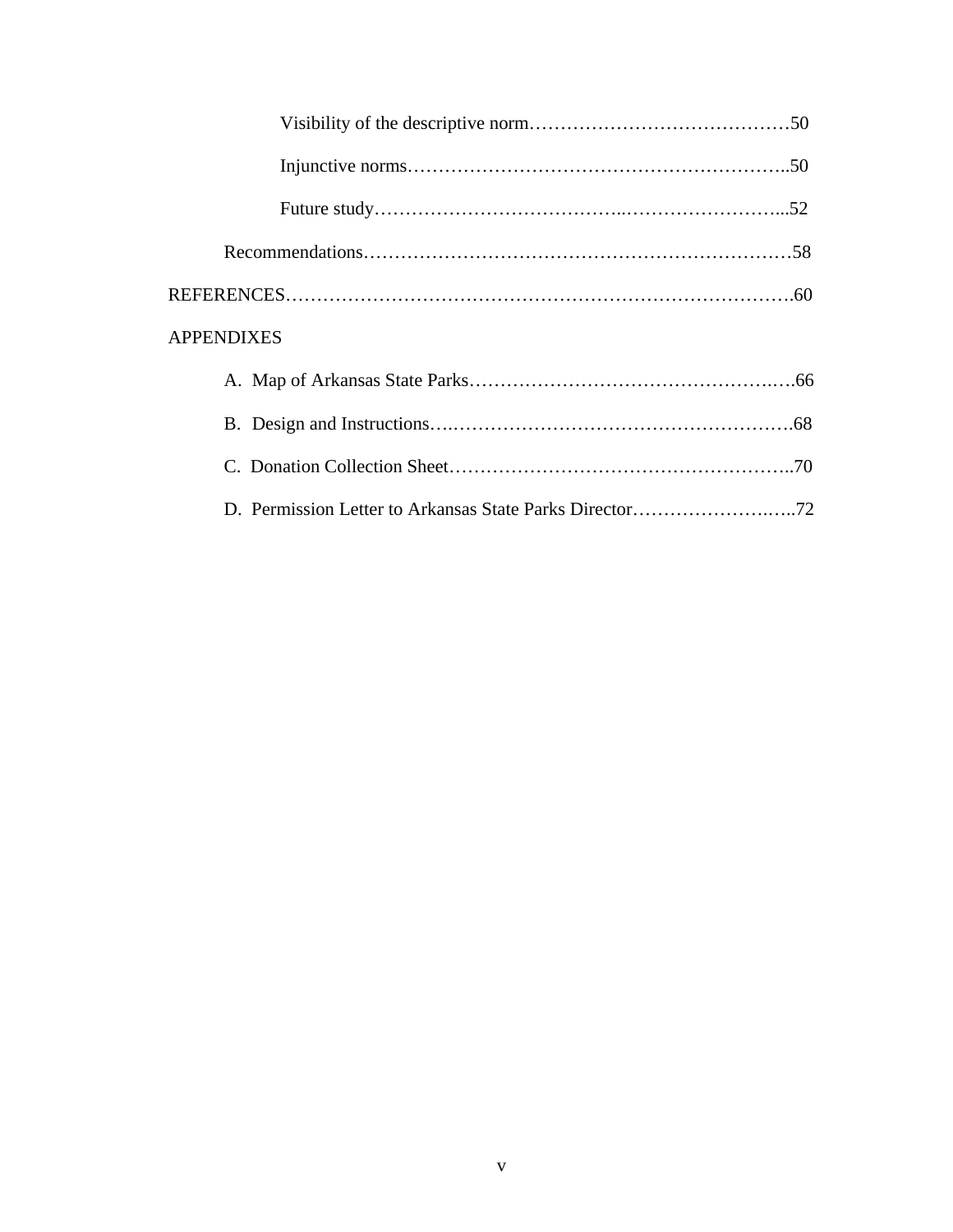# LIST OF TABLES

| Table 1: Donation box revenue under seeded and unseeded conditions38         |
|------------------------------------------------------------------------------|
|                                                                              |
|                                                                              |
| Table 4: Comparison of all control conditions and all treatment conditions42 |
|                                                                              |
|                                                                              |
|                                                                              |
|                                                                              |
| Table 9: Comparison of donations when charging and not charging fees46       |
|                                                                              |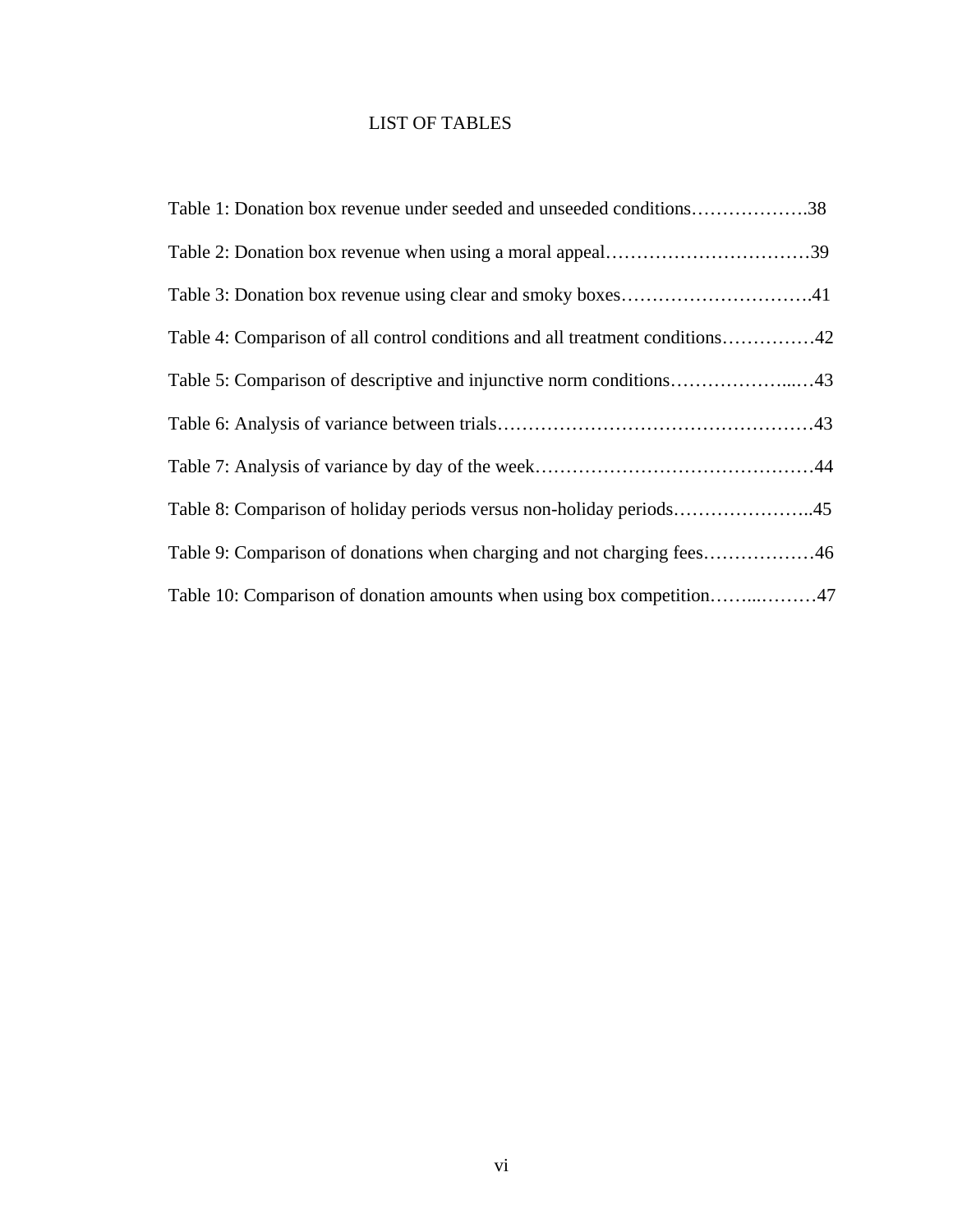# LIST OF FIGURES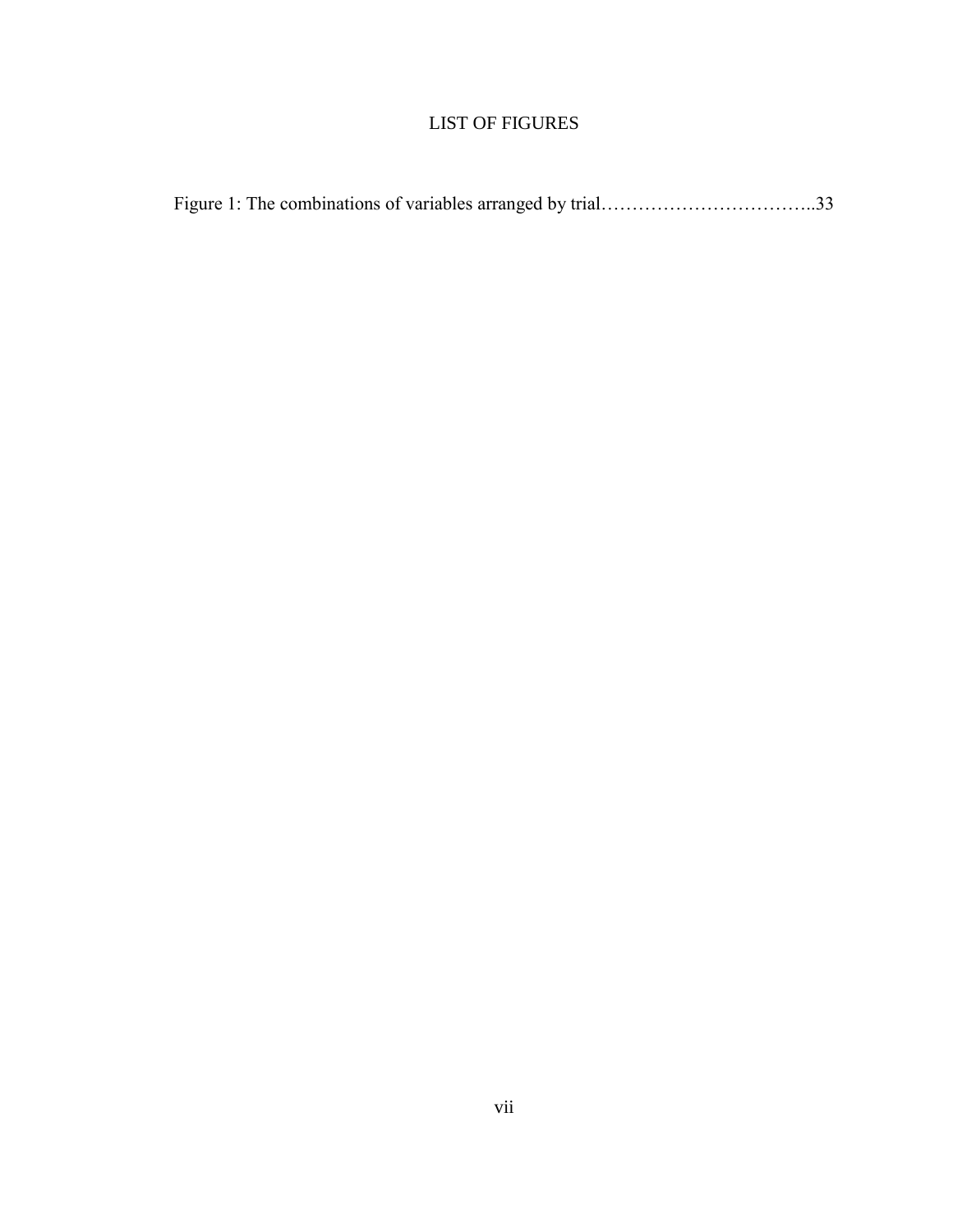## PENNIES FOR PARKS: THE EFFECT OF SOCIAL NORM THEORY ON DONATION BEHAVIOR IN ARKANSAS STATE PARKS

### Adam Loftin

#### Mark Morgan, Ph. D., Thesis Supervisor

## ABSTRACT

 Although donation boxes are common in parks, museums, and historic sites, not much is known about how they influence visitor behavior. Perhaps some donation boxes are more efficient at generating revenue than others. The purpose of this study was to determine if social norms played a role in the donation behavior of visitors at state parks. This was accomplished by measuring the amounts of money received when the box was empty and when the box was "seeded" with a pre-determined amount of bills and coins. Next, the effects of a label placed on the donation box were tested to determine if visitor behavior could be influenced by using a persuasive message. Two conditions were tested: 1) Donation Box; and 2) WE APPRECIATE YOUR DONATION! *All revenue will be used for park improvements.* The last treatment measured the effect of box coloration (clear vs. smoky) to determine if visibility made a difference in donation behavior. This study was conducted during the summer of 2005 at 7 state parks and historic sites in Arkansas. Data was collected over a 16 week time period (8 trials at 2 weeks each). Results of this study showed a non-significant relationship between social norms and donation behavior. However, the literature and anecdotal evidence suggests that other factors such as park entrance fees, holidays, and days of the week may make a difference in donation behavior. More research is needed to understand this topic.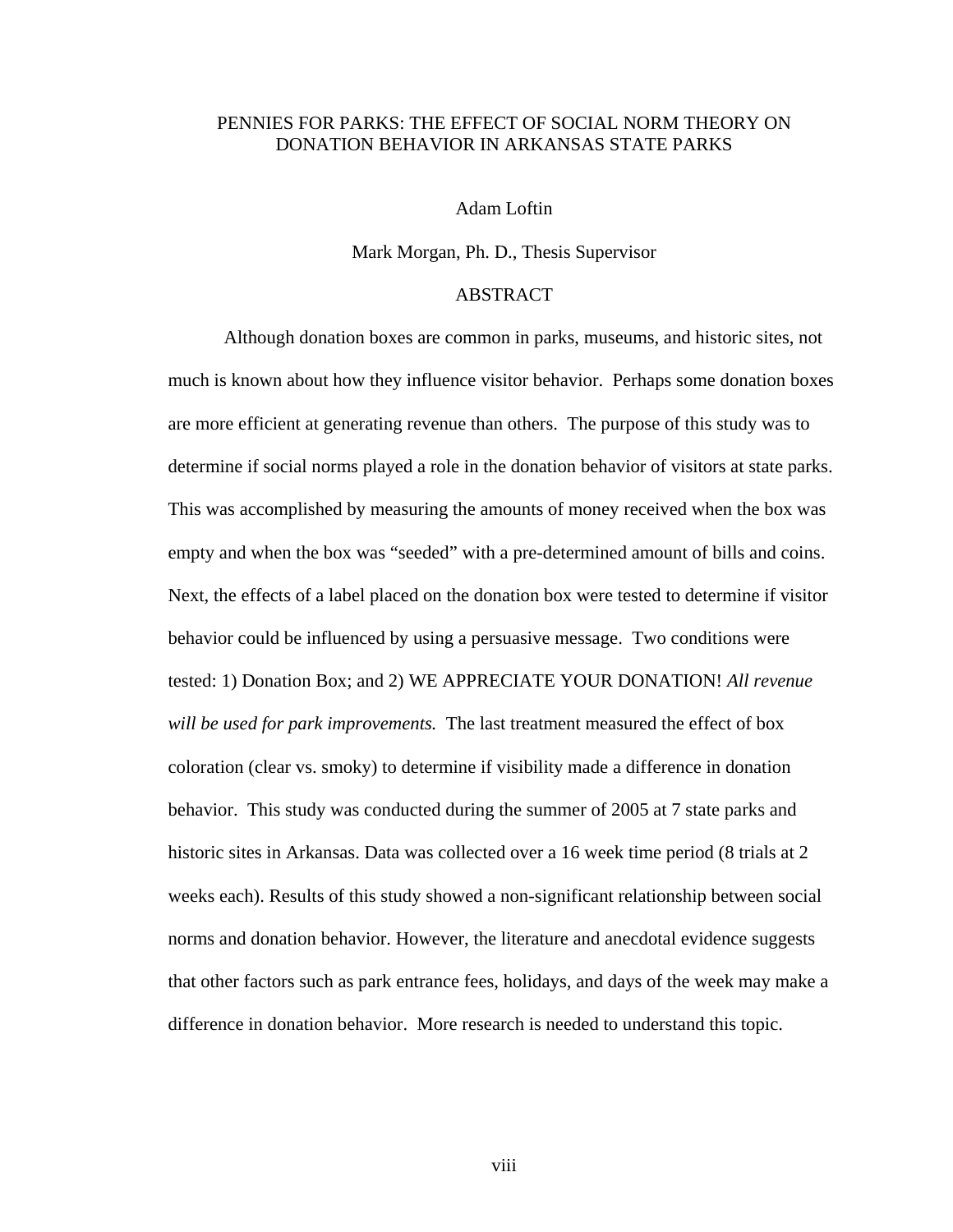### CHAPTER 1

### Introduction

 About ten million people visit Arkansas State Parks each year to enjoy the cultural and natural resources across the state (Arkansas Department of Parks and Tourism, 2007). A variety of units are in place to meet the mandate of the Arkansas State Park System which states that, "The mission of the department of parks & tourism is to enhance the quality of life in Arkansas by promoting, protecting, interpreting and managing the state's natural and cultural resources." The Arkansas State Park System consists of 52 sites, 925 buildings, 1,779 campsites and numerous other trails and recreational facilities. Over 1,200 full and part-time staff are employed in the system. The economic impact of Arkansas State Parks is estimated to be approximately \$260 million per year.

According to the 2005-2006 budget report for the state of Arkansas, the Department of Parks and Tourism had an operational expenditure of \$86,843,508 (State of Arkansas, 2006). Funding comes from several sources, but the majority of revenue is derived from a conservation tax. The tax was approved by voters in November of 1996 as Amendment 75, and took effect July 1, 1997 (Arkansas Game and Fish Commission, 2007). This tax amounts to 1/8 of one percent of the state's general revenue sales tax. This money is divided between the Arkansas Game and Fish Commission (45%), Arkansas State Parks (45%), Arkansas Heritage Commission (9%) and the Keep Arkansas Beautiful Commission (1%). For the 2007 Fiscal Year, the tax provided 33% of the total funding for the Arkansas Department of Parks and Tourism (Arkansas Department of Parks and Tourism, 2007). Other funding sources included state legislative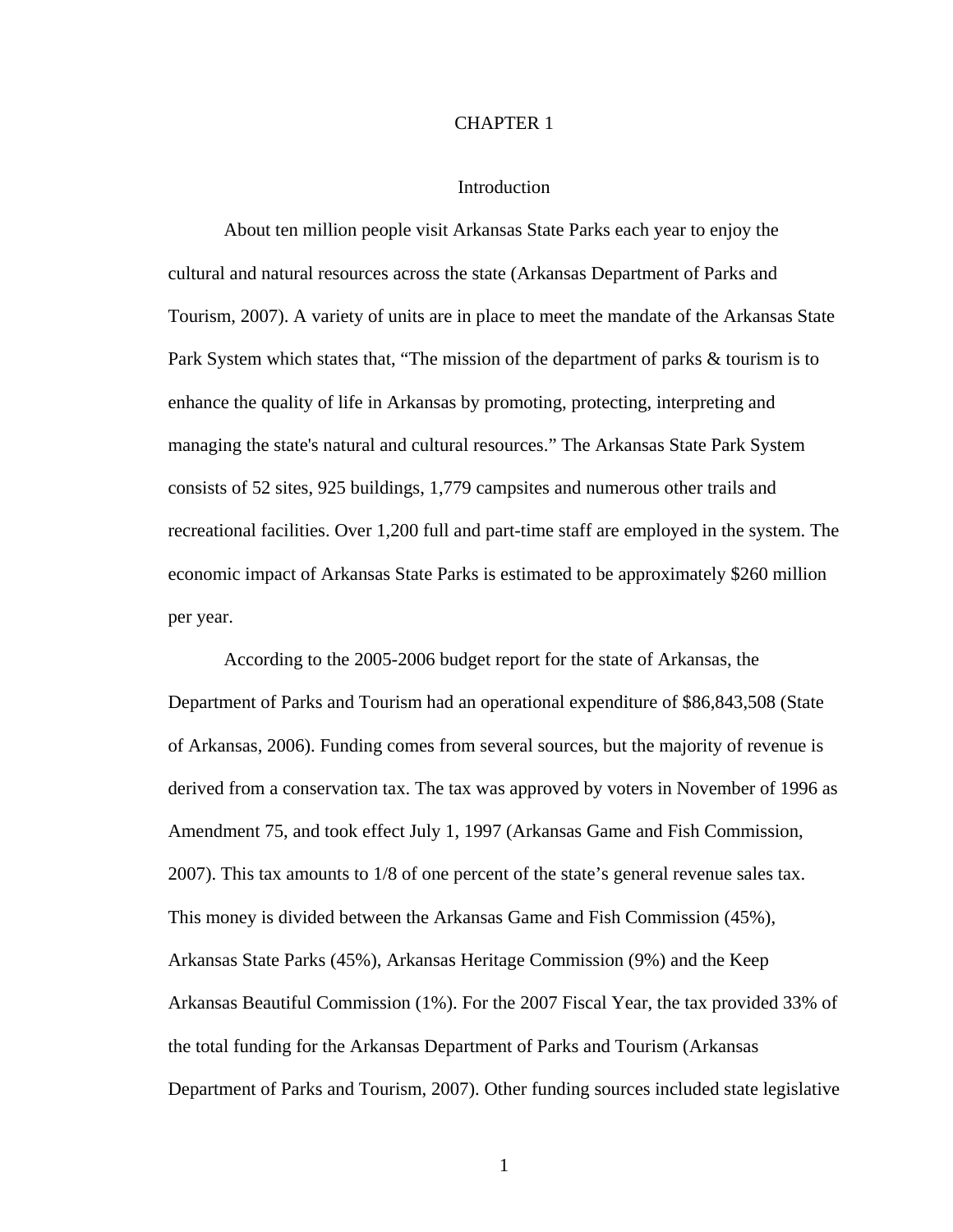appropriations (17%), Federal funding (5%), facility generated income (22%) and trust funds, which includes a tourism tax (9%), grants (5%) and general improvement (9%). In the 2005 fiscal year, the conservation tax generated over \$25,000,000 (Department of Parks and Tourism, 2005). Other major sources of park income originated from general revenue funding and operation revenue from park concessions and usage fees.

State parks have many expenses and budget shortfalls can occur. Although parks can generate some revenue, virtually all of it must be returned to the general treasury (Morgan, 1996). However, state parks can keep all the money collected from donation boxes. These funds typically are considered to be "petty cash" used for immediate purchase of necessary materials or supplies. It is in the parks best interest to maximize this revenue stream, despite the fact that it is a small amount of money. Many parks use donation boxes as a way to enhance park revenue, but are not required to do so. The purpose of a donation box is to entice visitors to make voluntary contributions. Why would people put their money in a donation box? Is donation a simple case of altruism or are there other factors that affect to a person's decision to donate? There is no standardized way of presenting donation boxes to park visitors. Boxes are located at various places, money is collected at different times and the designs of the boxes are inconsistent. Even the coloration of the donation boxes is different. These varied conditions may make some boxes more efficient at generating revenue than others. Environmental cues may play an important role in influencing donation behavior, either positively or negatively, but this topic has not been studied.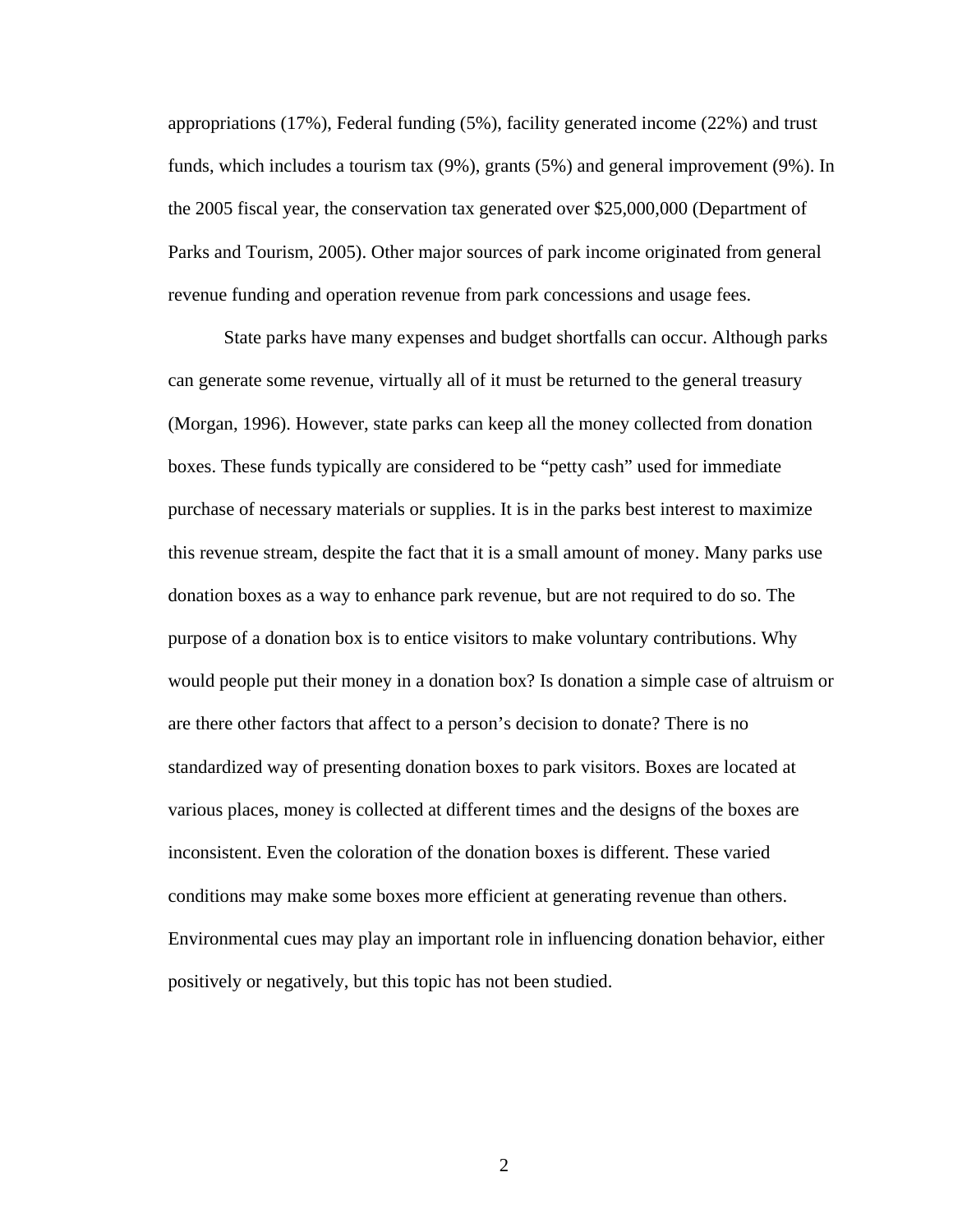## *Purpose*

The purpose of this study is to manipulate three environmental conditions associated with donation boxes: 1) amount of money, 2) coloration, and 3) a written message to test their relative effectiveness on how much money they generate. This will be accomplished by developing a donation ratio (amount of money/ park visitation), and comparing this figure across the different trials.

### *Subproblems*

- 1. To compare the amount of money donated when a message is present versus conditions when there is no message.
- 2. To compare the amount of money donated when the box is "seeded" with money and when it is empty.
- 3. To compare the amount of money donated when a smoky colored box is displayed versus a clear box.
- 4. To compare the amount of money when all three factors are present with the set of conditions when they are not.

#### *Hypotheses*

 This study will test five hypotheses. These hypotheses will test the different types of norms associated with social norm theory. Each manipulation, therefore, will be tested under a separate hypothesis. The hypotheses are as follows:

H1**:** Donation boxes that are "seeded" (descriptive norm) will generate the same amount of revenue as those that are empty.

H2**:** Donation boxes having a persuasive message (injunctive norm) will generate the same amount of revenue as those having a label simply stating "Donation Box."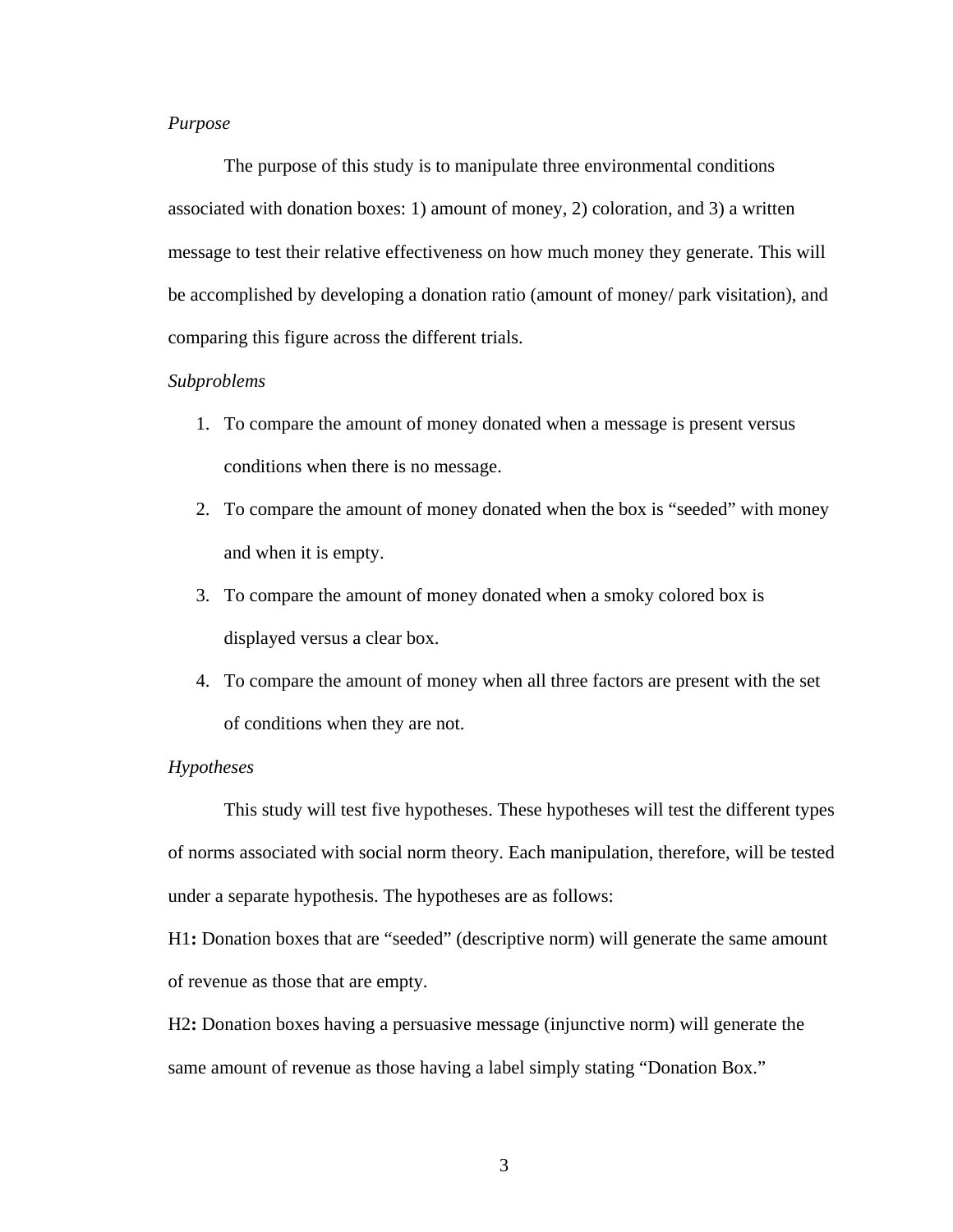H3**:** Donation boxes that are clear will generate the same amount of revenue as boxes which are smoky-colored (dark gray).

H4**:** Donation boxes having all three factors present in the design will generate the same amount of revenue as donation boxes having no factors present.

H5: Donation boxes using a descriptive norm will be as effective as those using an injunctive norm.

### *Definitions*

Many terms will be used throughout the body of this paper. Key terms are as follows:

Altruism: Actions that help someone in need; an unselfish mindset involving the welfare of others (Schwartz & Howard, 1980; Parker, 1997). In this case it will be relevant to a person's desire to assist the park in the form of donations without any apparent rewards in return.

Descriptive norms: "Describes what is typical or normal. It is what most people do, and it motivates by providing evidence as to what will likely be effective and adaptive action: "If everyone is doing it, it must be a sensible thing to do" (Cialdini, Reno,  $\&$ Kallgren, 1990, p. 1015). The central theme of the study will focus on this concept relating to the suggestion of previous donations and the presence of a sign.

Donation behavior: For the purposes of this study, any action relating to donation that affects the decision of an individual to donate, how much to donate, etc. Examples of this include littering outcomes (Finnie, 1973) and actions that are accompanied with perceived ecological consequences (Reid, Luyben, Rawers, & Bailey, 1976).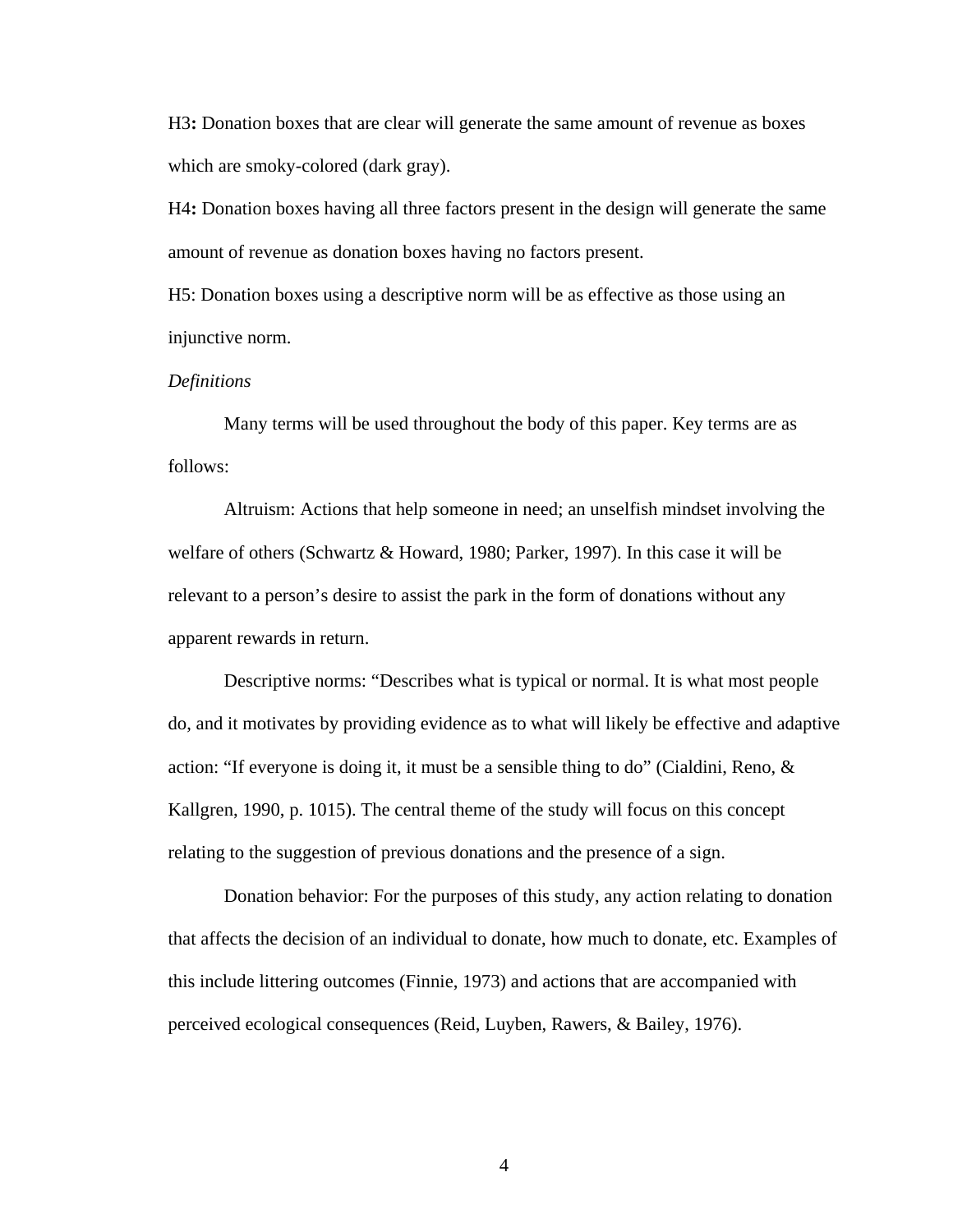Indirect management: Design and information based approaches to management designed to alter behavior and differs from direct management which is based on enforcement of regulations (Gramann & Vander Stoep, 1987). This is a way of implementing a management solution without requiring official or coercive direction from an administrator.

Injunctive norms: Norms in the environment that describe what "ought" to be done in certain situations (Cialdini, 1996). In contrast to the descriptive norms, this will be the focus of the study.

Moral obligation: "This activation process generates personal norms conceptualized as feelings" and leads to "specific helping behaviors (Schwartz & Howard, 1980, p. 441)." This is a concept that is important to understanding and differentiating between types of norms and the behavior that accompanies these norms. This is closely related to injunctive norms.

Releaser cues: Discriminatory cues in the environment that affect one's behavior; these communicate that an act may be acceptable in a certain environment and can stimulate one's behavior (Samdahl & Christensen, 1985). In this case, the presence of money and messages qualify as environmental cues.

Stimuli: Perceived qualities of the environment which effect the actions of an individual (Sonnenfeld, 1972). The conditions that are to be tested are controlled stimuli in the environment that will produce a corresponding behavioral reaction in some individuals. In this case, the behavior to be focused on is that relating to donation.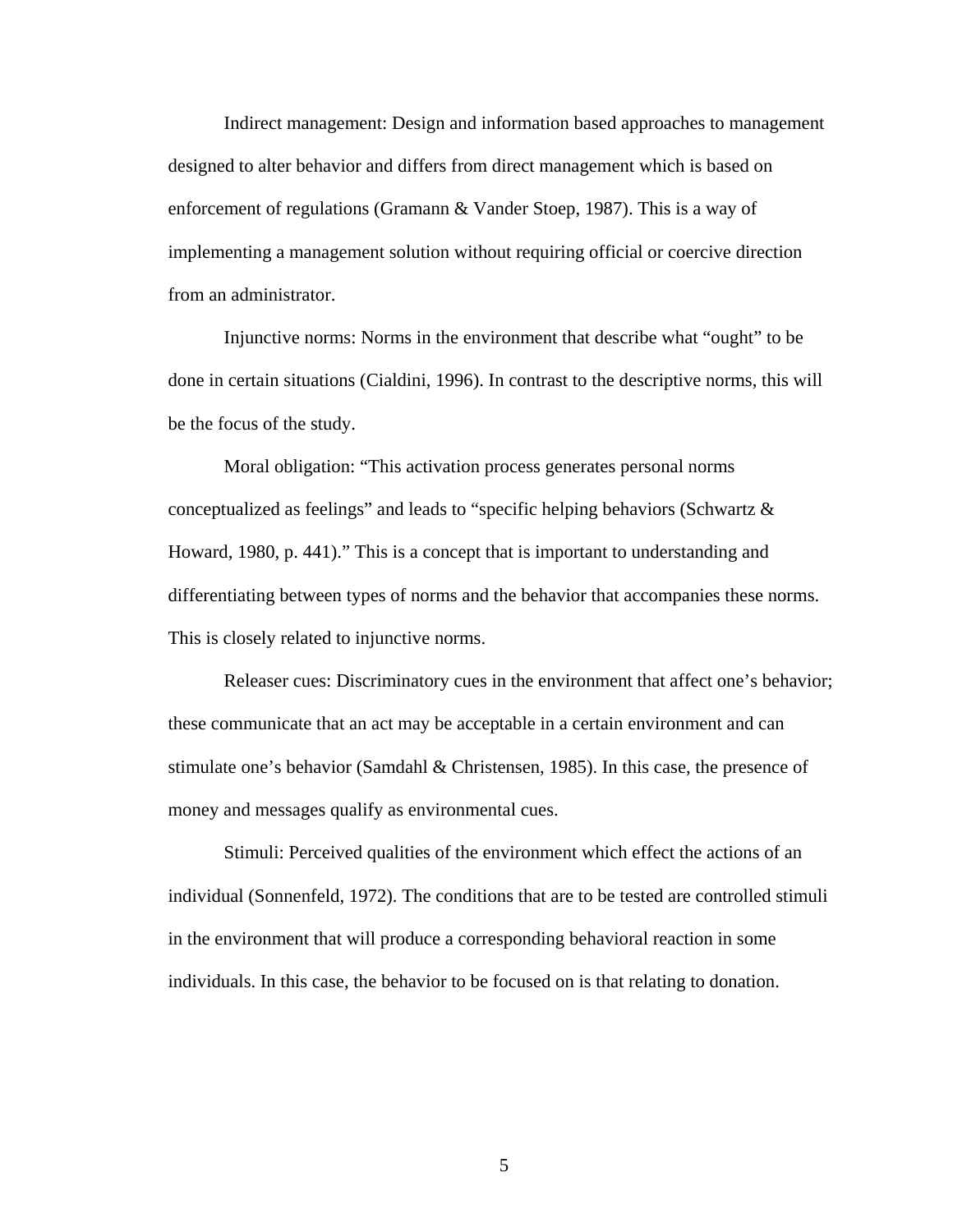Uninformed violations: Violations of park rules due to ignorance of the consequences of disobeying rules (Gramann & Vander Stoep, 1987). This is a type of violation, which can be affected by norm theory.

Unintentional violations: Violations of park rules that are committed by visitors due to ignorance of the rules (Gramann & Vander Stoep, 1987). This is another type of violation effected by norm theory.

## *Delimitations*

This study was conducted at five State Parks and Historic Sites in Arkansas during a 16-week time period (May 23-September 11, 2005). Those sites were Crater of Diamonds State Park, Mammoth Spring State Park, Parkin Archeological State Park, Plantation Agricultural Museum, and Prairie County/Lower White River Museum. Each of these sites charged an entrance fee. Currently, many boxes that are being used have unique design features. For this study, the donation box design will be consistent at each location in order to minimize inaccuracies within the study. Each site will change the testable conditions of the boxes at set intervals. These measures are to ensure a fair test at each location and uniform measurement throughout sites across the state.

#### *Limitations*

• There is a limited geographic area from which to collect data, since only a few state parks in Arkansas are participating in this study. Moreover, this research will be conducted over a relatively short time period during the summer months. A two week trial period for each condition is planned, but it may not be enough to generate a large sample size for statistical testing. This procedure may result in an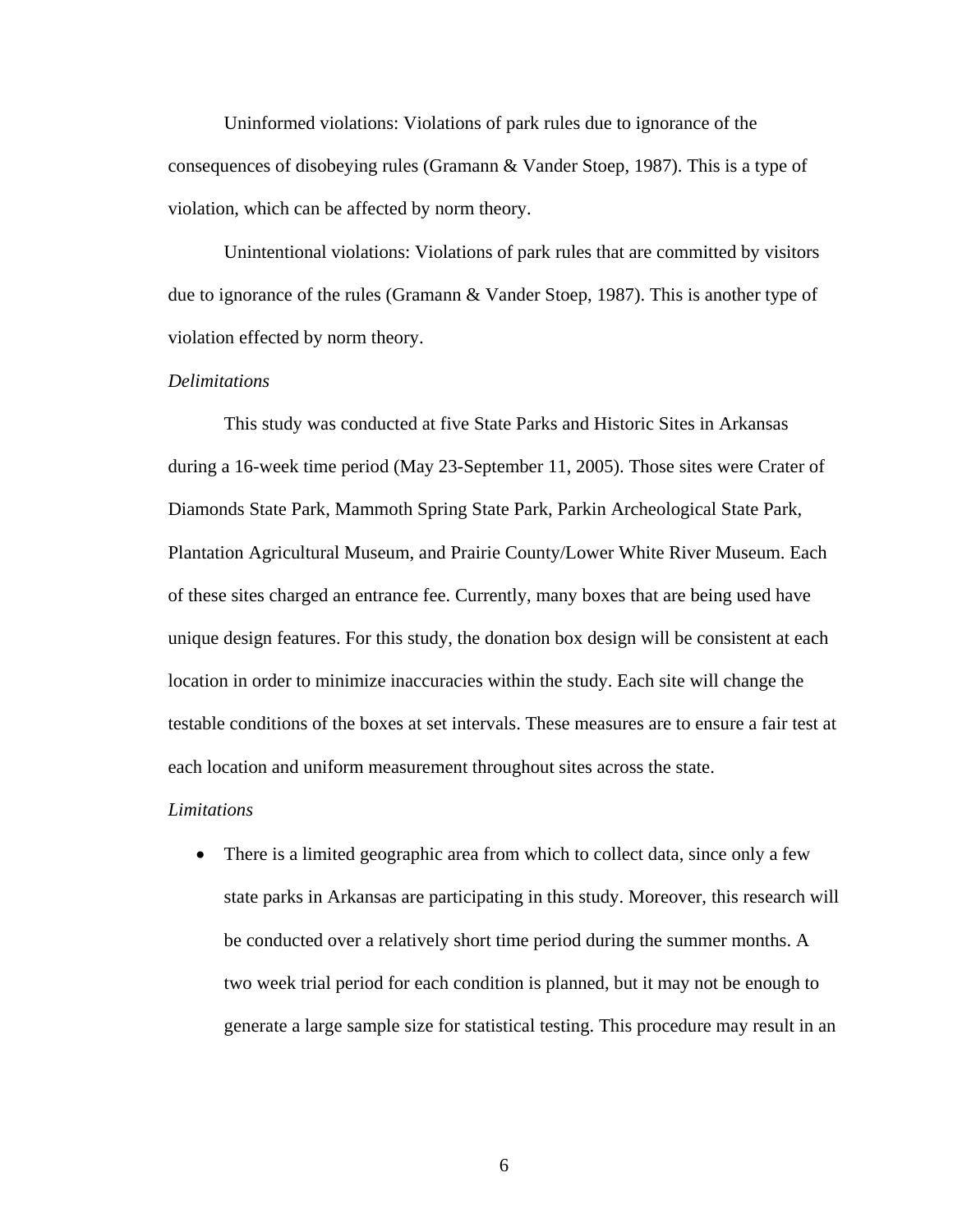unintentional exclusion of some types of visitors. For example, people who travel to see fall foliage or have breaks during the winter.

- Another limitation is due to the method of counting visitors. Visitors will only be counted upon entering the center and paying an admission fee. Perhaps these visitors are less willing to donate after paying a fee for the park attraction. Therefore, these results cannot be generalized to parks which are free (no admission charge).
- Park visitors are inconsistent in their number of trips, length of visits, and places visited. This means that several factors could impact visitors' decisions regarding the use of state parks. These could include such factors as weather, personal or economic conditions, such as the price of gas, and alternative sources of recreation.
- This study will not include any visitor motivations. This fact will limit the ability to explain any empirical relationships after the tests have been conducted.
- The money present in the donation boxes might fluctuate from hour to hour or day to day. As donations increase, the amount of money seen by visitors will increase as well. This limitation, however, is inherent within the design of the study. Ratios will be tested instead of how quickly the money accumulates. However, measurement error due to inconsistent rates of increase is possible. Therefore, as more visitors attend, the possibility of a skewed ratio increases.
- The box design will be consistent at each participating site, however, the actual counting of money and visitors will be done by park workers. This creates the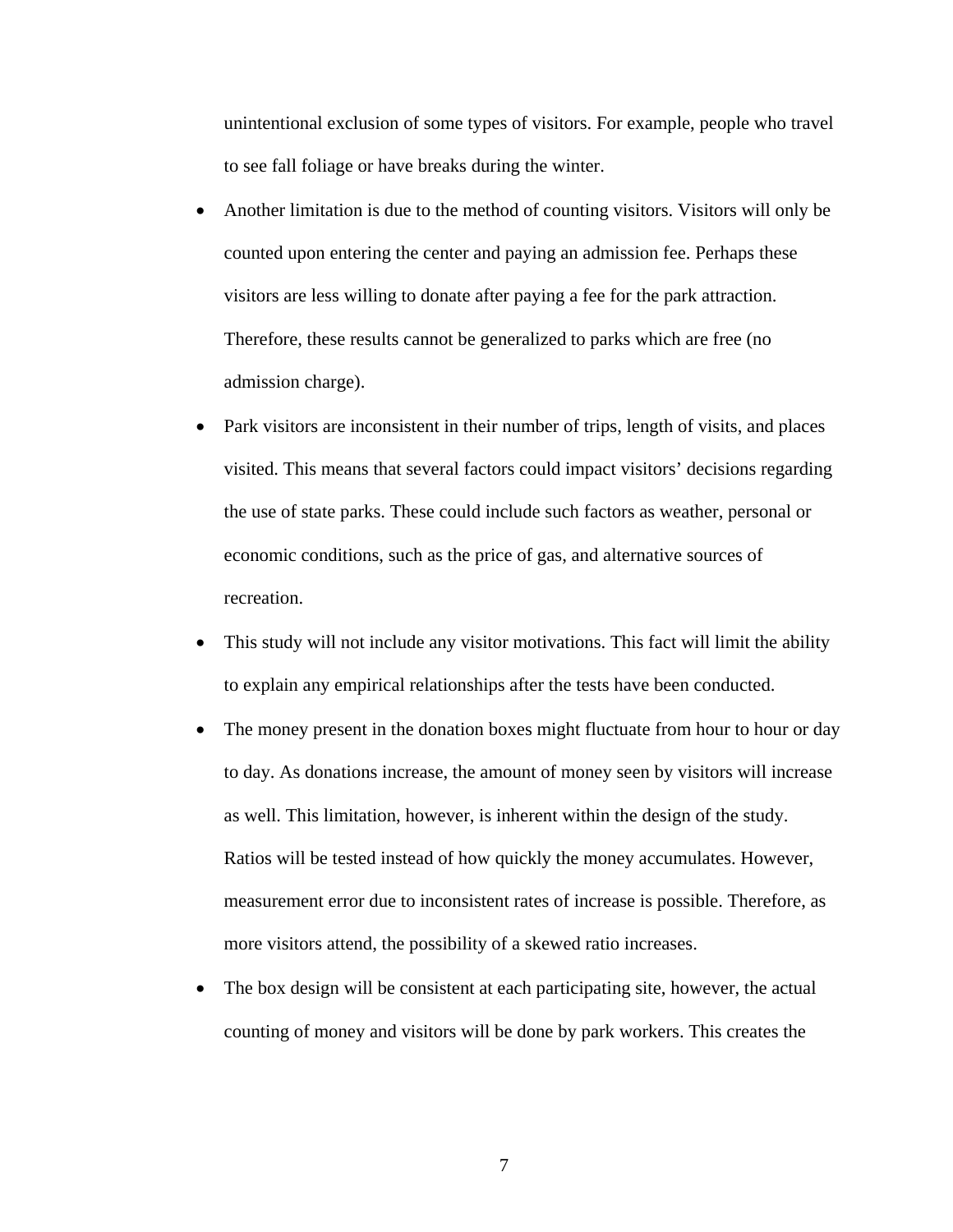possibility of lowered reliability in the study through measurement error. This source of error increases with the number of visitors.

• Samples may not be completely independent. It is possible that the same person may have visited multiple parks in the study and contributed money to more than one donation box.

#### *Need for Study*

There are two important reasons for conducting this study: 1) practical; and 2) theoretical. Most parks are in need of need additional revenue for maintenance, programs and services that are not included in their operational budgets. "The intensified use of a limited amount of space within parks by increasing numbers of recreationists has caused progressively greater problems for park managers" (Dwyer, Huffman & Jarratt, 1989, p. 21). This leaves parks susceptible to financial constraints that they cannot handle adequately.

While it is overly optimistic to view donation boxes as "treasure chests" that contain a lot of money, they could, however, be used to offset certain types of expenses. Parks have needs for smaller items that do not require administrative approval for purchase. Some park projects could be funded, at least in part, by the donations from visitors. Results of this study could change park policy in regard to donation boxes. A standardized set of guidelines could be implemented to maximize the effectiveness of donation boxes. Perhaps other parks can benefit from this study as well. Philanthropic organizations may be able to utilize concepts presented in this study for fundraising events. It may be useful for schools, blood banks, municipal organizations and other parties interested in influencing donation behavior.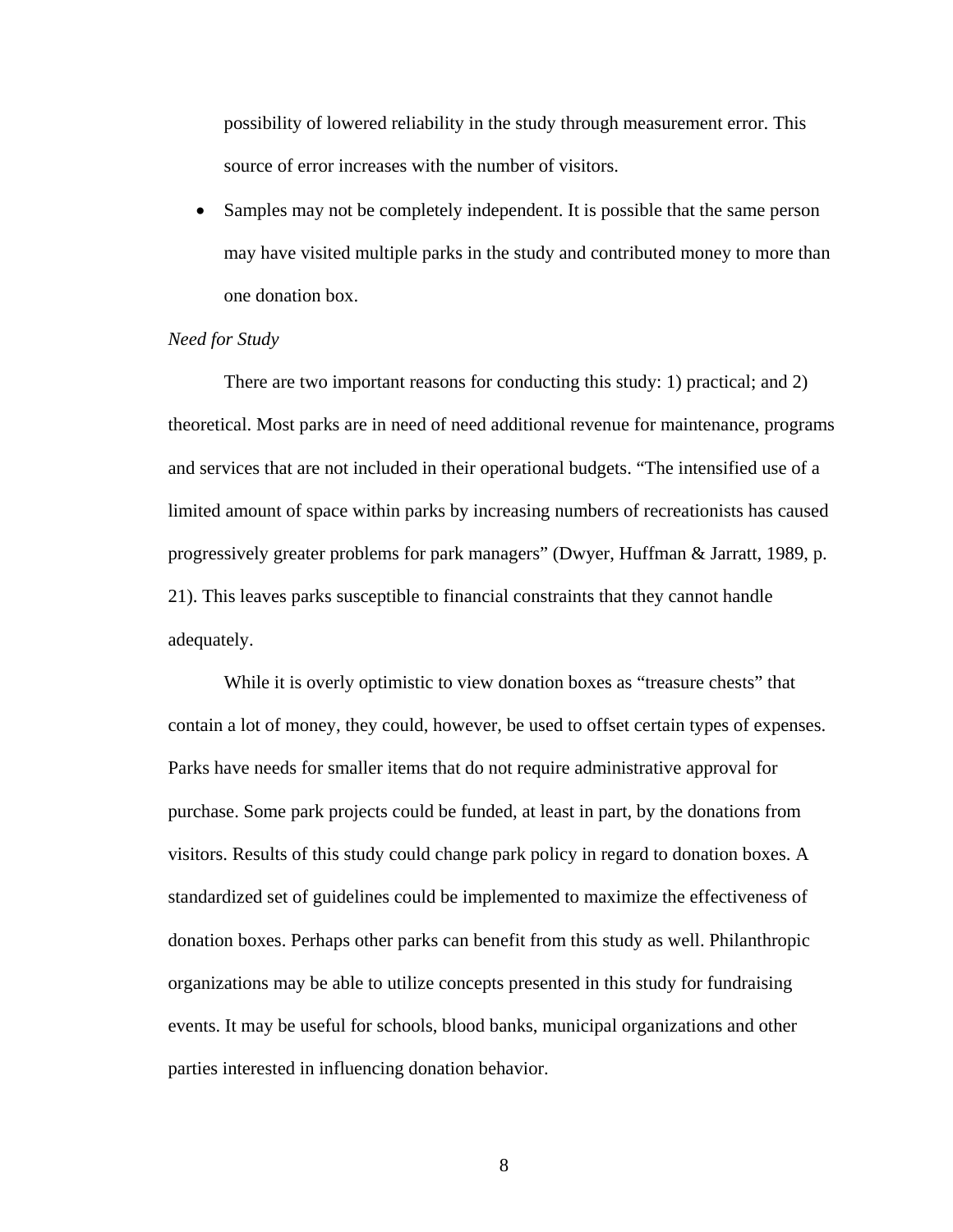A second need for this study stems from a gap in social norm theory. Harrison and Sarre (1971) state that some personal attributes involve spatial positioning and include reactions to a unit in the life of the individual, and the way in which a person responds. The way an individual perceives and then reacts to a unit in their environment seems to be among the most basic elements of the human psychological structure. A further understanding of this, and other related concepts, may hold great potential for future study and application in areas outside of park use. Additionally, Harrison and Sarre feel that there is a need for further study of environmental units in spatial conceptualization. The potential applications that could be derived from this study are many. Dwyer et al. (1989) pointed out that, "experimental manipulations in field studies to provide a basis for decision making is a very powerful tool and could definitely be used by more practitioners" (p. 29).

Previous studies on norm theory have tended to focus on preventing negative behavior from occurring. Reduction of litter and vandalism are common examples. Studies that have encouraged positive actions typically address behavior dealing with effort, rather than money. Prompting individuals to recycle is one example. Studies that involve the expenditure of money have generally used personal solicitations as their methodology. This study builds on previous literature but is unique in the fact that it encourages a positive behavior using a non-verbal appeal. It provides a theoretical foundation for using a combination of social norms and environmental cues. Further applications include utilization in indirect management strategies at parks to encourage proper clean up or other proactive behaviors. These indirect strategies can also manifest themselves in other arenas of management outside the realm of park agencies. The body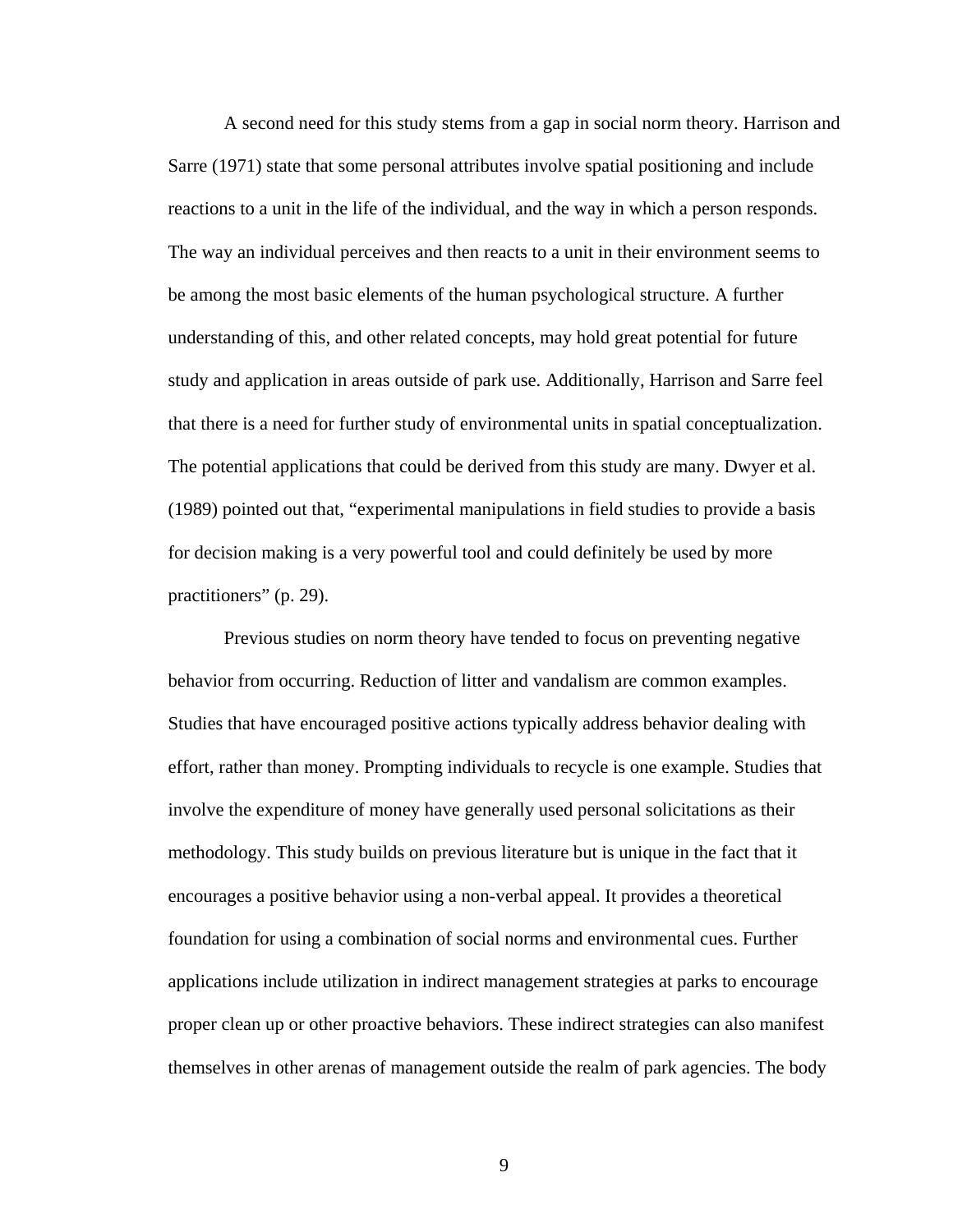of literature will be increased since possible explanations and the conditions under which norm theory applies to donation behavior will be explored.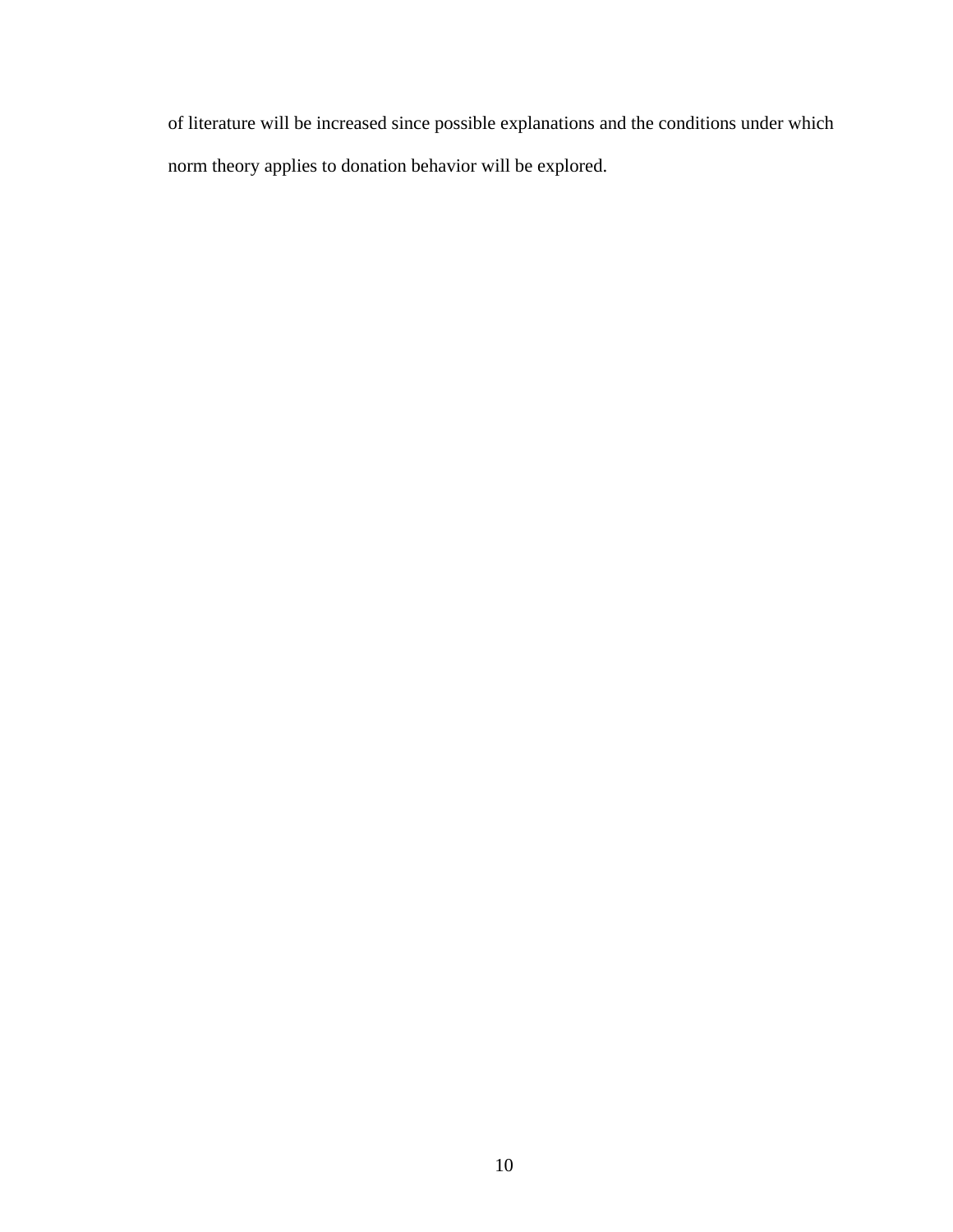## CHAPTER 2

## Literature Review

 Studies have been conducted on behavioral norms for decades. These topics provide a framework for this study. This section will cover the literature on social norms and address issues relevant to this study.

### *Altruism and Normative Conduct*

Altruism can take many forms in society, such as monetary donation, recycling, and picking up litter. Tangible benefits are infrequently associated with these acts since altruism relies on internal, not external rewards. Many people are altruistic at times, but it depends on the situation or circumstances. Since altruism cannot be classified in a dichotomous way, those who are versus those who are not, perhaps this type of behavior can be influenced - at least to some degree.

On the surface, it seems likely that altruism alone could explain donation behavior. After all, people do not often give money for benefits they will not receive. As Henry Goldstein, the chair of Giving USA foundation, states, "People are motivated to give because they value the cause, whether it is religion, education, health care, or international relief" (American Association of Fundraising Counsel, 2004). However, other studies have discovered factors which have been influential in predicting donation behavior.

The fundamentals of norm theory were introduced several decades ago. In 1960, Gouldner proposed that the functional theory of reciprocity can be used to predict behavior in social situations. In fact, the norm of reciprocity exists as a stabilizing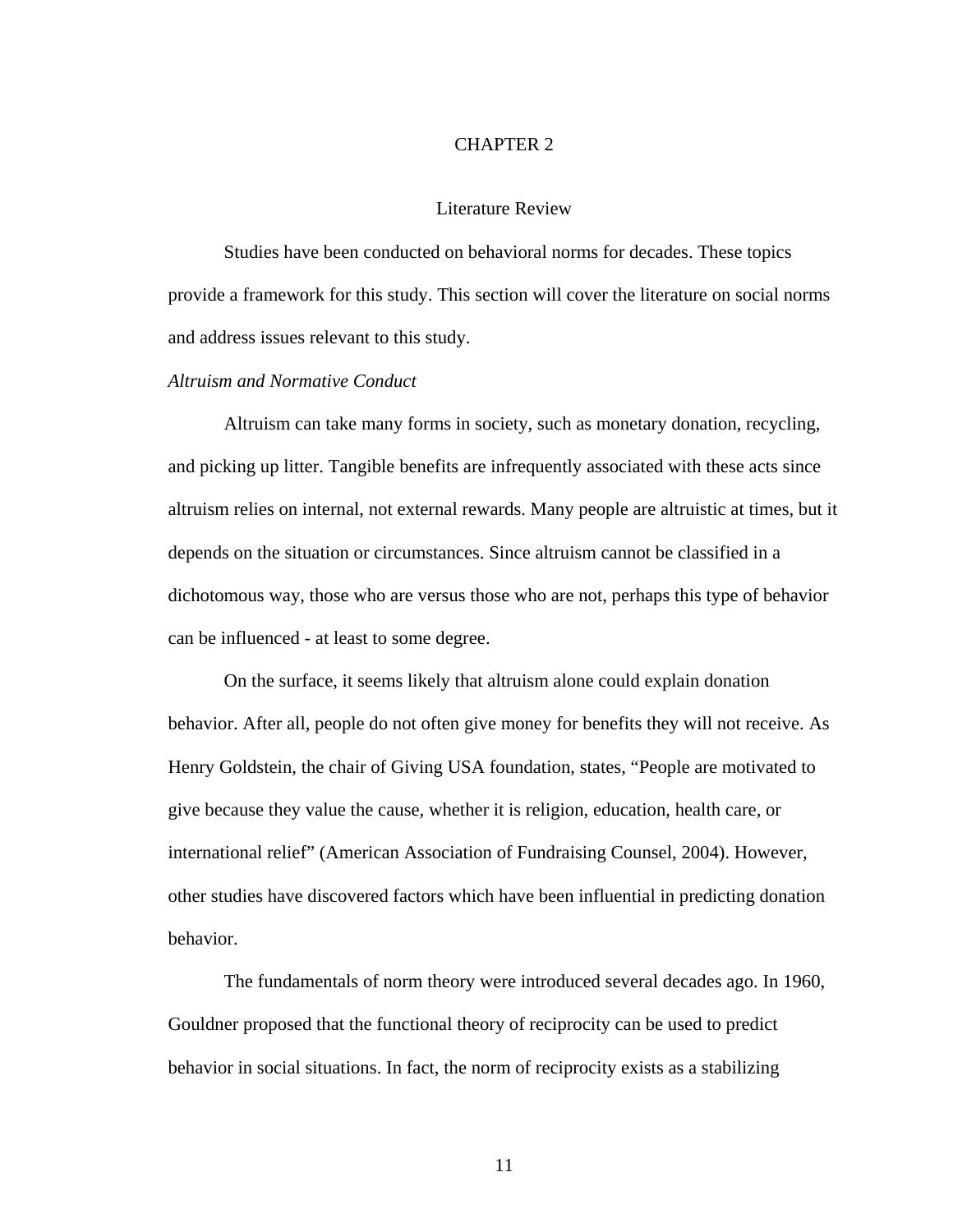element in society. A person who receives something of value has a tendency to give something back. Also, a person who gives may be doing so to get something else in return. This phenomenon may serve as a driving force in the giving process as people may feel a sense of confidence about their donation; they expect to receive a dividend on their investment. This rule can apply to donation behavior as well. During the donation process, one party creates an obligation through the perception of an unrequited gift. This seems to directly relate to altruism. However, as this study will seek to answer, altruism and benefit/cost analysis is more complicated than these factors would predict.

Sonnenfeld (1972) found that there is a complex network of interactions that can determine the outcomes of personal behavior due to environmental conditions. Various stimuli involving the behavior of others are qualities of the environment, though dependent on man, are no less real in their perceived and subjective aspect, and are capable of influencing behavior" (p. 269). These component "qualities" of the environment in combination with personality factors may yield answers to why and how donation behavior occurs.

Behavior which on the surface appears to be altruistic may in fact be motivated by an intrinsic reward or a fear of social stigma from a group. Volunteers and donors may be divided into two categories: patrons and philanthropists (Barnes & McCarville, 2005). The primary concern of philanthropists is to help others in need. Patrons are donors who give to enhance an organization or service that they will get to enjoy themselves. Visitors at fee-based park sites are comprised mainly of patrons. Most likely, visitors will be concerned with the services provided at the park and their donation amounts would, superficially, reflect the amount of satisfaction derived from their experience.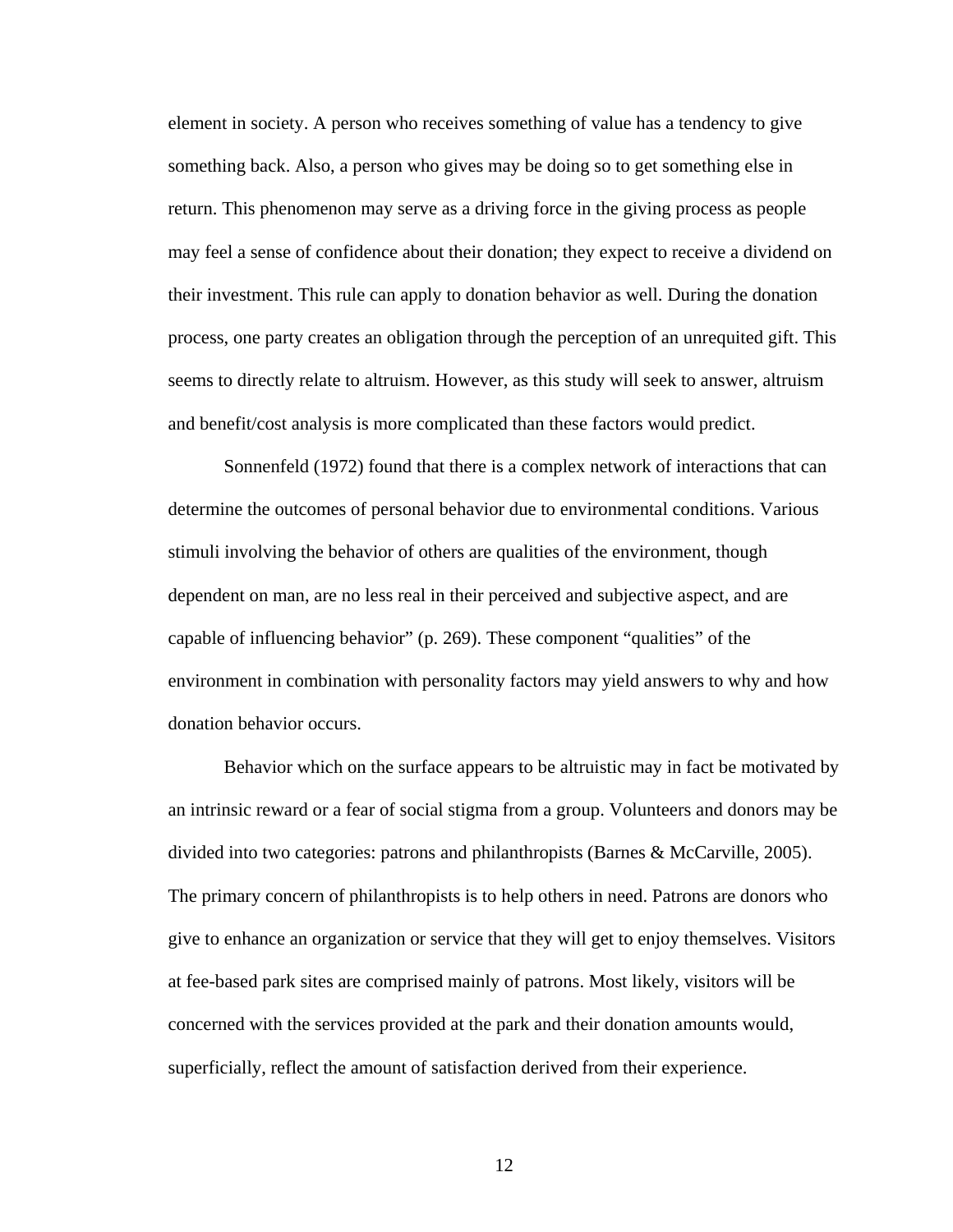Altruism is more complex than selfless giving. Parker (1977) divides the act of volunteering into four categories: 1) purely altruistic volunteering; 2) market volunteering; 3) volunteering which serves a valued cause; 4) leisure volunteering. Altruistic volunteering describes an action to assist someone else in need with no perceived benefit to oneself. Market volunteering is giving freely, but with the eventual expectation of return to oneself and is performed to meet a self-serving need. Causeserving volunteering is freely providing for a movement or ideology. This differs from altruistic volunteering because it benefits a cause as opposed to benefiting individuals at one's own expense. One reason for leisure volunteering is to benefit others, but this motive is not always "pure" since the volunteer wants to have a leisure experience. The benefits of giving may outweigh the financial cost incurred and make the altruistic experience a less graceful act (Rose-Ackerman, 1996).

Altruism may also be examined through recycling behavior. Altruism and recycling are related because the donation of resources has little benefit for the individual. People tend to favor environmentally friendly concepts such as recycling, but may not go out of their way to practice a professed behavior (Ewing, 2001). Indeed, previous theory suggests that people are more likely to help those in need only when their own set of moral values is activated (Schwartz & Howard, 1980). Therefore, altruism practiced for its own sake seems to be more of a rarity than a social norm itself.

Ewing (2001) contends that altruism can play a role in pro-environmental behavior, depending on perceived effort. Ewing surveyed participants in a curbside recycling program to test their attitudes toward recycling. The major finding was that people tended to have a more altruistic attitude toward recycling if given a choice to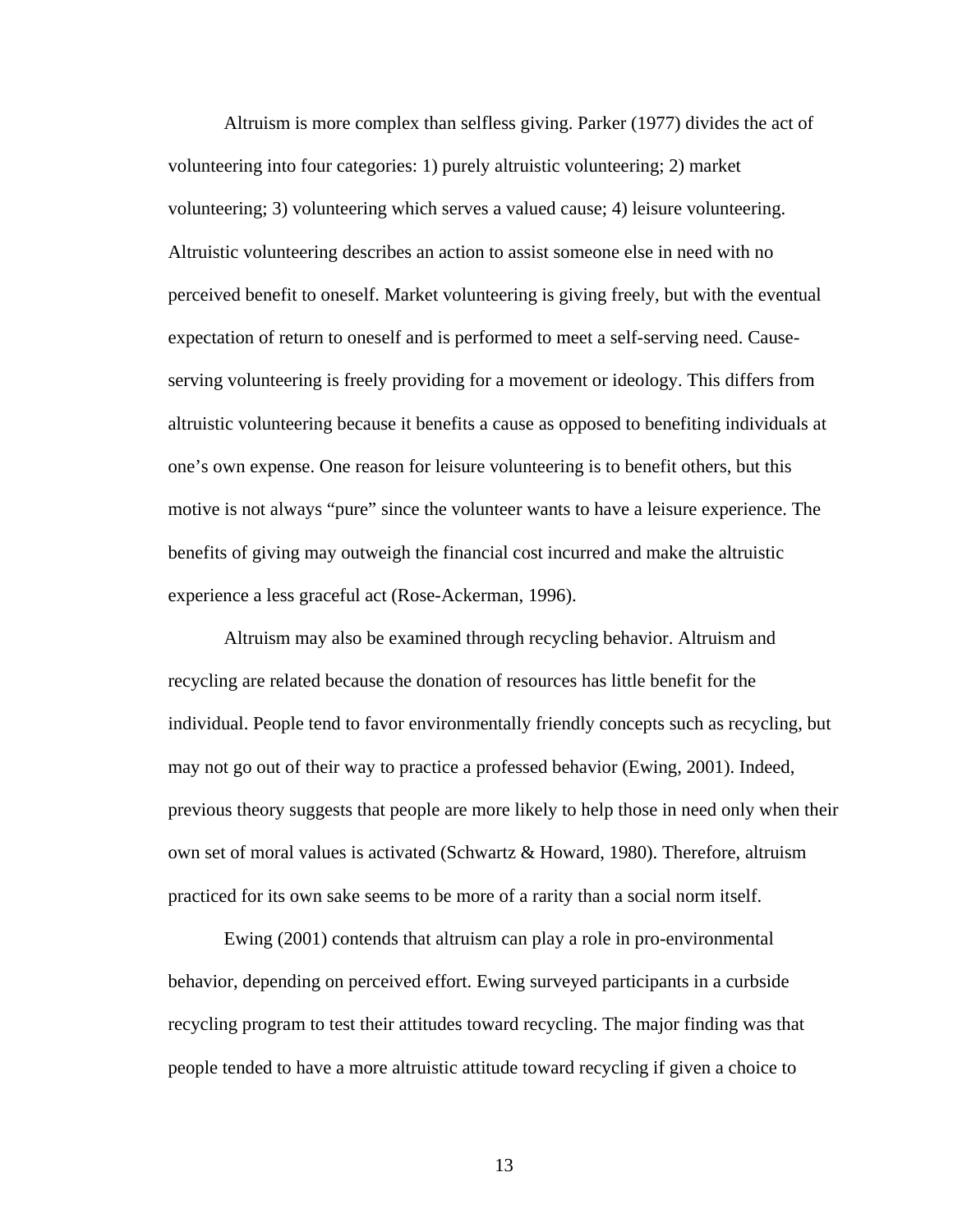participate in the activity. However, subjective norms and a feeling that recycling can be inconvenient were stronger explanations of recycling effectiveness. While it seems that people favor pro-environmental efforts, such as recycling, the perception of effort becomes more important as involvement increases. Ewing states that, "less convenient methods of recycling would encounter much less support" (p. 759).

Ewing's results are consistent with an earlier study by Bratt (1999). Oftentimes people perceive a cost to environmentally friendly behavior without seeing tangible results to equal to their donation. Therefore, an individual's decision to practice environmentally friendly behavior may be decided in larger part by normative considerations. Bratt used a mail survey to determine people's attitudes toward recycling by gauging the influence of normative considerations in the decision-making process. This study showed that normative pressures (which emanated from within the household) were a strong indicator of recycling tendencies. However, the theory that people's perceived negative consequences of the failure to recycle were not supported by the results. Personal assumptions about the negative impact of not recycling were not shown to influence a personal norm.

The motivations that underlie charitable giving are complex. Component variables within motivation include commitment, moral values, and private benefits for individuals (Rose-Ackerman, 1996). The relationship between the donor and receiver is important, but views and charitable motivations differ from person to person (Radley & Kennedy, 1995). It is difficult to explain altruism as the outcome of one universal set of principles.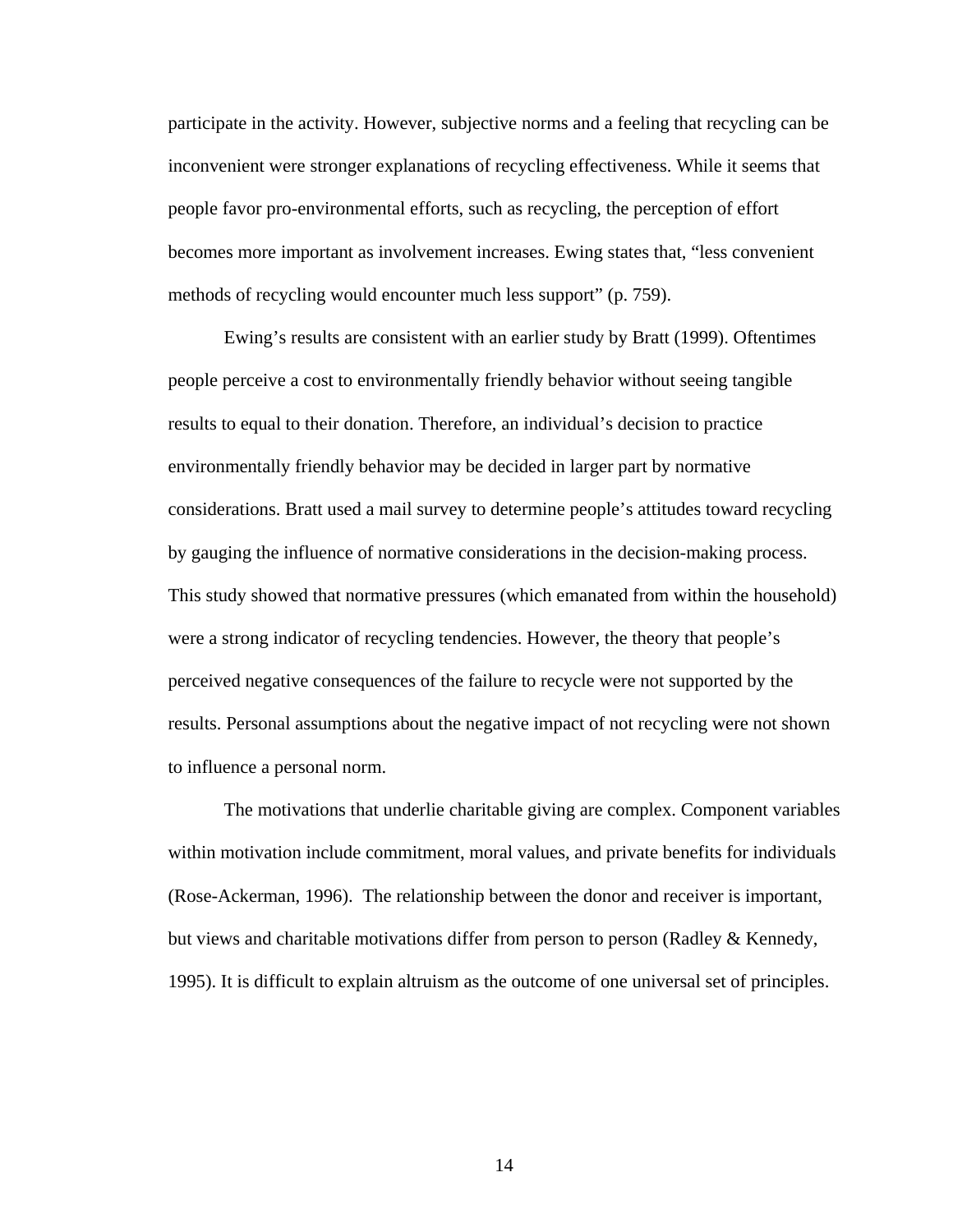#### *Descriptive Norms*

Descriptive norms tell what is typically done (Cialdini et al., 1990). These types of norms serve as cues within the environment. The evidence of past behavior suggests that people should act in a similar fashion. Unfortunately, cueing includes both positive and negative behaviors. Stimuli within the environment have been shown to elicit certain behaviors more frequently than when the cues are not present.

Studies of credit card insignias have been shown to provoke a cued response. Restaurant patrons who paid by credit cards left an average tip of 16.95%, compared to a 14.95% average on bills paid with cash (Feinberg, 1986). Another study of credit card insignias found similar results. McCall and Belmont (1996) used a restaurant setting to study the effects of credit card insignias on amounts of tips. Their findings showed that when bills were delivered to customers on trays which contained credit card logos, tip amounts increased. Researchers in this study felt that exposure to credit cards through the media and real-life situations created a functional stimulus for future spending behavior. Their discussion goes on to suggest that future research should examine other cues that might influence spending. Restaurants, for example, often display credit card logos at the entrance to the establishment. Both of these studies examine environmental cues as stimuli to spending habits. This information suggests that a prominent display of spending cues could be a powerful tool for donation requests as well.

Feinberg tested if a credit logo affected spending behavior using four related experiments (1986). Two experiments tested the amount of money that subjects would be willing to spend on items displayed in a catalog. Subjects whose catalogs contained credit card insignias were willing to pay more for an item. Two further experiments tested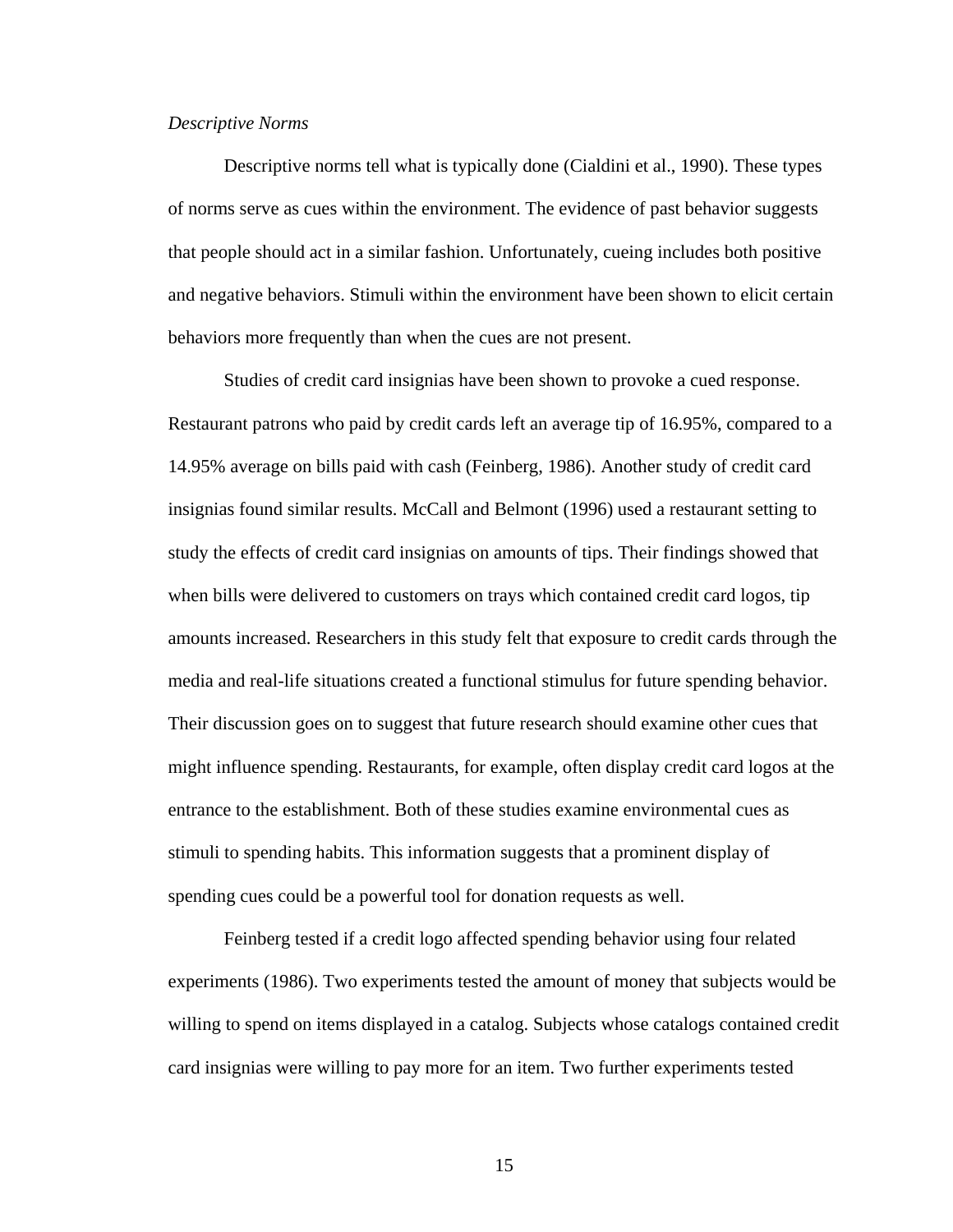whether people would be more willing to donate to charities when a credit card insignia was displayed prominently in the environment. The study found that people were willing to donate more money to door-to-door solicitors if a credit card logo was visible nearby. Subjects were also found to be willing to donate a larger amount than average if an insignia was present. Findings of this study indicated that as spending increases, the amount of time it takes for a person to make a spending decision decreases. Moreover, the gross number of people willing to spend increases when a credit card cue is displayed in the environment. The fact that credit cards were not actually used in the experiment by the researchers or solicitors proved to be irrelevant. The conclusion of the study was that as people become more accustomed to credit card usage, "a form of conditioning may occur in which credit card stimuli becomes associated with spending" (p. 355).

Most studies of descriptive norms have been conducted for the purpose of reducing depreciative behavior. One such study focused on campground picnic tables that had been carved on by vandals (Samdahl & Christensen, 1985). This study observed picnic tables at a campground over the course of a summer to determine if there were any patterns of depreciative carving by visitors. Findings showed that the environmental cues stemming from previous behavior directly influenced the prevalence of new carvings. Of the tables which began in a depreciated state, 31.8% were carved on again by the end of the study period. Only13.7% of tables with no evidence of carving at the beginning of the study were defaced in this manner by the end of the study.

Several studies involving littering behavior have been examined in light of descriptive norm theory. Cialdini et al. (1990) conducted experiments on littering with handbills which were made available to visitors and served as potential sources of litter.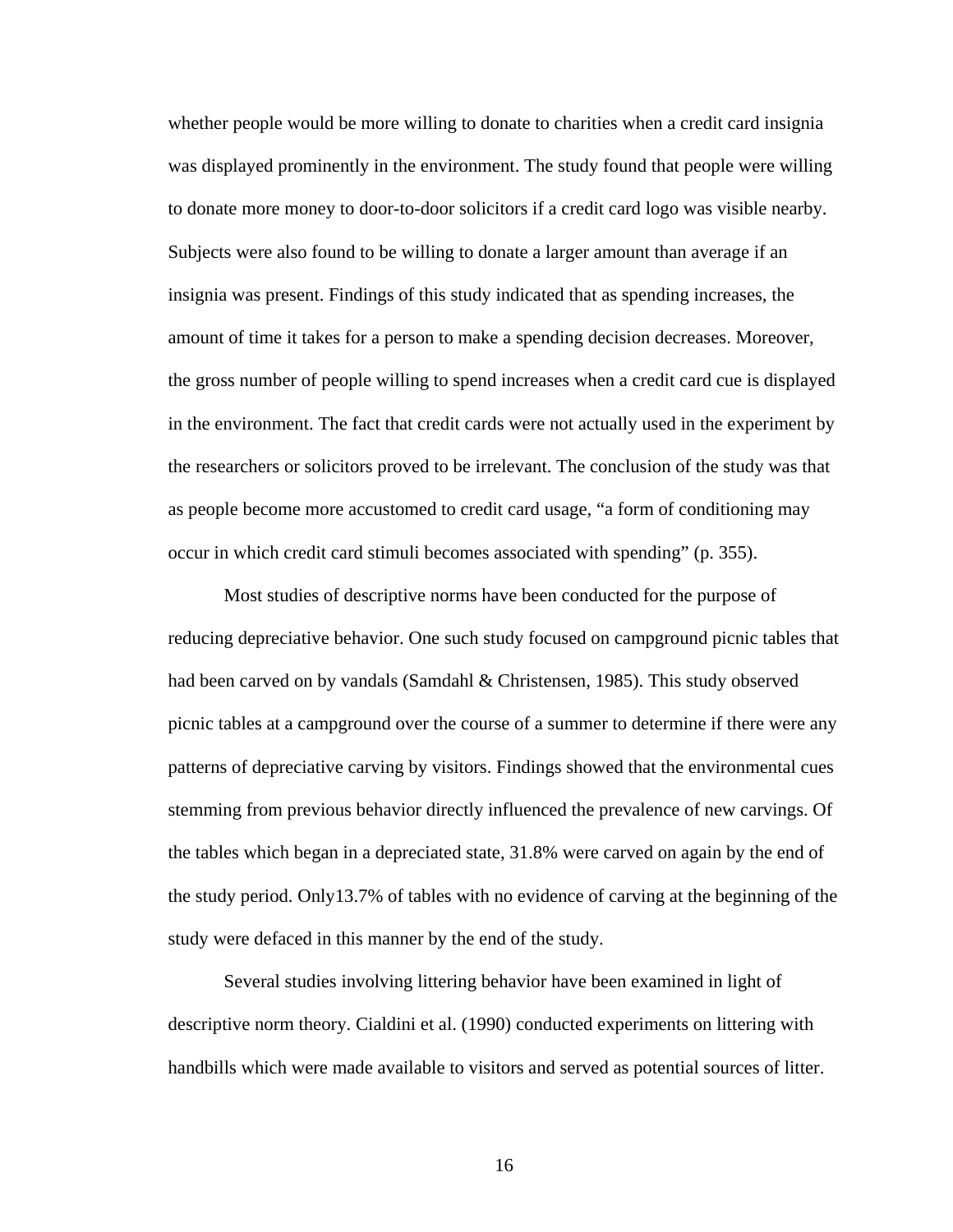Their first study involved placing a handbill under the windshield wiper of vehicles inside a parking garage. An observer, kept out of sight, studied the littering behavior under two naturalistic conditions (litter free vs. littered garage). The results suggest that the presence of litter in the environment had a positive impact on the frequency of littering behavior. The littered conditions seemed to encourage more litter, whereas the visibly clean conditions tended to discourage littering. A suggestive set of conditions denoting acceptance or rejection of a particular type of behavior, such as a littered area, appears to be correlated with predicted behaviors.

 Another study of littering by Finnie (1973) provided similar results. Finnie conducted a series of studies in different cities testing litter collection effectiveness and littering norms. Two of his experiments reinforced the conditional nature of altruism by showing that the presence of trash cans along a highway and in an urban environment reduced the prevalence of littering. A more detailed experiment in Philadelphia studied individuals and conditions surrounding littering activity. These results showed that people littered more frequently in a littered area with both trash cans present (15% to 34%) and with no trash cans present (33% to 51%). In this study, littering was reduced by 45.5 % or 31.4% in clean areas whether a trash can was present or not, confirming a saying that "litter causes litter" (p. 143).

Other studies involving littering have yielded similar results. A study was performed using a person who distributed handbills and then observed the tendency of people to litter (Robinson, 1976). Although this study looked primarily at the demographics of litterers via interviews, it concluded that environmental variables can affect attitudes. The presence and locations of receptacles (Finnie, 1973; Reid et al, 1976;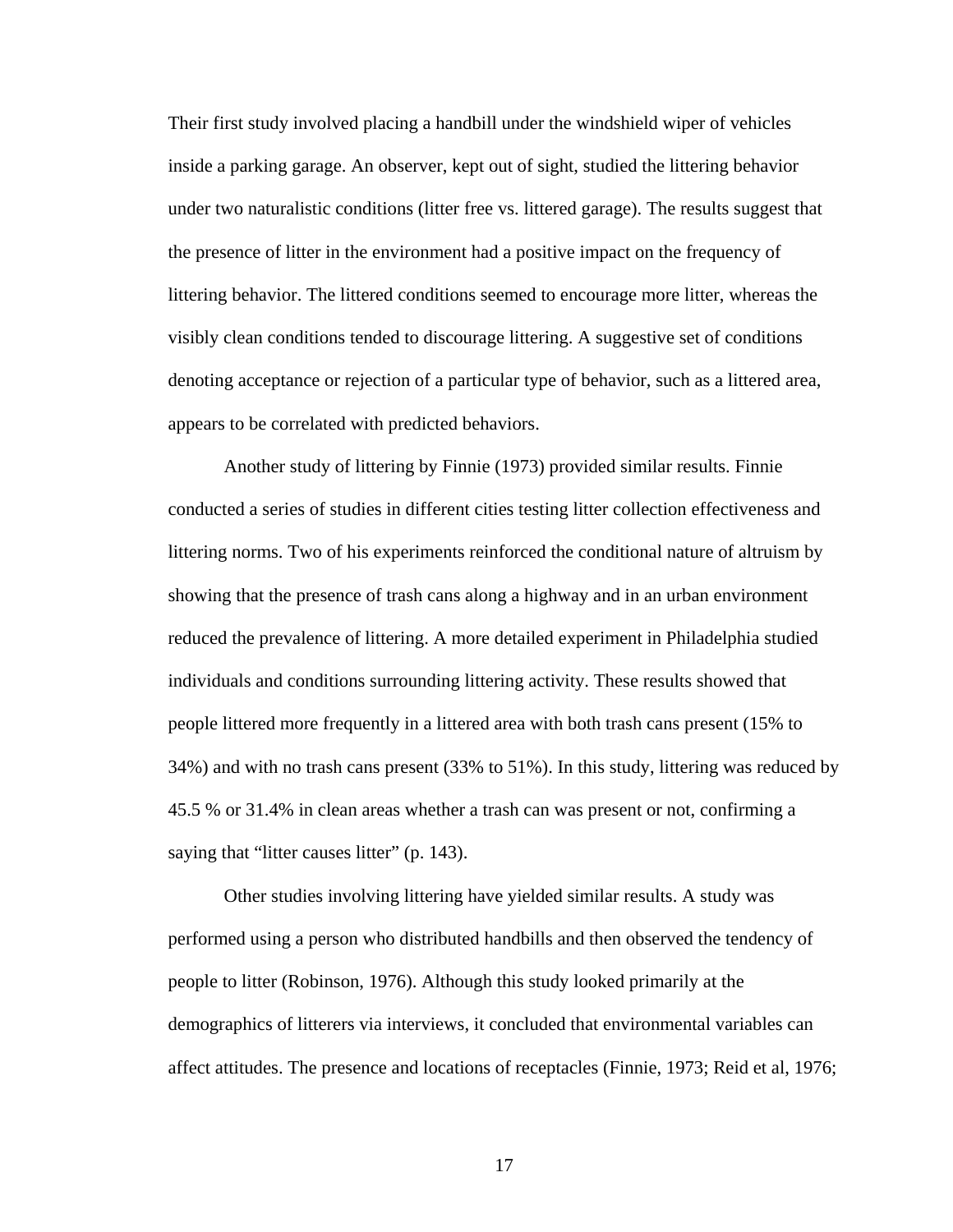Luyben & Bailey, 1979) have also been shown to affect littering behavior. Placement of receptacles in specific locations brought about decreases in the amount of litter in public areas (Reid et al, 1976), further strengthening the idea that environmental cues can influence behavior.

An important factor when considering normative conduct is the visibility of the environmental condition in question. Some environmental cues in parks fail to become true descriptive norms because they lack visibility, and this factor may influence behavior. The study of Gramann and Vander Stoep (1987) found that unintentional violations in parks can be corrected by visible acts of communication such as signs, programs, etc. Releasor-cue violations, in which a person is influenced by past evidence of action, can be corrected by removing the offending visual cues from sight. Uninformed violations, or those that occur because the offender does not know the consequences of their behavior, have been shown to be affected by persuasive messages in the Petrified Forest National Park (Widner & Roggenbuck, 2000). These examples offer evidence that the impact of visible objects in the environment approve or discourage certain types of negative behavior.

#### *Injunctive Norms*

Injunctive norms are behavioral commands stating what should or should not be done in specific situations (Cialdini, 1996). A moral reasoning component is often implied by the message, either by written or oral communication. These commands denote norms of conduct within society, sometimes enforced through rules and regulations. In parks, regulations are often displayed on signs, in leaflets or inside the visitor center. From a practical standpoint, these reminders are most likely to be seen at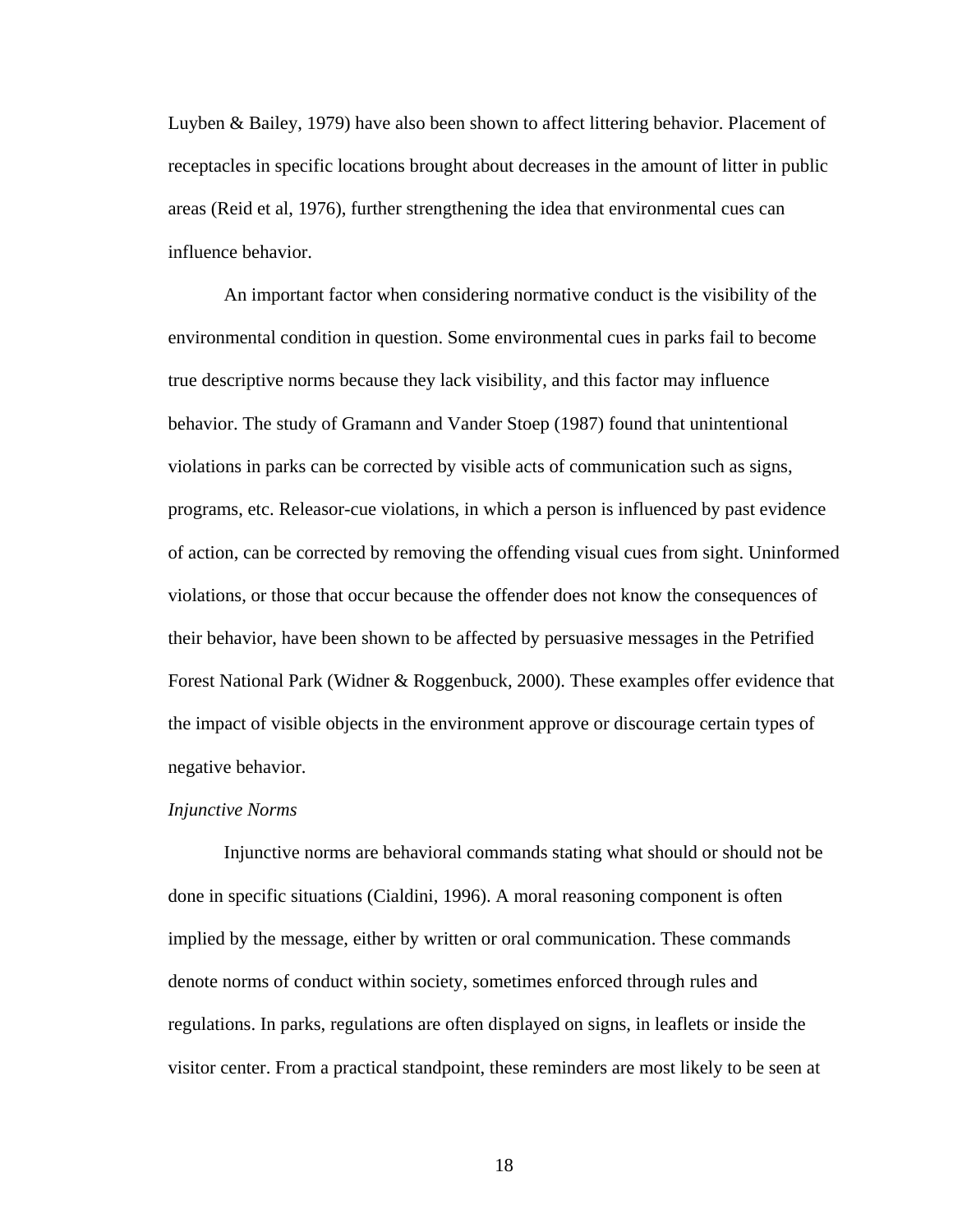places where the behavior is occurring. Several factors may influence the persuasiveness of one message versus another.

The use of norm theory may influence the effectiveness of park messages. Administrators attempt to influence behavior using signs (one example of an indirect management approach) (Manning, 1999). Well-worded signs have been shown to elicit desired responses in park settings (Cole, 1998). Cole's study used the phrase "please take the time to read these messages" (p. 68). This message greatly increased the amount of time spent by visitors in reading the message. This suggests that a short or simple message may be better at capturing the attention of readers. Cole's study reinforces the theory that sign messages should be presented "in an extremely simple structure and order" (Dwyer et al, 1989, p. 23).

The message, while important, needs to be considered along with the placement and design of the sign. Visitors are not likely to read messages simply because they are visible (Cole, 1998). People have a tendency to pay attention to objects rather than to read a sign (Bitgood, 2000). While an effective sign must draw attention to itself, signs that are too vivid may undermine the persuasive nature of the message. One study has shown that editorials are more persuasive when they are presented in a pallid, rather than a vivid manner (Frey & Eagly, 1993). Subjects who were presented with less vivid editorial descriptions were able to recall more information, were more persuaded by the message, and showed more recognition of the editorial topics. It is likely that, "Vivid elements (e.g., colorful language, picturesque examples, and provocative metaphors) interfere with the full reception or systematic processing of messages" (p.39). For the purposes of moral judgment, it would be useful to promote an injunctive norm.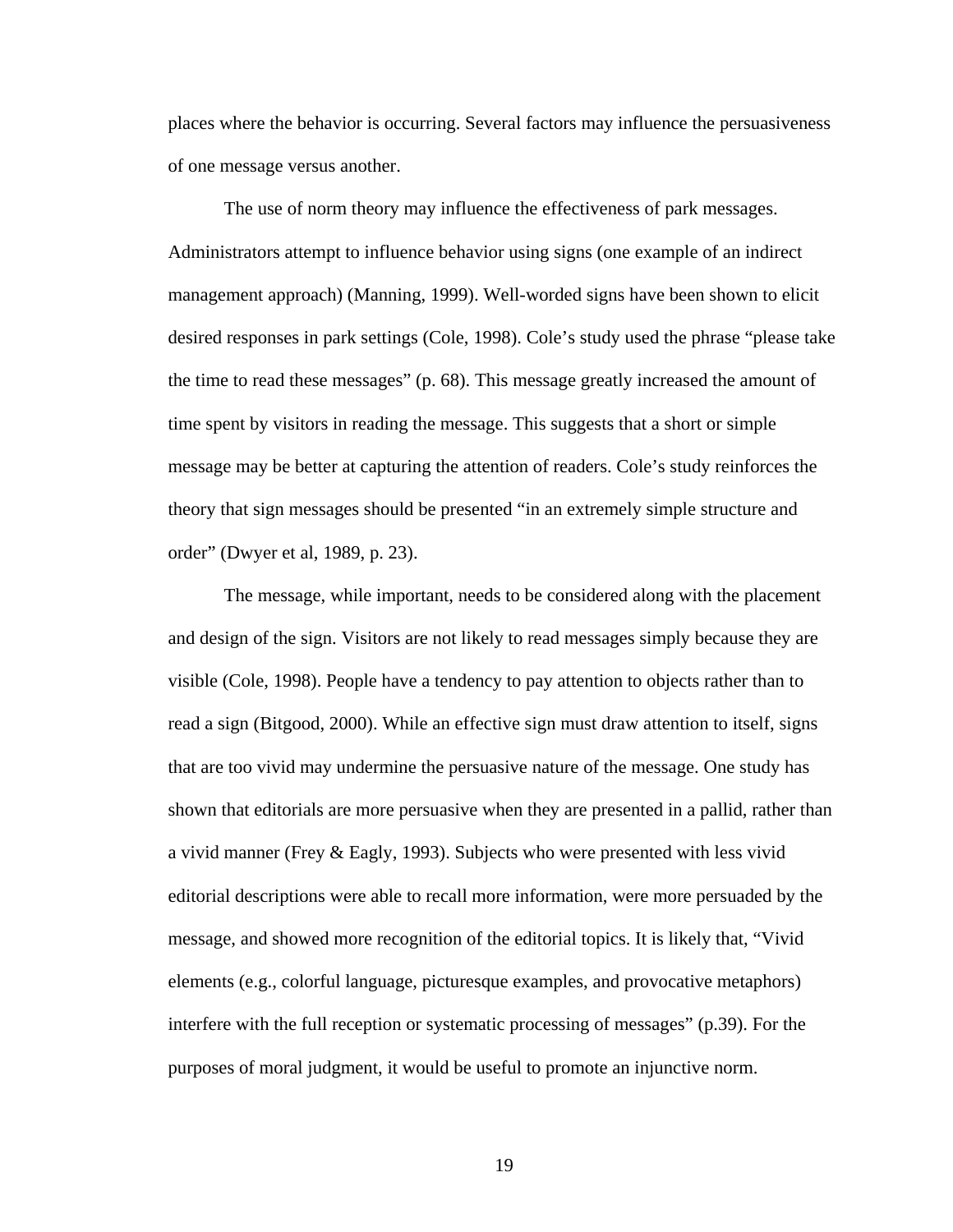Therefore, individuals may need a simple message which is absent of distracting elements.

Messages which direct a visitor toward a certain course of action can be classified as prescriptive or proscriptive (Winter, Sagarin, Rhoads, Barrett, & Cialdini, 2000). Prescriptive messages use positively worded messages while proscriptive messages are negatively worded. Messages can either "prescribe approved environmental conduct by urging recreationists toward it or to proscribe disapproved environmental conduct by urging them against it" (p. 590). Various methods of eliciting the same behavior may be worded in different ways. For example, a proscriptive message informing visitors about a park's desire to keep dogs on leashes may read "All dogs must be kept on a leash at all times." A prescriptive message may state "Responsible pet owners keep their pets on a leash." Positively worded signs match the goal of park administrators in creating a positive environment for the enjoyment of the visitor. A study conducted by Winter et al. (2000) utilized a mail survey to determine the attitudes of NAI (National Association for Interpretation) members in regards to prescriptive and proscriptive messages. Results showed that the prescriptive messages were seen as more effective for producing the desired results. This finding is significant because most parks signs are worded proscriptively (Winter, Cialdini, Bator, Rhoads, & Sagarin, 1998).

Although Winter et al. (2000) felt that poorly worded messages may be counterproductive; the prevalence of proscriptive wording may be due to the way that park managers have done things in the past. Change is slow to occur. Park managers may not use prescriptive messages because they lack training or assume that visitors would not take the time to read a lengthy text. Negatively worded messages tend to be shorter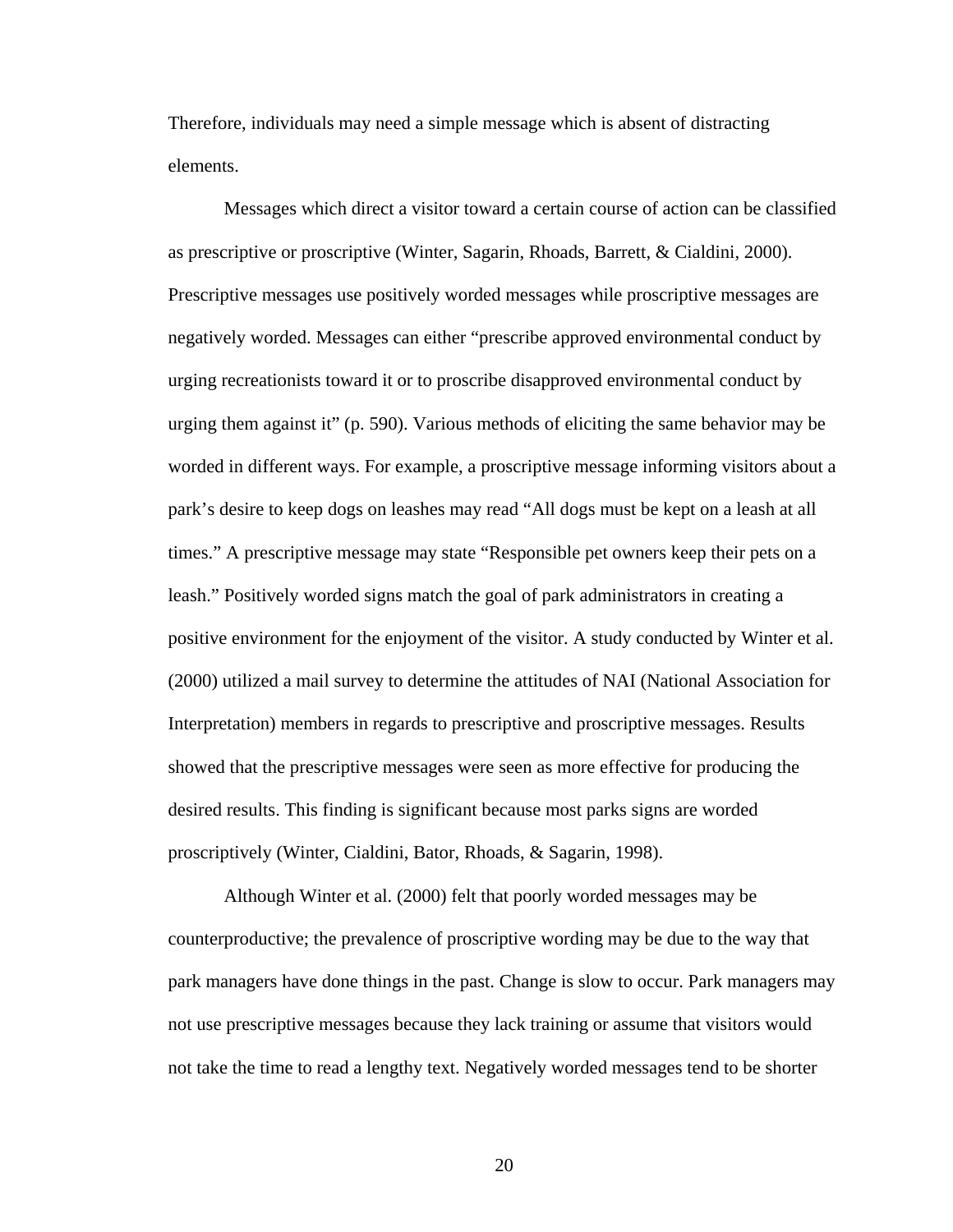and easier to fit on a sign and are therefore more cost effective. Proscriptive signs are often created in reaction to a problem, rather than preventing a behavior from occurring. A negatively worded sign may also be the result of frustration, even if park staff felt that the nature of a prescriptive message might be more effective.

It has been shown that when the wording of a message matches the point it is trying to make, it is more effective (Kallgren, Reno, & Cialdini, 2000). This fact puts an emphasis on the wording and purpose of the message. Peoples' attitudes are influenced most effectively when the tone and content of the message are consistent. Messages that attempt to persuade someone to donate money should, in theory, be effective at evoking a positive feeling. Good messages should be able to influence people at some level of moral reasoning (Christensan & Dustin, 1989).

A study by La Hart and Bailey (1975) encouraged children to remove litter along a nature trail using an injunctive norm approach. The study used an anti-littering statement, a short lecture, classroom educational materials, instructions about picking up litter and an incentive to encourage students to remove litter. The statement (injunctive norm) was a short message given to the class before the nature walk by a museum staff worker or adult leader indicating the problem with litter along the trail. It was positively worded. The lecture was a verbal appeal (injunctive norm) at the museum that described the problems caused by litter. According to this study, children largely ignored the antilittering lectures. The educational materials were distributed at schools and promoted activities to invoke a positive environmental image. The instructors asked, but not demanded, that the children pick up any litter they see and put it in its proper place. Parts of the trail were "salted" with litter to test the effectiveness of litter removal statements.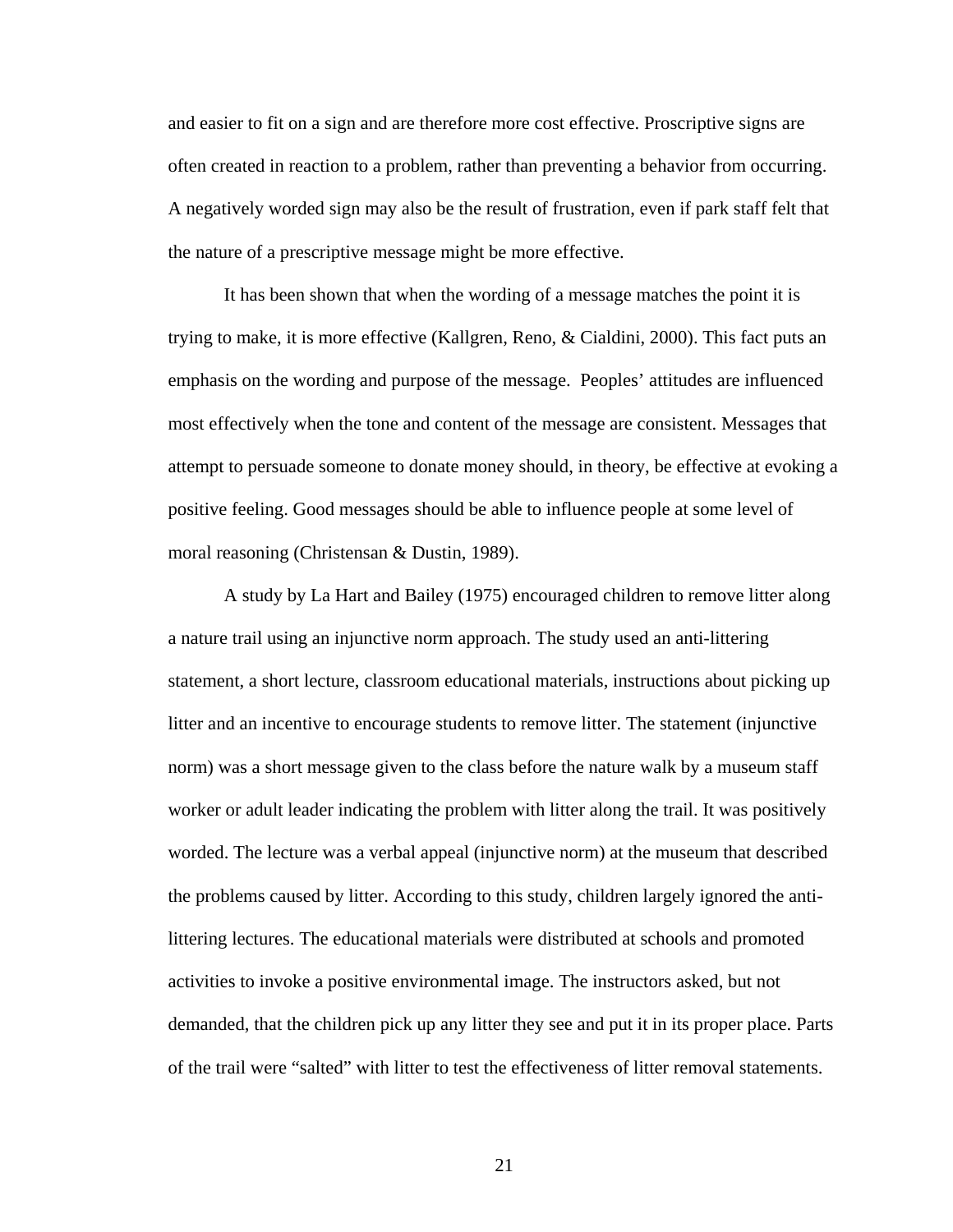Results indicated that the students did not respond well to injunctive requests, however, the statement condition seemed to reduce additional littering. The researchers stated that "making children aware of littering as a problem may be quite effective in reducing littering behavior" (p. 44). Incentives seemed to work well. Their findings showed that placing a value on litter seemed to encourage litter removal. Individuals who return litter for prizes, as in the study by La Hart and Bailey, and people who pick up cans to recycle for money are examples of externally motivated behavior.

The way in which a request is made may affect compliance behavior. Cialdini and Schroeder (1976) found that donation elicitors who added the phrase "Even a penny will help" (p. 600) were much more successful at gaining compliance with donation requests than those who simply asked for a donation. Solicitors in the study, using the American Cancer Society as the charity, asked for donations testing the "Even a penny will help" phrase when using a door-to-door approach. An additional experiment substituting "dollar" for "penny" was found to be less effective at gaining compliance or donation amount than the "penny" condition. Additionally, increased compliance from the "penny" condition did not diminish the amounts of money given. The researchers suggested that this type of request legitimized a donation for those who otherwise would not have felt that a small amount was as acceptable to the solicitor as a larger one. It is also possible that the individual may have felt guilty from turning down such a small request. Their results show that legitimizing any contribution, while not specifically requesting a small amount, will increase the donation.

Follow up research has indicated that this type of request can be applied to organizations that are less well known than the American Cancer Society. A study using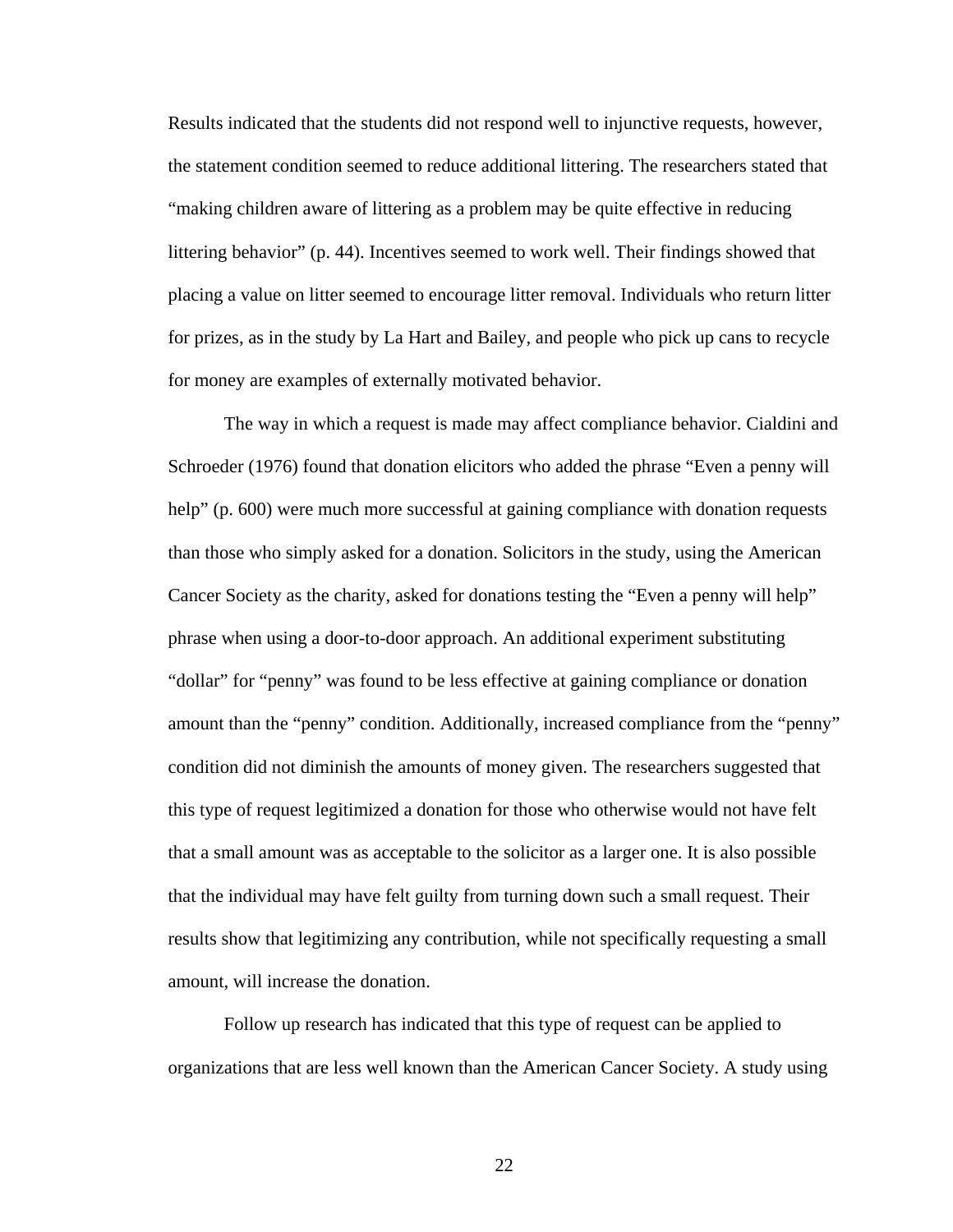this approach tested the phrase "Even a dollar will help" and "Even five dollars will help" in a similar fashion to Cialdini and Schroeder's (1976) study using the less well known National Reye's Syndrome Foundation as the charity (Brocker, J., Guzzi, B., Kane, J., Levine, E., Shaplen, K, 1984). They also wanted to test whether the meaning of the "Even a dollar will help" phrase would be different during the 1980's than it was during the 1970's (due to inflation increase). Subjects in this experiment were contacted either by phone or in person. Their findings showed several points of interest. First, compliance was greater when the solicitor asked in person rather than over the phone. Second, both conditions (\$1 and \$5) were more successful at gaining pledges than the control condition, 63%, 57% and 27%, respectively. However, only 27% of participants who pledged in person or over the phone actually donated that amount at a later time. Even with this low percentage of donations, the test conditions still produced greater compliance than the control condition. The researchers speculated that the differences between their study and Cialdini and Schroeder's were due to inflation and because their study was conducted in an upper-middle-class area where the value of a dollar may be perceived as lower than in other areas. Their overall finding, however, suggested that even unknown solicitors can increase their donation income through legitimizing smaller contributions.

Another study on requests tested whether people were more likely to donate if the solicitor got their "foot-in-the-door" (Reingen, 1978). Solicitors raising money for a local charity tested whether a solicitor was more likely to receive donations when they were first able to get participants to perform a task, in this case filling out a short survey and inserting the "Even a penny will help" phrase during the request. Results showed that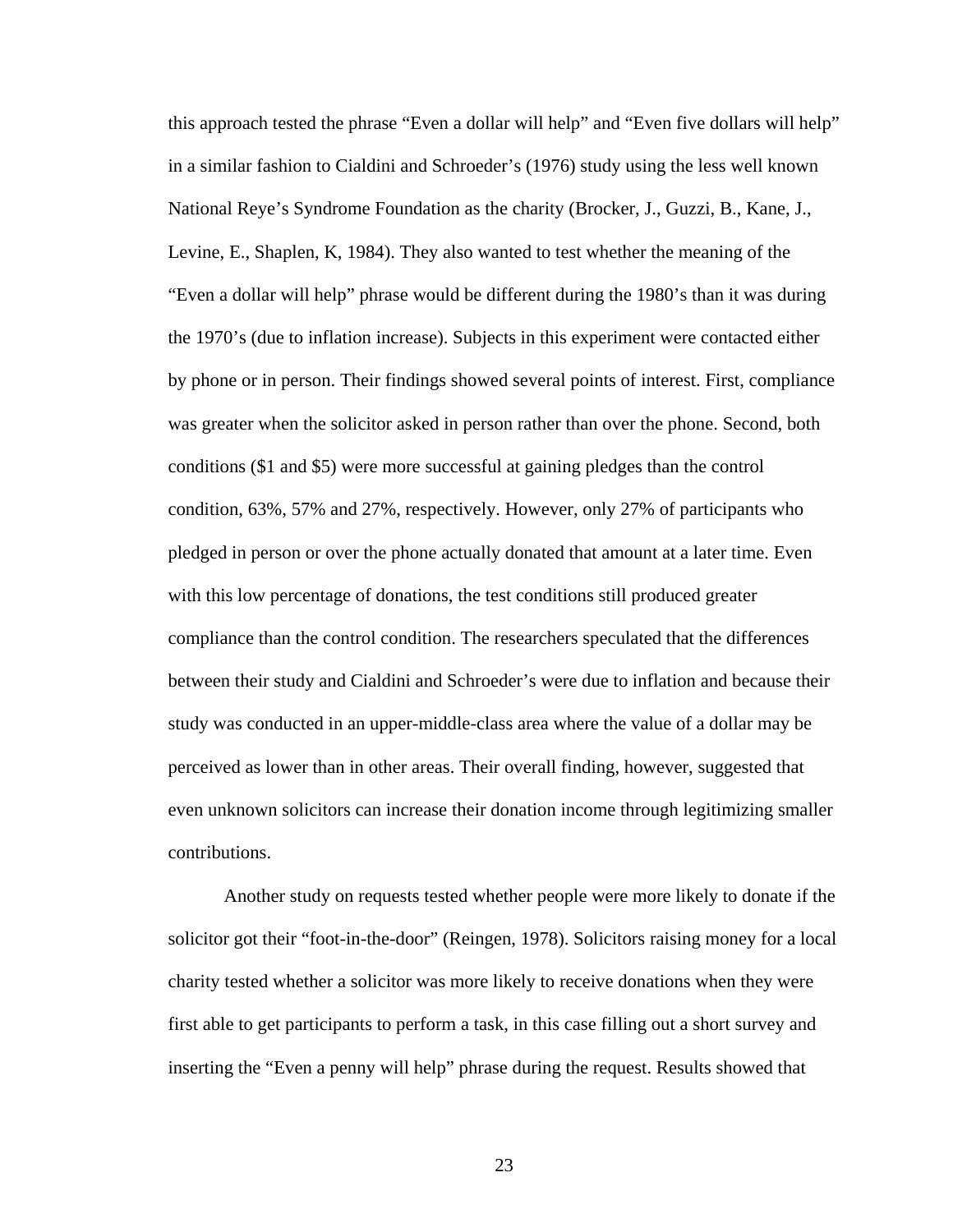people were more likely to donate when a menial task was requested prior to asking them for money. Again, the "Even a penny will help" phrase raised compliance rates over the same tests without the added phrase. A large request was also tested asking participants to commit to donate monthly for a year, which all participants refused. Donors perceived that the researcher had made a concession by retreating from a larger request and that the donor felt the normative reaction to make a concession as well. This phenomenon was originally examined in a paper by Cialdini and others (Cialdini, Vincent, Lewis, Catalan, Wheeler, & Darby, 1975). People tend to make concessions when they feel that concessions have been made toward them. Their findings indicated that a second request which was smaller than the original request would act as a concession. The absolute size of the task was unimportant relative to the initial request. Researchers felt that this is another manifestation of social norm theory which appears in an interaction between two individuals. This norm requires that one participant reciprocate the concessions of another.

Further study of requested amounts indicated that elicitors who asked for a "generous" contribution were successful fewer times; again with no statistically significant decrease in the amounts donated (Weyant & Smith, 1987). In addition, another study testing the "Even a penny will help" phrase found that other phrases such as "any amount will help," "we have found that people like you are likely to help," and "we have found that people who live in neighborhoods like this are likely to help" that were added to charitable requests generated no more money than a standard solicitation (Weyant, 1984, p. 444, 446). This seems to confirm previous research that donations are more likely if the participant feels that their perception of a small donation amount is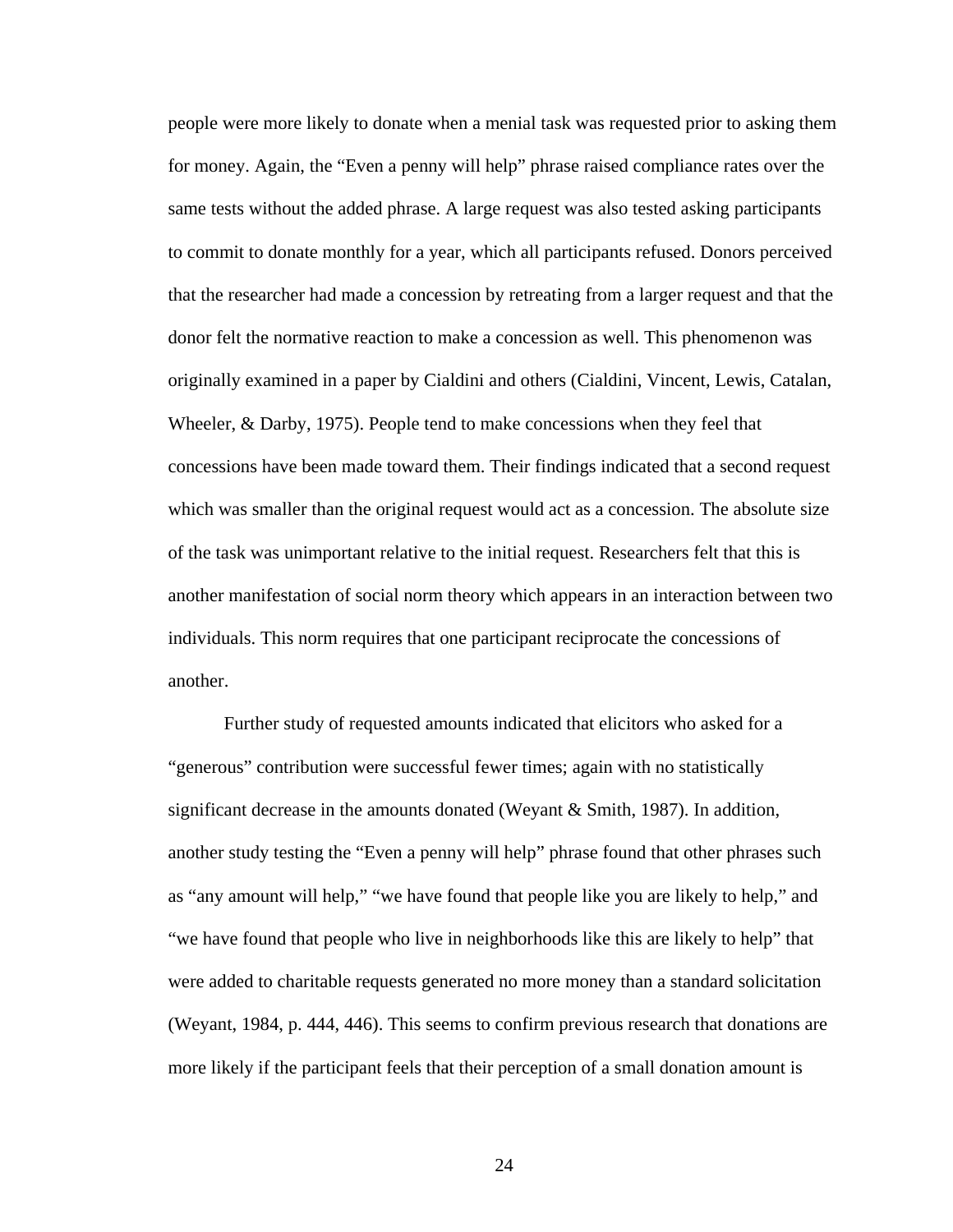legitimized by the soliciting organization. It should be noted, however, that all of the preceding studies have involved solicitations involving personal interactions either doorto-door or over the phone, much different than a non-verbal appeal (message).

One study explored the nature of an impersonal message upon donation behavior (Perrine and Heather, 2000). This study used a field and laboratory study to test two factors. Both experiments tested the effects of adding "Even a penny will help" to an otherwise standard donation box and the effect of a vivid picture accompanying the box. Their findings showed that adding the phrase "Even a penny will help" did not increase donation amounts. This is in contrast to the previous experiments that used this phrase in door-to-door solicitations. The presence of a vivid picture, however, did have an effect on donation amounts. This study used pictures of dogs to accompany donation (perhaps evoking sympathy) for an animal welfare organization. Donation amounts in both studies were higher and 43% of participants in the lab experiment responded that the picture helped them to decide to donate to one box over another. No responses indicated that the phrase was a deciding factor on whether or not to donate. This study has a different conclusion about the effect of vivid elements on donation behavior than the study of Frey and Eagly (1993) which found that colorful editorials were distracting. It is important to note, however, that the Perrine and Heather study (2000) looked at pictures, not message content.

Social factors may affect moral decisions since the expectations within a group can influence the behavior of potential donors. The social pressure exerted over another individual through injunctive norms shows that the influence of one individual will be altered to match another's (Sugden, 1984). The pressure of an injunctive norm can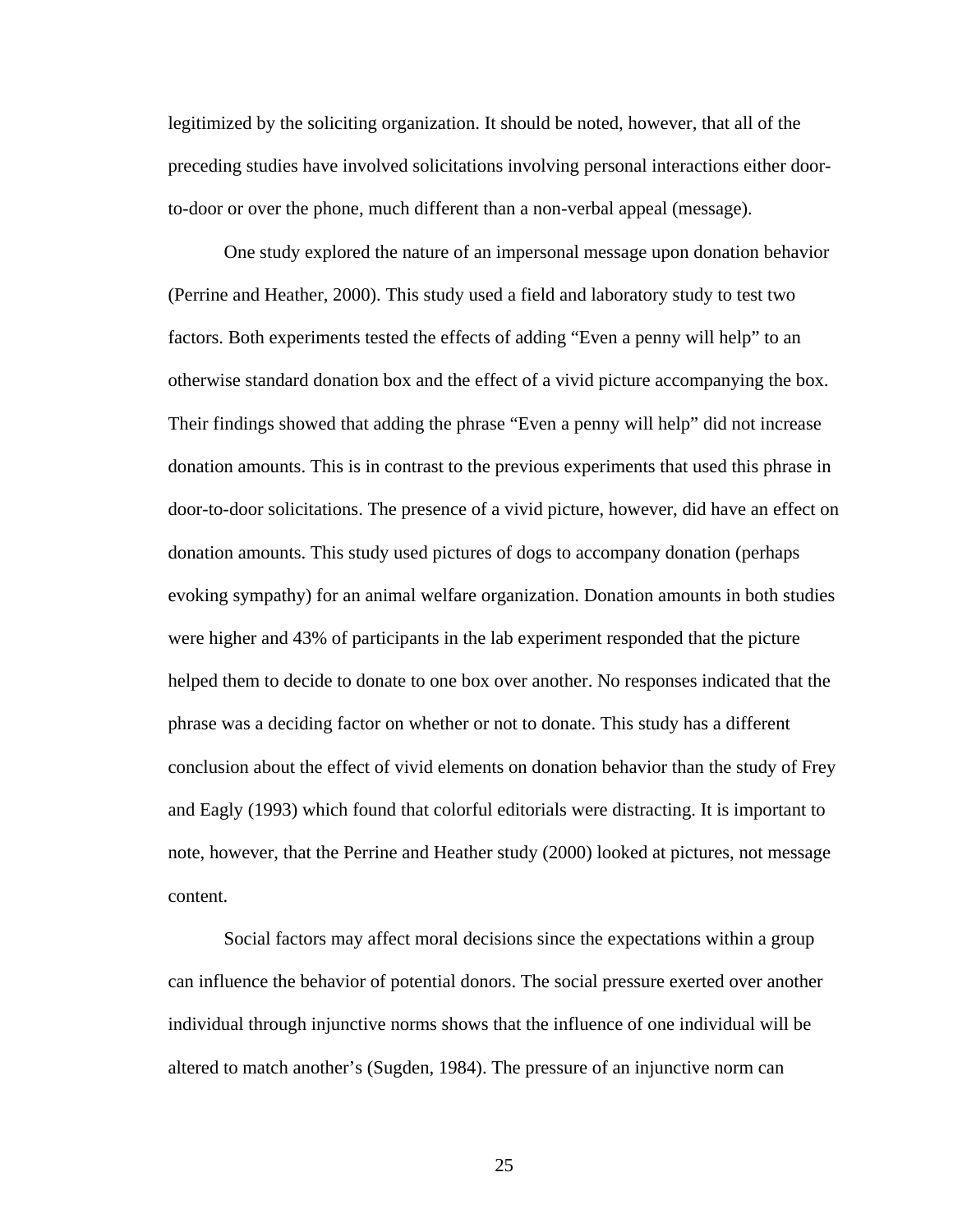"label" a person as unresponsive to a situation others see as morally important. Both the decision of whether or not to give and the amount of the gift may be affected by members of a reference group (Rose-Ackerman, 1996). Particular donation amounts and the potential effect that they may have for the charity are not as important as the relative actions of the rest of the group.

## *Combining Norms*

Field settings may create interactions between different social norms, thus influencing the decision-making process of individuals. Descriptive and injunctive norms are often present within the same environmental condition. If these norms do not match, they may send conflicting messages about the situation, thus decreasing the predictability for each norm.

Descriptive norms seem to have a powerful influence over action. In fact, it has been theorized that descriptive norms are positively connected to counterproductive behaviors when they contradict an injunctive message. An example is the Iron Eyes Cody advertisement from the 1970's in which a Native American sheds a tear when seeing a passer-by littering. This emotional reaction (tear) represents an injunctive norm of disapproval. However, the environment displayed in the public service message is littered, displaying cues of what has been done (descriptive norm). According to Cialdini (1996), these norms may counteract each other, thereby rendering the commercial less effective to prevent littering.

Smoking is another issue that has been studied using norm theory. Social norms, as well as many other factors, are predictors of smoking tendencies in youth. Contradicting information may make one message less effective than another. In the case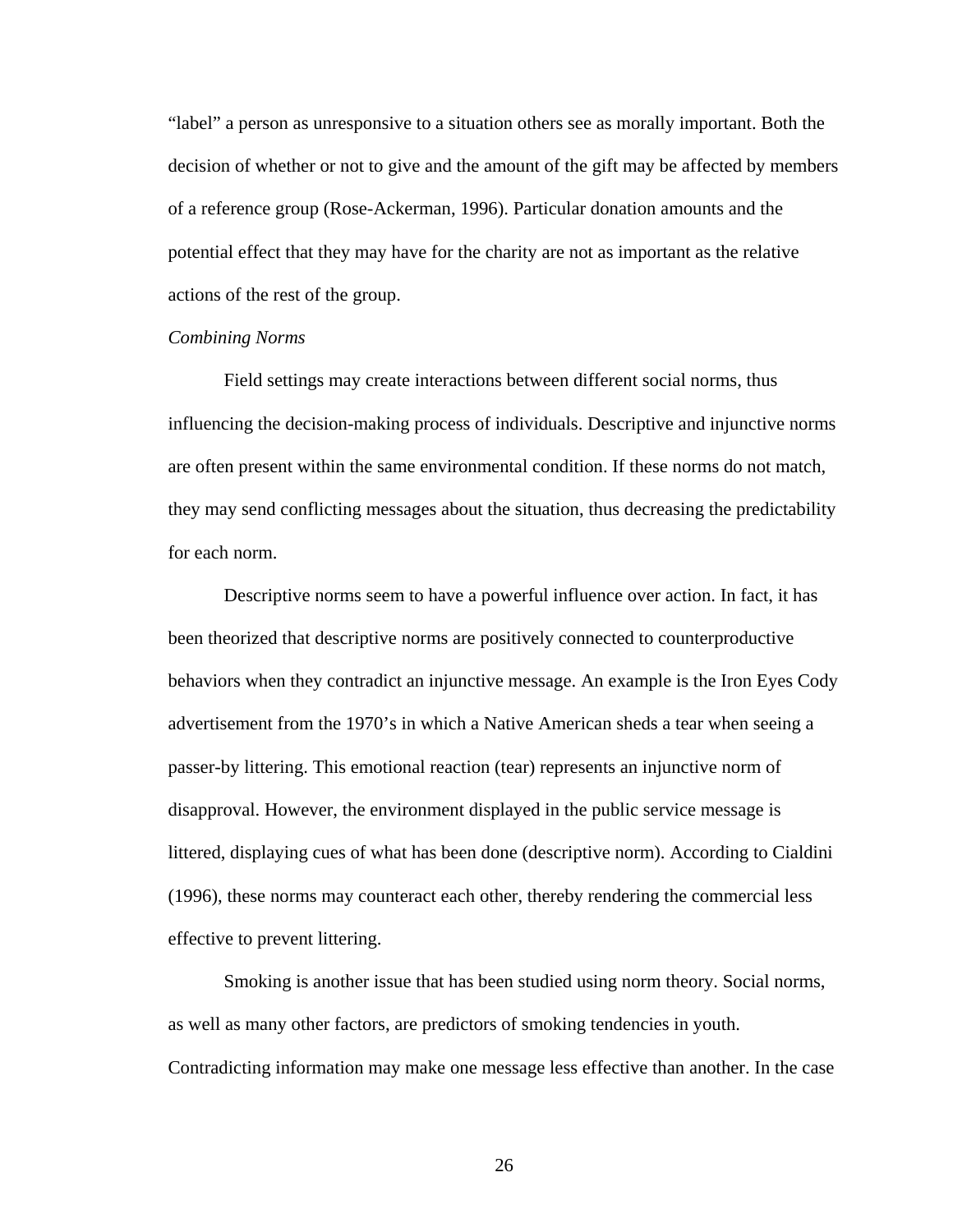of smoking, youth may receive an injunctive norm from adults who disapprove of smoking and approval from peers who smoke. Descriptive norms from exposure to smoking or seeing smoking behavior may also provide a mixed message for its acceptance. One study examined several possible cause and effect relationships of conditions describing participants of a study on smoking behavior (Carvajal, Hanson, Downing, Coyle, & Pederson, 2004). Their method employed questionnaires that were distributed to middle school students in seven California school districts. Social norms were examined along with other factors, such as perceived behavioral control of the individual, intention to smoke and environmental impediments to smoking. All of these factors were found to be positively correlated with an increase in smoking occurrences. *Summary* 

While the concepts of social norm theory and its applications for predicting social behavior have been studied, few studies have yet addressed voluntary contributions to donation boxes. Studies involving norm theory effects on littering (Finnie, 1973; La Hart & Bailey, 1975; Cialdini et al., 1990), recycling (Bratt, 1999) and smoking (Carvajal et al., 2004) consistently showed the effects of social norms on behavior. These studies primarily focused on preventing negative actions from occurring rather than promoting positive behavior. Most of the previous studies in parks have been designed to focus on a proscriptive approach (against certain behavior) rather than a prescriptive message that encourages specific behavior.

Descriptive norms are relevant because visual cues that are not accompanied by visual actions may not create a sense of moral obligation to another person. The presence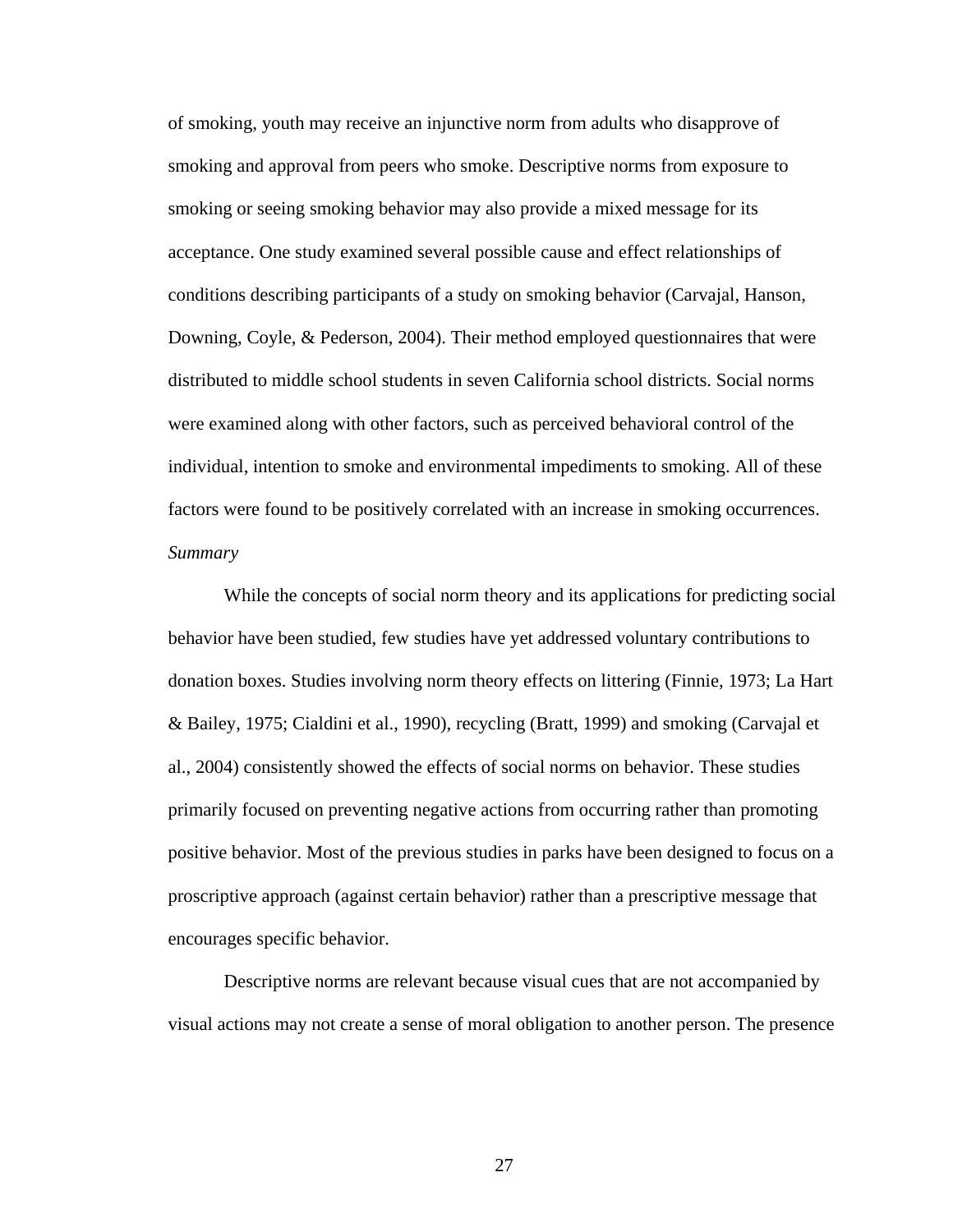of messages implies an injunctive norm. One purpose of the message is to create a sense of moral obligation in the visitor concerning the function and quality of the park.

The descriptive norms that will be primarily examined during this study have been examined in advertising techniques and found to affect the potency of the advertisement (Cole, 1998). The messages have assumed outcomes in their wordings (Winter et al., 2000). The proper application and applied use of norm theory, therefore, seems to be important in behavior modification.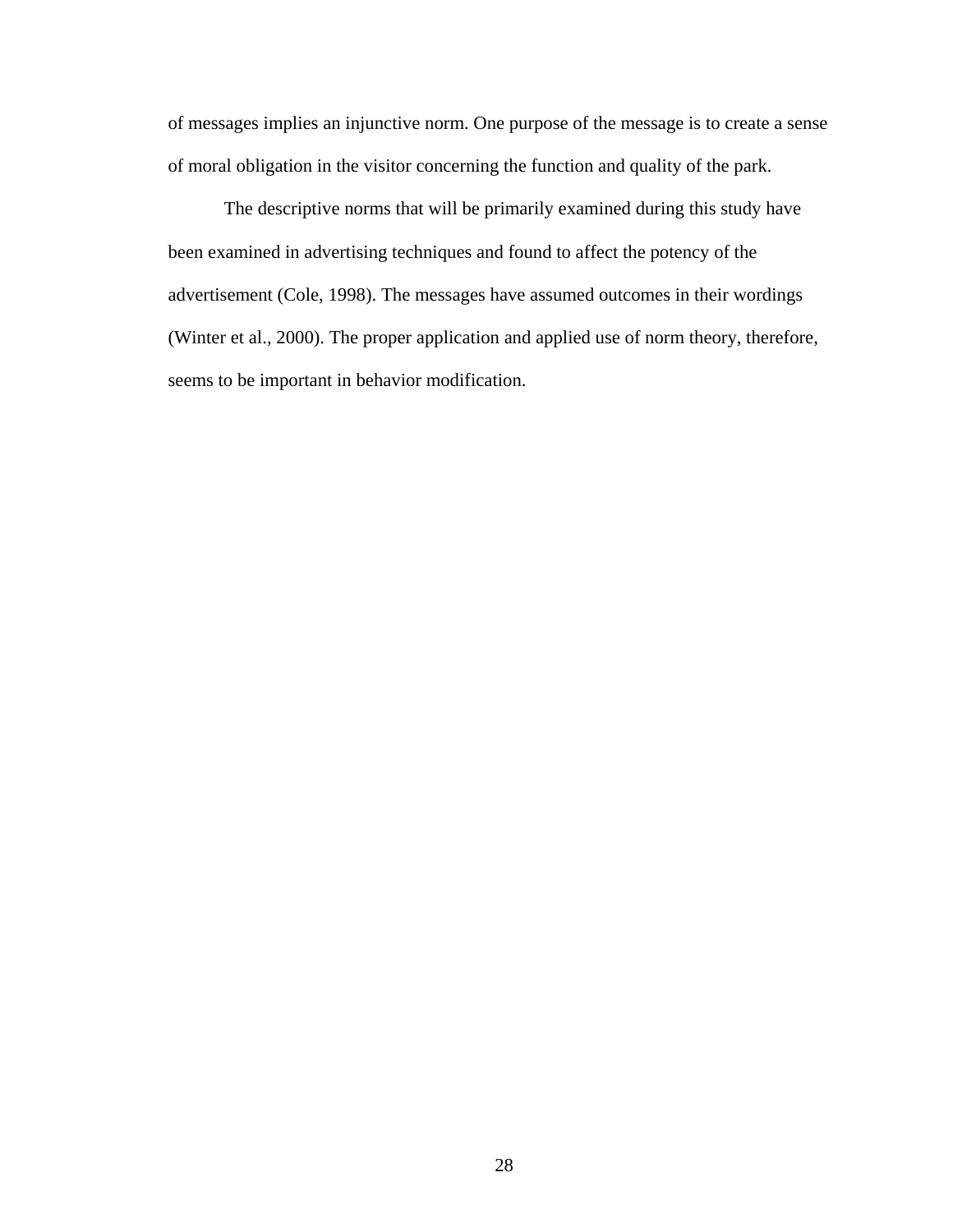#### CHAPTER 3

### Methods

 This study measured the effects of social norms on visitor behavior associated with donation boxes at selected state park sites in Arkansas. It examined specific factors such as the message (injunctive norm), seeding (descriptive norm) and coloration of the box. The methods and design, statistics and variables of the study will be discussed in this chapter.

#### *Sampling Locations*

In order to be selected for this study, parks had to have a visitor center and entrance fee. Only a few of the 52 state parks, historic sites and museums in Arkansas met the selection criteria. After consulting with Arkansas State Parks personnel, seven locations were identified (see Appendix A): 1) Crater of Diamonds State Park; 2) Mammoth Spring State Park; 3) Parkin Archeological State Park; 4) Plantation Agricultural Museum; 5) Prairie County/Lower White River Museum; 6) Toltec Mounds Archeological State Park; 7) Prairie Grove Battlefield Park

The number of people entering the visitor center was counted via entrance fees. Since the donation boxes were located inside the visitor center, only those who entered the building had opportunity to make a contribution. The number of visitors who were exposed to the boxes was necessary to create a ratio (donation per visitor). This calculation was necessary to control for the fact that some parks had more visitation than others, and hence a greater ability to generate more revenue. Visitors at the sites were unaware of the research study. Other than attendance and money, no other information was collected from park visitors.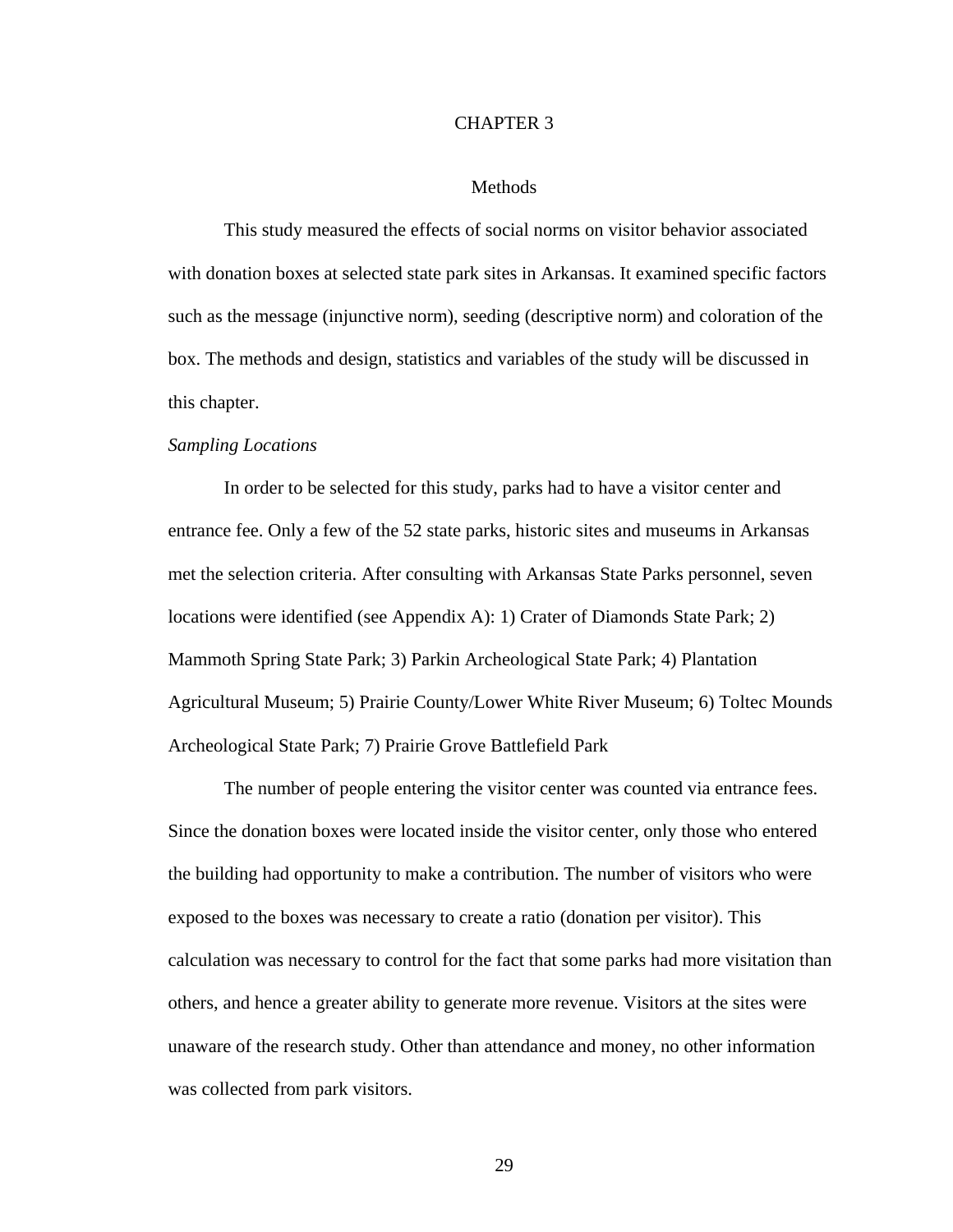Park descriptions came from the Arkansas State Parks website (2007), http://www.arkansasstateparks.com, and from personal interviews. The descriptions are as follows:

 *Crater of Diamonds State Park***:** A geologic park containing a 37 acre field for diamond hunting and rock collecting. Visitors are allowed to keep any precious or semiprecious stones that they unearth at the site. The site also contains a water playground called Diamond Springs. Opportunities for camping, dining and wildlife observation are also present. Fees to enter the diamond search area are \$6.50 for adults and \$3.50 for children. The total area of the site is 911 acres (A. Rasheed, personal interview, April 4, 2007).

 *Mammoth Spring State Park***:** Located in northern Arkansas, this park contains the largest spring in Arkansas and the headwaters of the Spring River, which is a popular trout fishing stream. It also contains an historic train depot and the remains of a mill and hydroelectric facility. Admission rates are \$2.50 for adults, \$1.50 for children, \$9.00 for a family and \$1.25 per person for school groups. The park size is 52 acres (A. Davis, personal interview, April 9, 2007).

 *Parkin Archaeological Park***:** This site preserves the remains of a prehistoric Native American settlement in eastern Arkansas. The park contains an archaeological research lab, visitor center with interpretive displays, auditorium, picnic area, playground and outdoor pavilion. Admission fees are \$2.75 for adults, \$1.75 for children, \$9.00 for families and \$1.75 per person for school groups. The park size is 233 acres (S. Lewis, personal interview, April 13, 2007).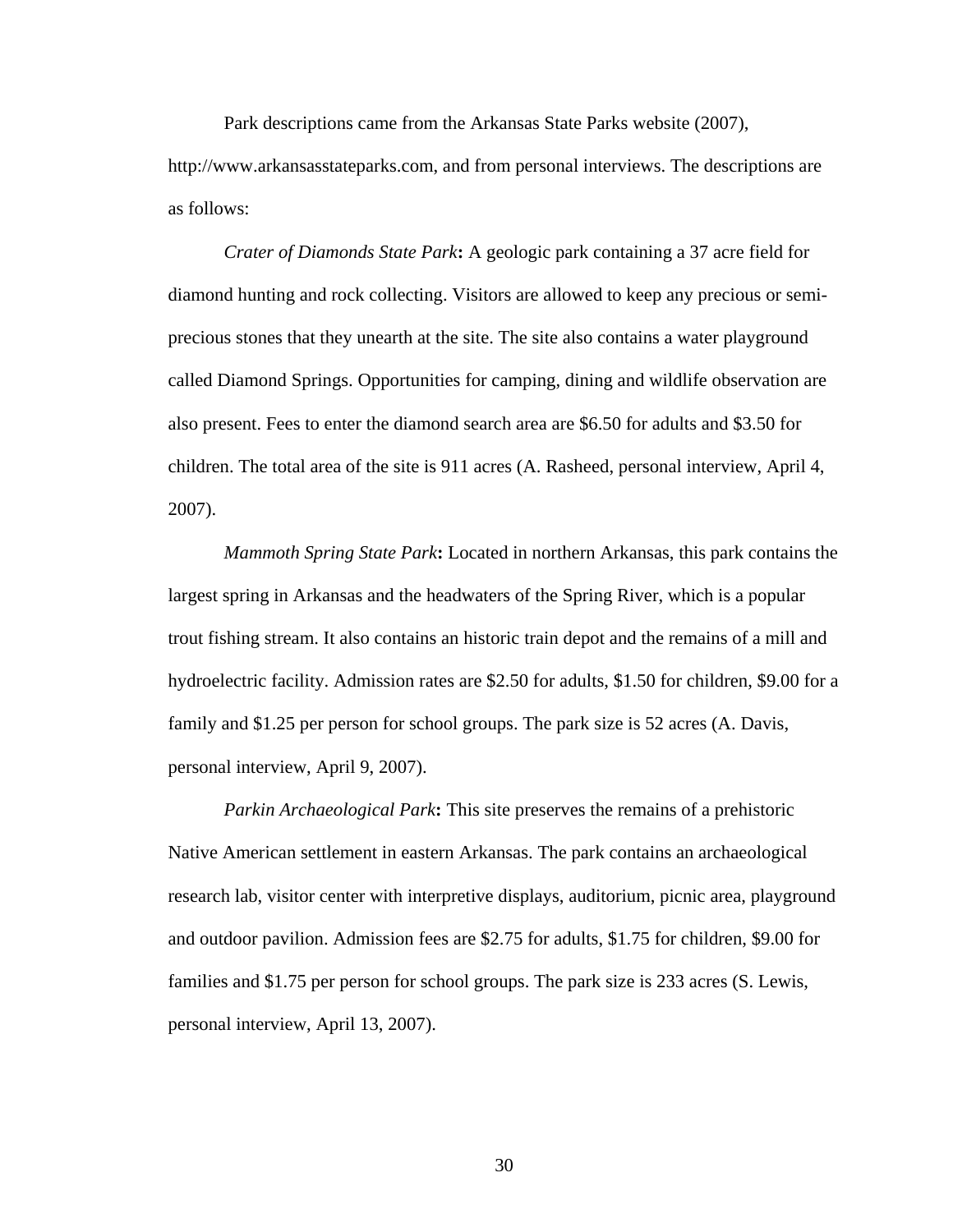*Plantation Agriculture Museum***:** A museum that interprets the history of cotton production in Arkansas. This museum is closed on Mondays. Fees are \$3.00 for adults, \$2.00 for children and \$10.00 for families. The park size is approximately 12 acres (L. Goza, personal interview, April 9, 2007).

 *Prairie County/Lower White River Museum State Park***:** This is a museum display covering the history of the local country through which the White River flows. Admission rates are \$3.00 for adults, \$1.75 for children and \$9.00 for families. Admission is free the first Sunday of every month. The museum building is located on about a ½ acre of land (N. Boatright, personal interview, April 13, 2007).

 *Toltec Mounds Archeological State Park***:** This park preserves the tallest remaining American Indian mounds in the state of Arkansas. The park contains exhibits, a theater, sales area, educational pavilion and trails. Admission is free the first Sunday of every month. Walking tours of the mounds are \$3.00 for adults, \$2.00 for children and \$10.00 for families. Tours are also available by tram and cost \$3.75 for adults, \$2.75 for children and \$13.00 for families.

 *Prairie Grove Battlefield State Park***:** This park protects and interprets the site of the 1862 Civil War battle of Prairie Grove. The park contains a visitor center, museum, and visitors can take a walking or driving tour of the site. Admission is free the first Sunday of every month. Fees for the museum and self-guided tour are \$3.00 for adults, \$2.00 for children, \$10.00 for families and \$1.75 per person for school groups.

During this study, park staff collected and counted all the money. They were given specific instructions on this procedure. Data were collected on a daily basis, but reporting occurred at the end of each trial period (every two weeks). Money was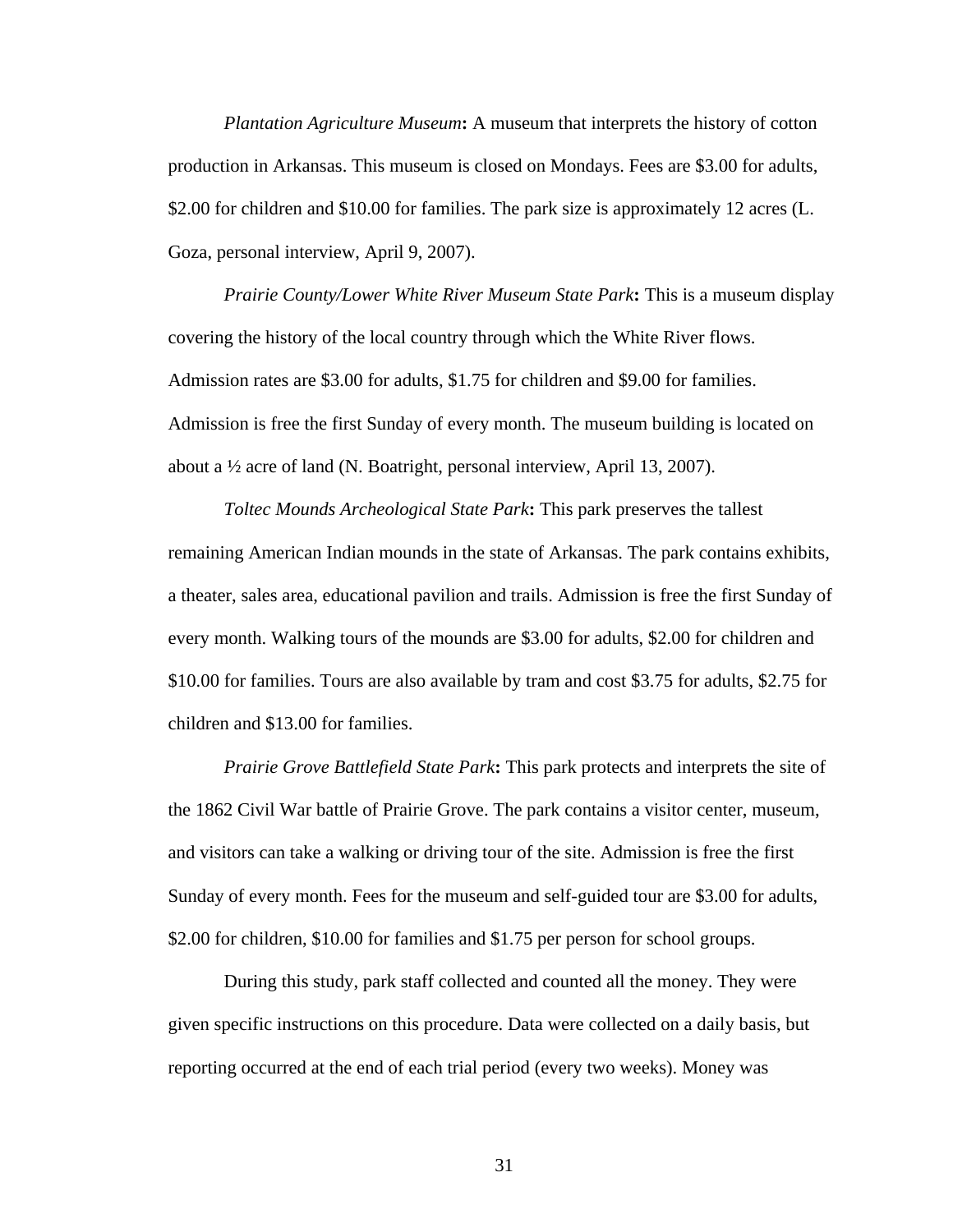collected and counted before the start of each new business day. Arkansas state law requires that two people count the money collected to ensure honesty. After being counted, the money was taken into possession by the park, following the normal procedure. The amount of money generated during the test period was calculated and reported, via phone, fax or email. In addition, the data for each trial will be recorded on the "Donation Collection Sheet" provided to each site (See Appendix C).

Two of the seven state parks and historic sites were treated differently than the others. Both sites provided additional (anecdotal) evidence for park managers as they consider various options for enhancing donation box revenue. This data was not combined with the other parks, but instead, analyzed separately. Prairie Grove tested the effects of competition by employing two donation boxes (one blue and one gray), thus mimicking the Civil War colors at the park site. Toltec Mounds did not charge admission for the first three trial periods. Beginning on the  $4<sup>th</sup>$  of July, they charged admission fees like the other sites. The park was open for business during the entire study, but was undergoing construction during the first three trials. The construction was an inconvenience for visitors so the park elected not to charge fees. Their data will be analyzed and reported separately.

#### *Research Design*

 This field-based study used a quasi-experimental design. Certain factors were manipulated by the researcher, testing visitor behavior with each new change. Three independent variables (message, seeding, and coloration) were examined. There were eight combinations of variables tested to compare effects on the dependent variable (amount of money donated). These combinations were: Trial 1 (message, no coloration,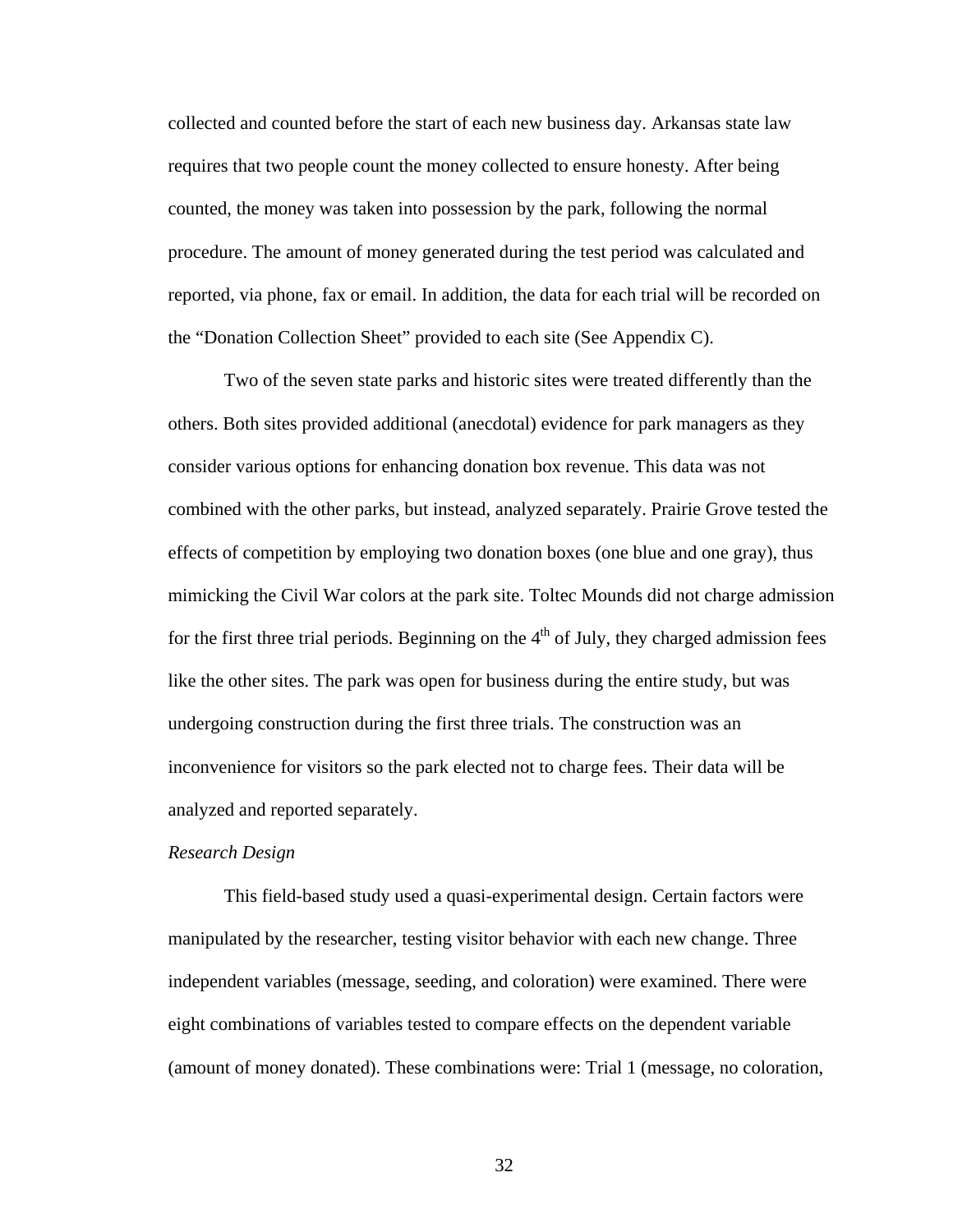and seeding); Trial 2 (message, no coloration, and no seeding); Trial 3 (message, coloration, and seeding); Trial 4 (no message, no coloration, and seeding); Trial 5 (message, smoky, and no seeding); Trial 6 (no message, no coloration, and no seeding); Trial 7 (no message, smoky, and seeding); Trial 8 (no message, smoky, and no seeding). The various combinations addressed in this study are shown in Figure 1.

| Trial          | Dates         |                | Message    | Coloration |       | Seeding   |     |
|----------------|---------------|----------------|------------|------------|-------|-----------|-----|
| 1              | $5/23 - 6/5$  | <b>No</b>      | <b>Yes</b> | Smoky      | Clear | No        | Yes |
| $\overline{2}$ | $6/6 - 6/19$  | N <sub>o</sub> | Yes        | Smoky      | Clear | <b>No</b> | Yes |
| 3              | $6/20 - 7/3$  | <b>No</b>      | Yes        | Smoky      | Clear | <b>No</b> | Yes |
| 4              | $7/4 - 7/17$  | <b>No</b>      | Yes        | Smoky      | Clear | No        | Yes |
| 5              | $7/18 - 7/31$ | <b>No</b>      | Yes        | Smoky      | Clear | <b>No</b> | Yes |
| 6              | $8/1 - 8/14$  | <b>No</b>      | Yes        | Smoky      | Clear | <b>No</b> | Yes |
| 7              | $8/15 - 8/28$ | <b>No</b>      | Yes        | Smoky      | Clear | <b>No</b> | Yes |
| 8              | $8/29 - 9/11$ | <b>No</b>      | Yes        | Smoky      | Clear | <b>No</b> | Yes |

*Figure 1.* The combinations of variables arranged by trial

 A ratio of money donated per visitor was created to control for the differing levels of visitation that occurred at these park locations. Data were collected over a 16 week time period between the dates of May  $22<sup>nd</sup>$  and September 10<sup>th</sup>, 2005. Tests were conducted during two-week intervals at which time the conditions of the donation box were changed.

### *Protocol*

A detailed description of the procedures was developed and proof-read by state park administrators (See Appendix B). It was sent to each park site, along with donation collection sheets (see Appendix C) in advance of the experiment. Follow-up phone calls were made to ensure that park staff had received and understood the information. The sheets were completed and returned to the researcher.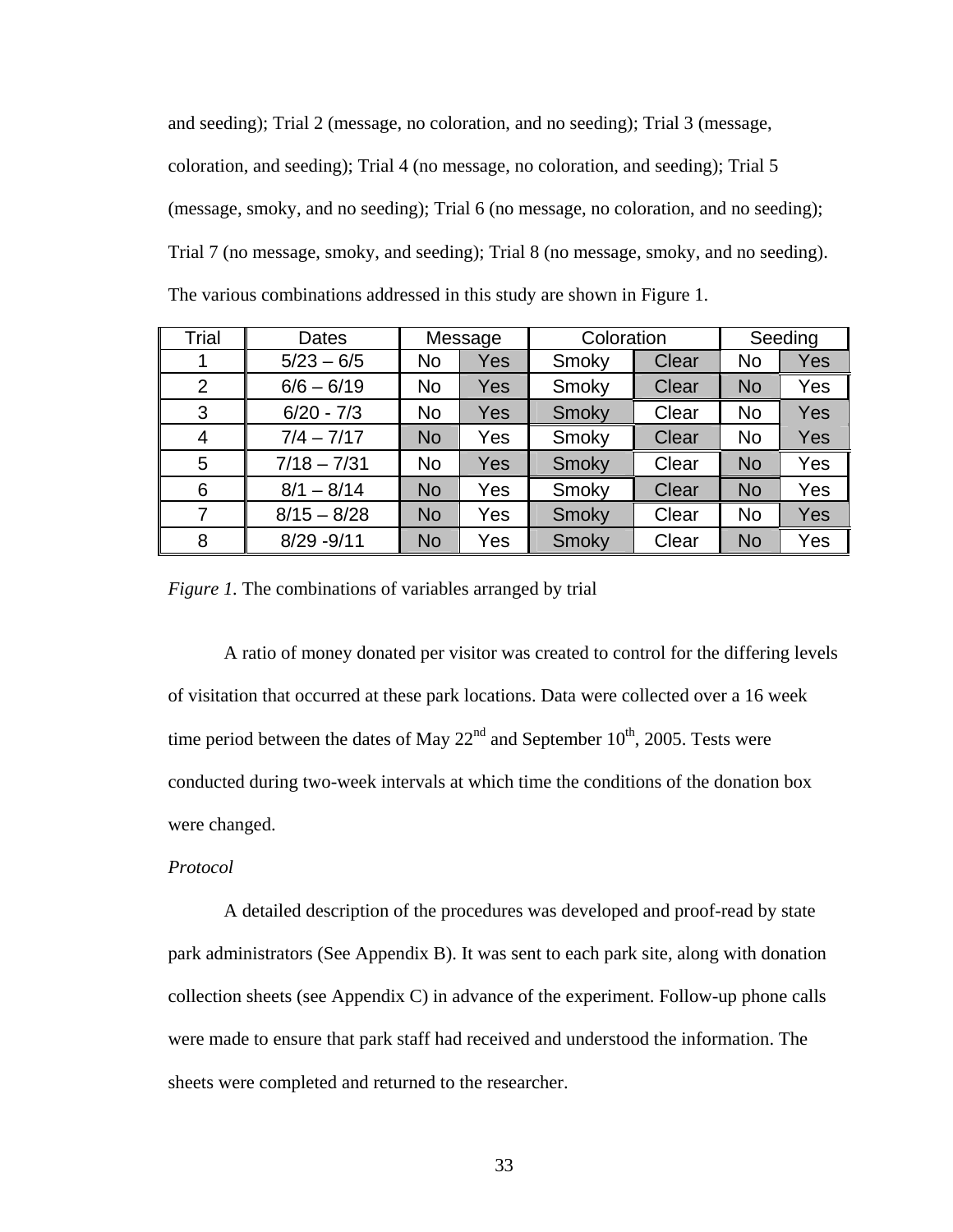The following procedures were designed to minimize the effects of extraneous influences, otherwise the data would be tainted. The specific variables to be tested were the presence of a message (injunctive norm), seeding (descriptive norm) and coloration (amount of visibility). The message was printed on a small piece of white card stock and placed on top of the donation box. The background was white with black lettering to maximize visibility. The message simply read, "WE APPRECIATE YOUR DONATION! *All revenue will be used for park improvements*" When the message condition was not in effect, a card was used which stated "Donation Box."

The boxes were either smoky colored (limited visibility), or clear (full visibility). The boxes had a slot on the top-center for depositing the money. Unfortunately, boxes were not placed at exactly the same locations throughout all the test sites. Although an attempt was made to control this variable, it was not possible due to the unique configuration of visitor centers.

If seeded, the boxes contained one \$10 bill, one \$5 bill, five \$1 bills, and \$1 in change (two quarters, three dimes, three nickels, and five pennies). This configuration gave variety to the types of money in the box and provided an amount that represented a clear distinction between the seeded and unseeded conditions. This meant that the starting amount of money was either \$21.00 or \$0.00, depending on which treatment was in effect.

### *Variables and Statistics*

The independent variables used in this study were seeding, coloration, and the message. The dependent variable was the amount of money donated. The independent variables were measured dichotomously and coded as a "No" or "Yes" (0 or 1,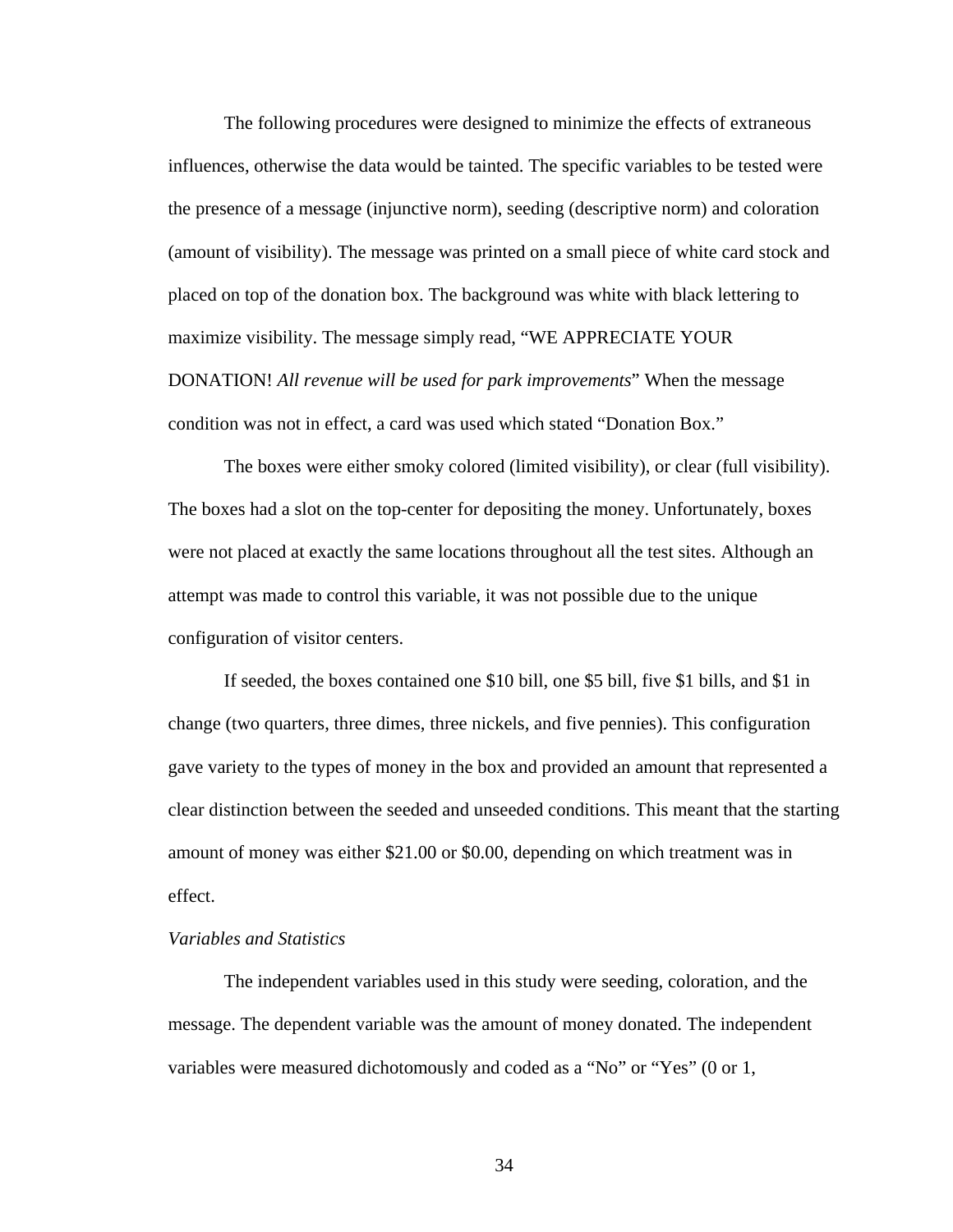respectively). A ratio was created to measure the amount of money per visitor. This calculation was made for each set of conditions, per day. The purpose of the ratio was to create an equitable way of measuring the sites, controlling for the fact that some sites attracted a larger numbers of visitors than others.

This study will determine which, if any, of the treatments influenced donation behavior. The rate at which money was added to each box during each combination of conditions will ultimately determine any differences between sets of conditions.

This study used parametric statistics including measures such as means and standard deviations. The conditions were tested using an independent samples t-test. The .05 alpha level was used as the basis for accepting or rejecting the null hypothesis. Each condition was tested to determine if any or none of the conditions produced significant results. Computations were made using Statistical Package for the Social Sciences (SPSS) 13.0 for Windows.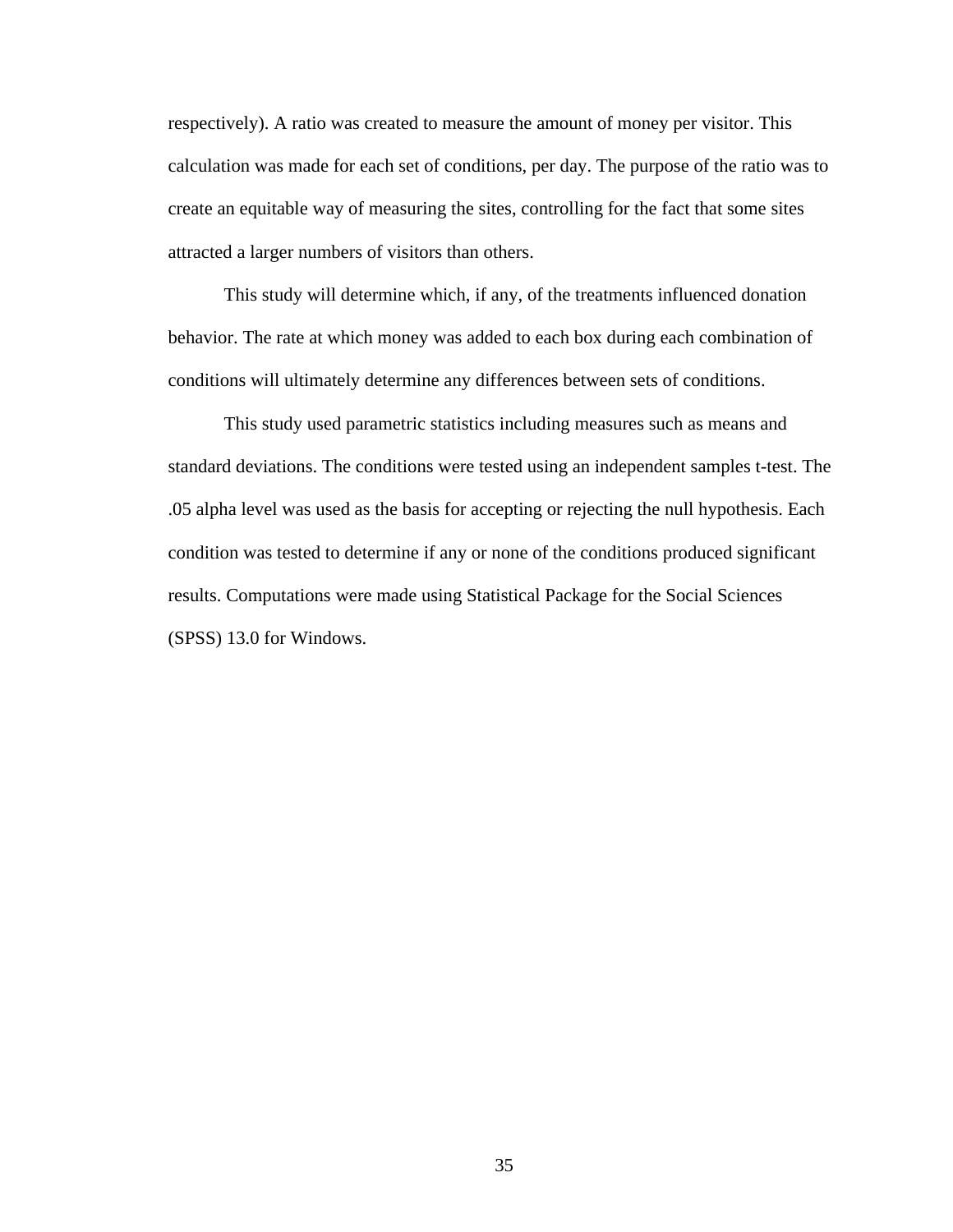#### CHAPTER 4

### Results

 This chapter will report on the results from the data that was collected. Each hypothesis was tested for statistical significance. Empirical evidence will be presented to accept or reject each hypothesis.

 The primary data set consisted of donation box revenue from five state parks and museums in Arkansas: Crater of Diamonds, Mammoth Spring, Plantation Agriculture, Prairie County/Lower White River and Parkin. These parks reported all their data in a timely fashion and had no extenuating circumstances that tainted data collection. However, there were two noteworthy exceptions. Toltec Mounds State Park reported all their data, but started charging admission fees after three of the trial periods had concluded due to park construction during the first portion of the study. Prairie Grove Battlefield was tested separately because of the unique arrangement of donation boxes at this site which tested competition between blue and gray boxes. Data gathered from these two sites were tested separately and were not included with the five primary sites. Each day represented one observation "N" with a maximum of 70 observations for each trial (five parks multiplied by 14 days). Sample sizes for each trial ranged from 51 to 64 observations at each site. This variation was due to the fact that a few parks reported no visitation on some days. Subsequently, these days were omitted from the calculations. *Hypothesis 1 - Seeding (Descriptive Norm): Donation boxes that are "seeded" (descriptive norm) will generate the same amount of revenue as those that are empty.*  H1: Accept.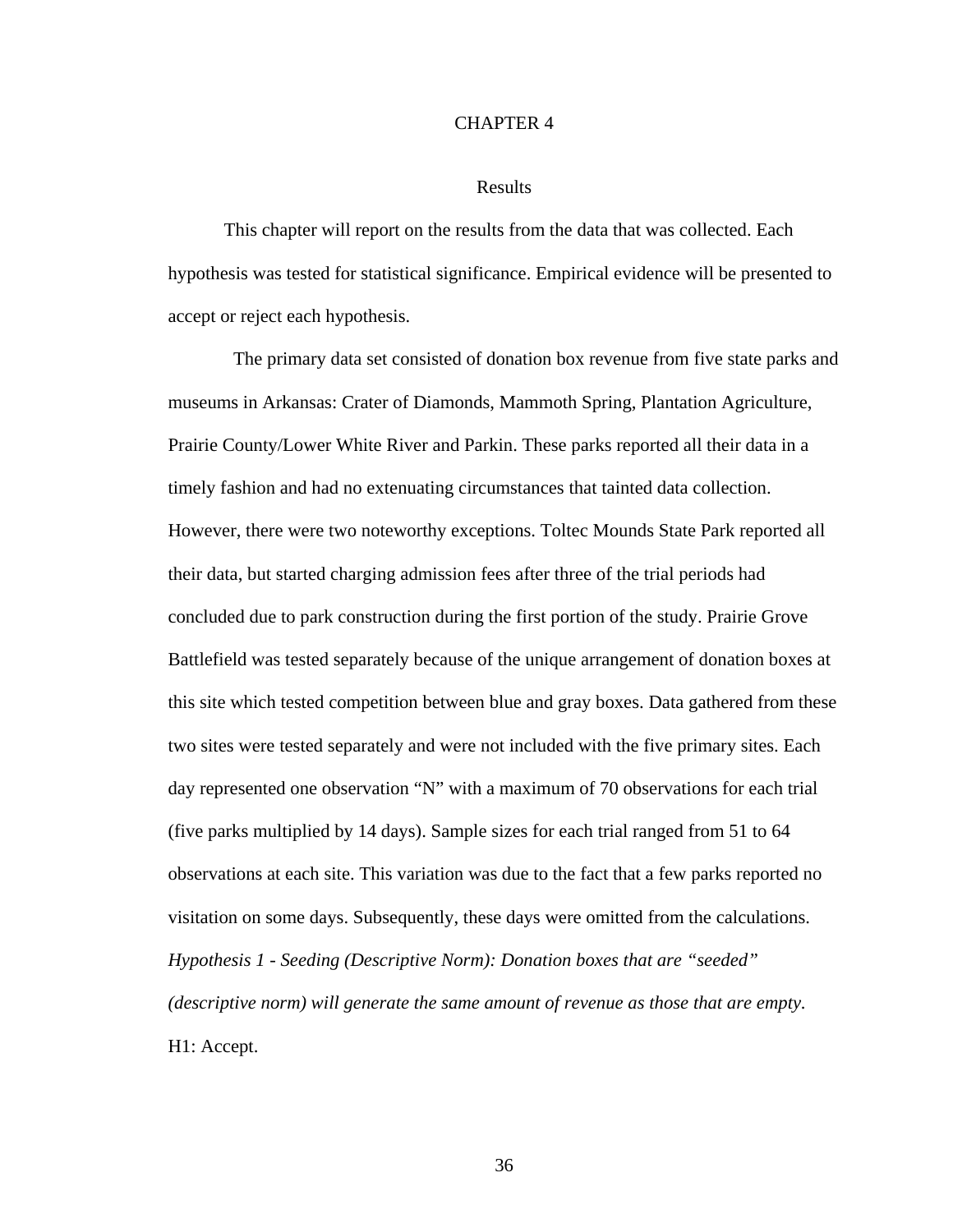Hypothesis 1 tested the effects of seeded vs. non-seeded donation boxes. Actually, four separate tests were conducted (trial 1 vs. trial 2; 3 vs. 5; 4 vs. 6; and 7 vs. 8). The hypothesis was that the amount of money in the boxes would have no effect on the amount of money donated. In order to reject this hypothesis, the test would have to show levels of significance between the seeded and non-seeded conditions.

 Means were compared using a matched-pair design and analyzed using an independent samples t-test. The tests matched trial 1 (2.1 cents) vs. trial 2 (1.2 cents), trial 3 (4.2 cents) vs. trial 5 (1.8 cents), trial 4 (7.7 cents) vs. trial 6 (2.2 cents) and trial 7 (0.6 cents) vs. trial 8 (4.4 cents). These tests were all non-significant at the .05 alpha level. However, the seeded condition produced a higher donation level than the non-seeded condition in three out of the four comparisons (See Table 1).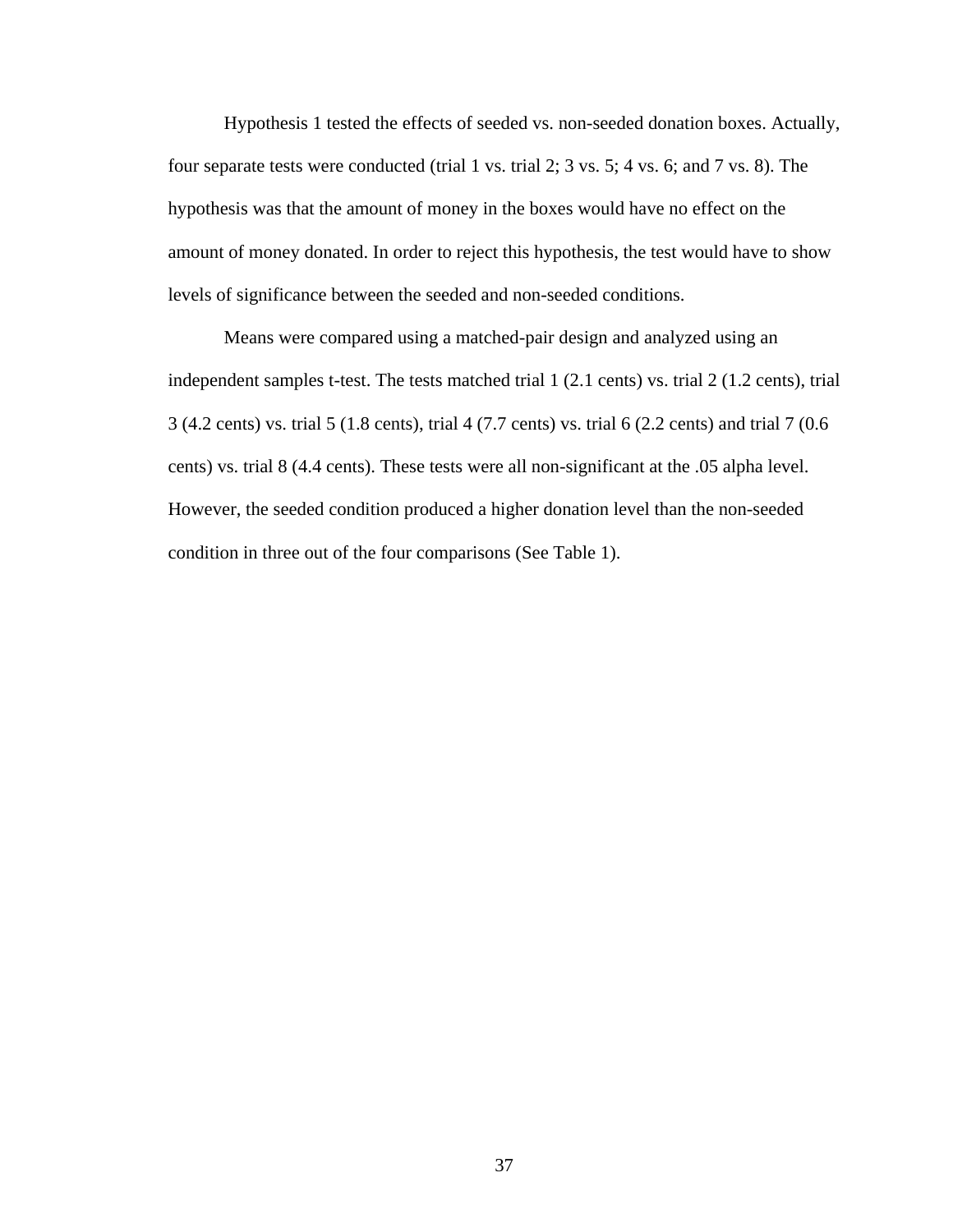### Table 1.

| Trial          | ${\bf N}$ | M     | ${\rm SD}$ | df  | $\boldsymbol{t}$ | $\boldsymbol{p}$ |
|----------------|-----------|-------|------------|-----|------------------|------------------|
| $\mathbf{1}$   | 63        | .0206 | .0734      | 121 | .801             | .425             |
| $\overline{2}$ | 60        | .0122 | .0355      |     |                  |                  |
| 3              | 58        | .0416 | .1638      | 113 | .975             | .332             |
| 5              | 57        | .0176 | .0886      |     |                  |                  |
| $\overline{4}$ | 64        | .0768 | .4577      | 120 | .873             | .384             |
| 6              | 58        | .0223 | .1338      |     |                  |                  |
| $\tau$         | 51        | .0058 | .0146      | 107 | $-1.567$         | .120             |
| 8              | 58        | .0435 | .1710      |     |                  |                  |

*Donation box revenue under seeded and unseeded conditions (Descriptive Norm)* 

\_\_\_\_\_\_\_\_\_\_\_\_\_\_\_\_\_\_\_\_\_\_\_\_\_\_\_\_\_\_\_\_\_\_\_\_\_\_\_\_\_\_\_\_\_\_\_\_\_\_\_\_\_\_\_\_\_\_\_\_\_\_\_\_\_\_\_\_\_\_

*Hypothesis 2 - Message (Injunctive Norm): Donation boxes having a persuasive message (injunctive norm) will generate the same amount of revenue as those having a label simply stating "Donation Box."* 

H2: Accept.

Hypothesis 2 tested the effects of a message that was displayed on top of the donation box. There were two conditions: a message containing a moral appeal ("WE APPRECIATE YOUR DONATION! *All revenue will be used for park improvements*") or a control label ("Donation Box"). The hypothesis was that the presence of a message would make no difference in the amount of money donated. Once again, the test would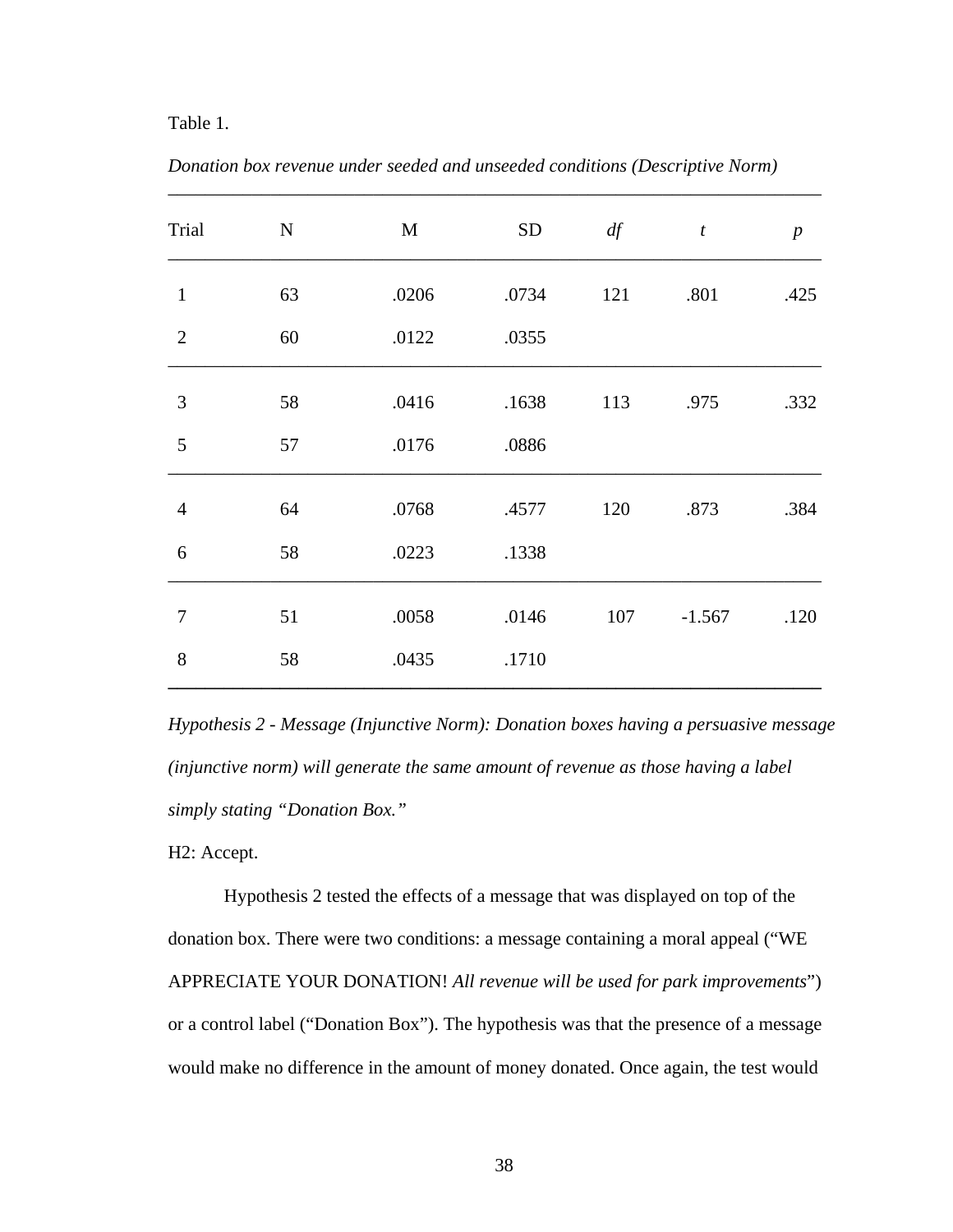have to show a significant difference between the message present condition and the message absent condition to reject the hypothesis. Four trials were matched and tested.

 The four matched pair tests were trial 1 (2.1 cents) vs. trial 4 (7.7 cents), trial 2 (1.2 cents) vs. trial 6 (2.2 cents), trial 3 (4.2 cents) vs. trial 7 (0.6 cents) and trial 5 (1.8 cents) vs. trial 8 (4.4 cents). Again, none of these tests were significant at the .05 alpha level. The message condition produced a higher average mean donation level in only one out of the four comparisons. Based on this evidence, hypothesis 2 was accepted (See Table 2).

\_\_\_\_\_\_\_\_\_\_\_\_\_\_\_\_\_\_\_\_\_\_\_\_\_\_\_\_\_\_\_\_\_\_\_\_\_\_\_\_\_\_\_\_\_\_\_\_\_\_\_\_\_\_\_\_\_\_\_\_\_\_\_\_\_\_\_\_\_\_

Table 2.

|  | Donation box revenue when using a moral appeal (Injunctive Norm) |  |  |  |
|--|------------------------------------------------------------------|--|--|--|
|--|------------------------------------------------------------------|--|--|--|

| Trial          | ${\bf N}$ | M     | ${\rm SD}$ | df  | $\boldsymbol{t}$ | $\boldsymbol{p}$ |
|----------------|-----------|-------|------------|-----|------------------|------------------|
| $\mathbf{1}$   | 63        | .0206 | .0734      | 125 | $-.964$          | .337             |
| $\overline{4}$ | 64        | .0768 | .4577      |     |                  |                  |
| $\overline{2}$ | 60        | .0122 | .0355      | 116 | $-.568$          | .571             |
| 6              | 58        | .0223 | .1338      |     |                  |                  |
| 3              | 58        | .0416 | .1638      | 107 | 1.553            | .123             |
| $\overline{7}$ | 51        | .0058 | .0146      |     |                  |                  |
| 5              | 57        | .0176 | .0886      | 113 | $-1.017$         | .311             |
| 8              | 58        | .0435 | .1710      |     |                  |                  |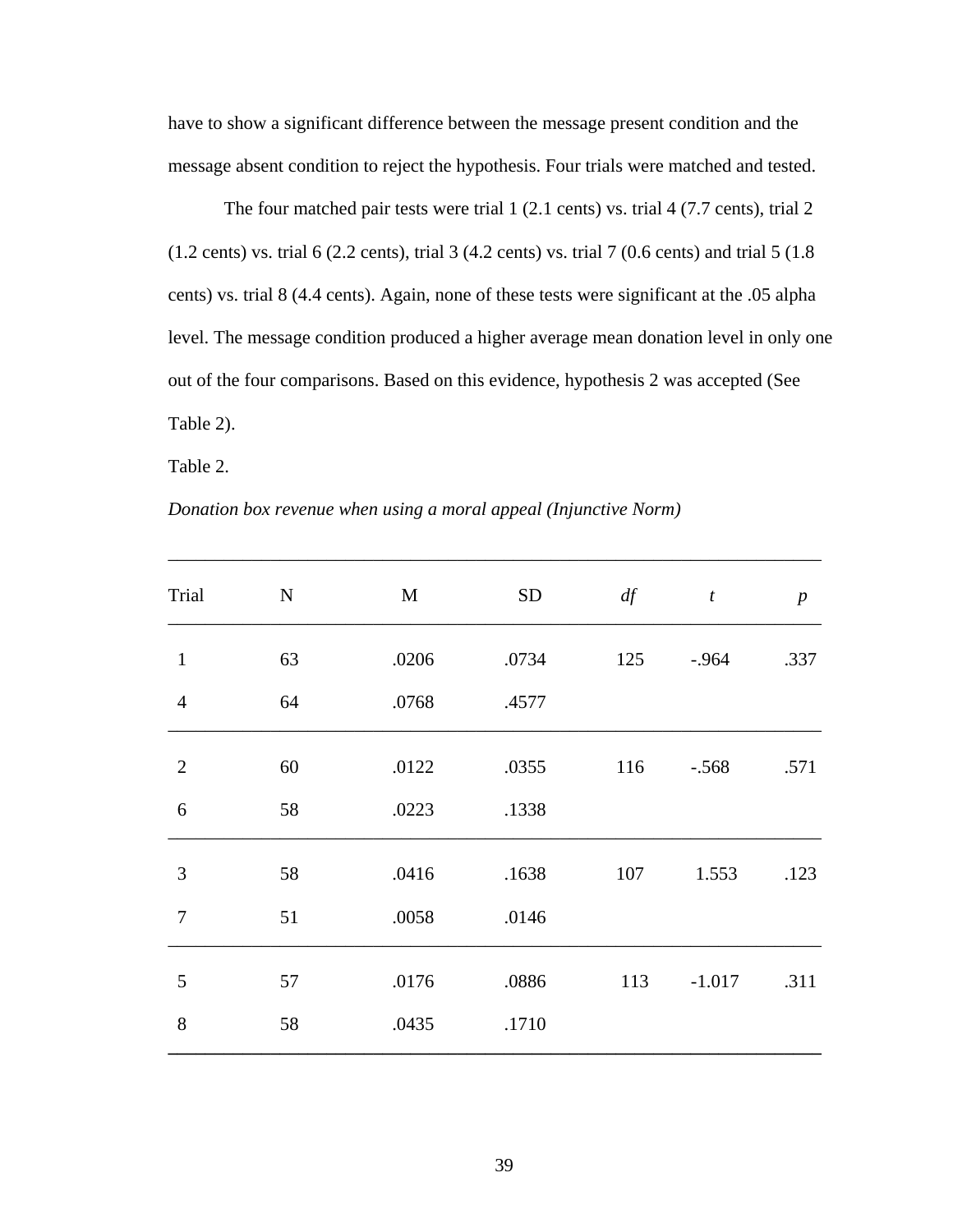*Hypothesis 3-Visibility: Donation boxes that are clear will generate the same amount of revenue as those which are smoky-colored (dark gray).*

H3: Accept**.**

Hypothesis 3 tested the effects of donation box visibility on the amount of revenue. There were two conditions: clear and smoky-colored. The hypothesis was that box visibility would make no difference in the amount of money donated.

 The four matched pair tests were trial 1 (2.1 cents) vs. trial 3 (4.2 cents), trial 2 (1.2 cents) vs. trial 5 (1.8 cents), trial 4 (7.7 cents) vs. trial 7 (0.6 cents) and trial 6 (2.2 cents) vs. trial 8 (4.4 cents). None of these tests were significantly different at the .05 alpha level. The clear condition produced a higher donation level in only one out of the four comparisons. Based on this evidence, hypothesis 3 was accepted (See Table 3).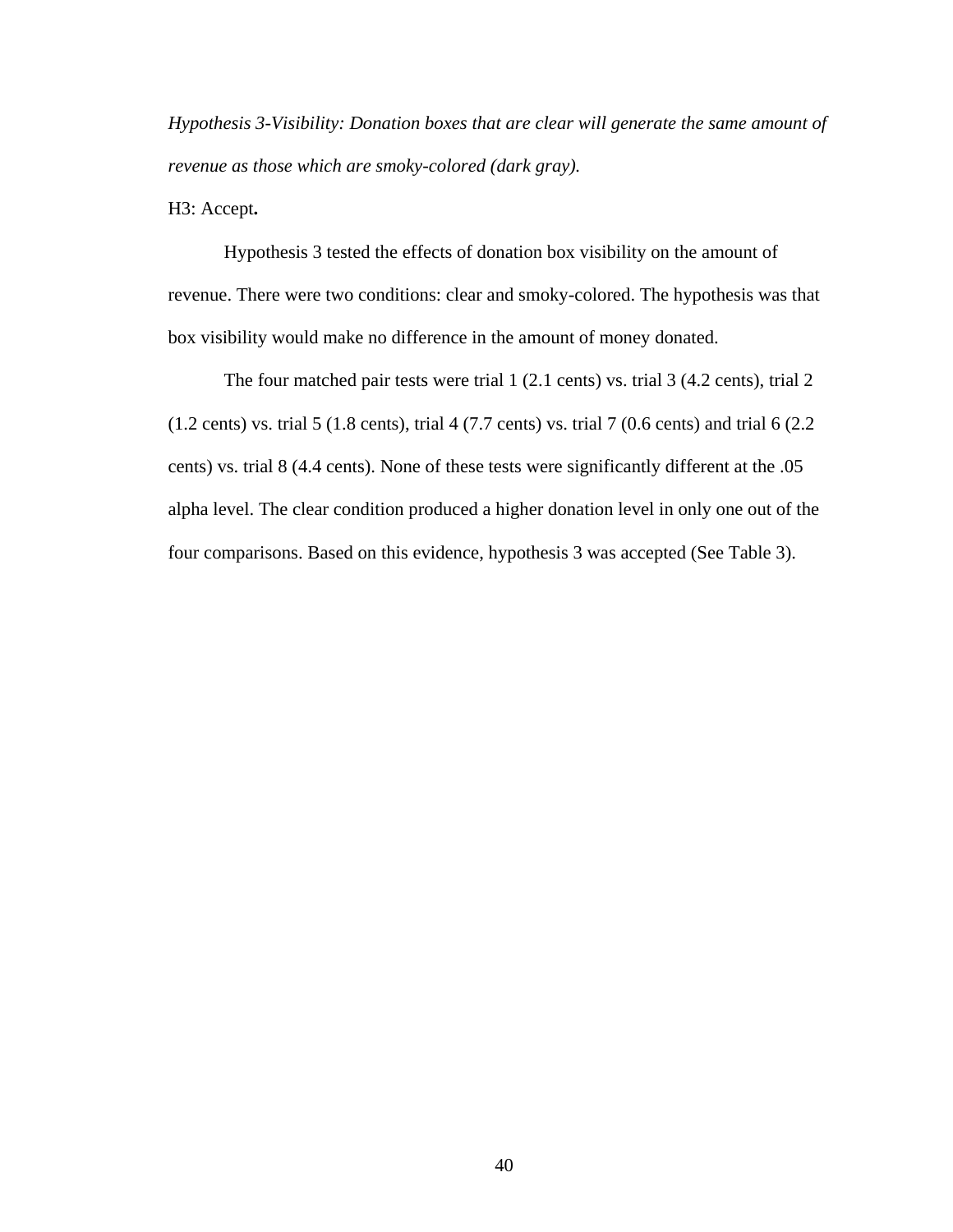### Table 3.

| Trial          | ${\bf N}$ | $\mathbf{M}$ | <b>SD</b> | df  | $\boldsymbol{t}$ | $\boldsymbol{p}$ |
|----------------|-----------|--------------|-----------|-----|------------------|------------------|
| $\mathbf{1}$   | 63        | .0206        | .0734     | 119 | $-0.922$         | .358             |
| 3              | 58        | .0416        | .1638     |     |                  |                  |
| $\overline{2}$ | 60        | .0122        | .0355     | 115 | $-.437$          | .663             |
| 5              | 57        | .0176        | .0886     |     |                  |                  |
| $\overline{4}$ | 64        | .0768        | .4577     | 113 | 1.107            | .271             |
| $\overline{7}$ | 51        | .0058        | .0146     |     |                  |                  |
| 6              | 58        | .0223        | .1338     | 114 | $-0.742$         | .460             |
| 8              | 58        | .0435        | .1710     |     |                  |                  |

### *Donation box revenue using clear and smoky boxes (Visibility)*

*Hypothesis 4-Combined Treatments: Donation boxes having all three factors present in the design will generate the same amount of revenue as donation boxes having no factors present.*

H4: Accept.

Hypothesis 4 tested if the combined effects of descriptive and injunctive norms were more effective at generating revenue than the control condition. Trial 1 used all treatment conditions and trial 8 used all control conditions. Trials 1 (2.1 cents) and 8 (4.4 cents) were paired in an independent samples t-test. Results were non-significant at the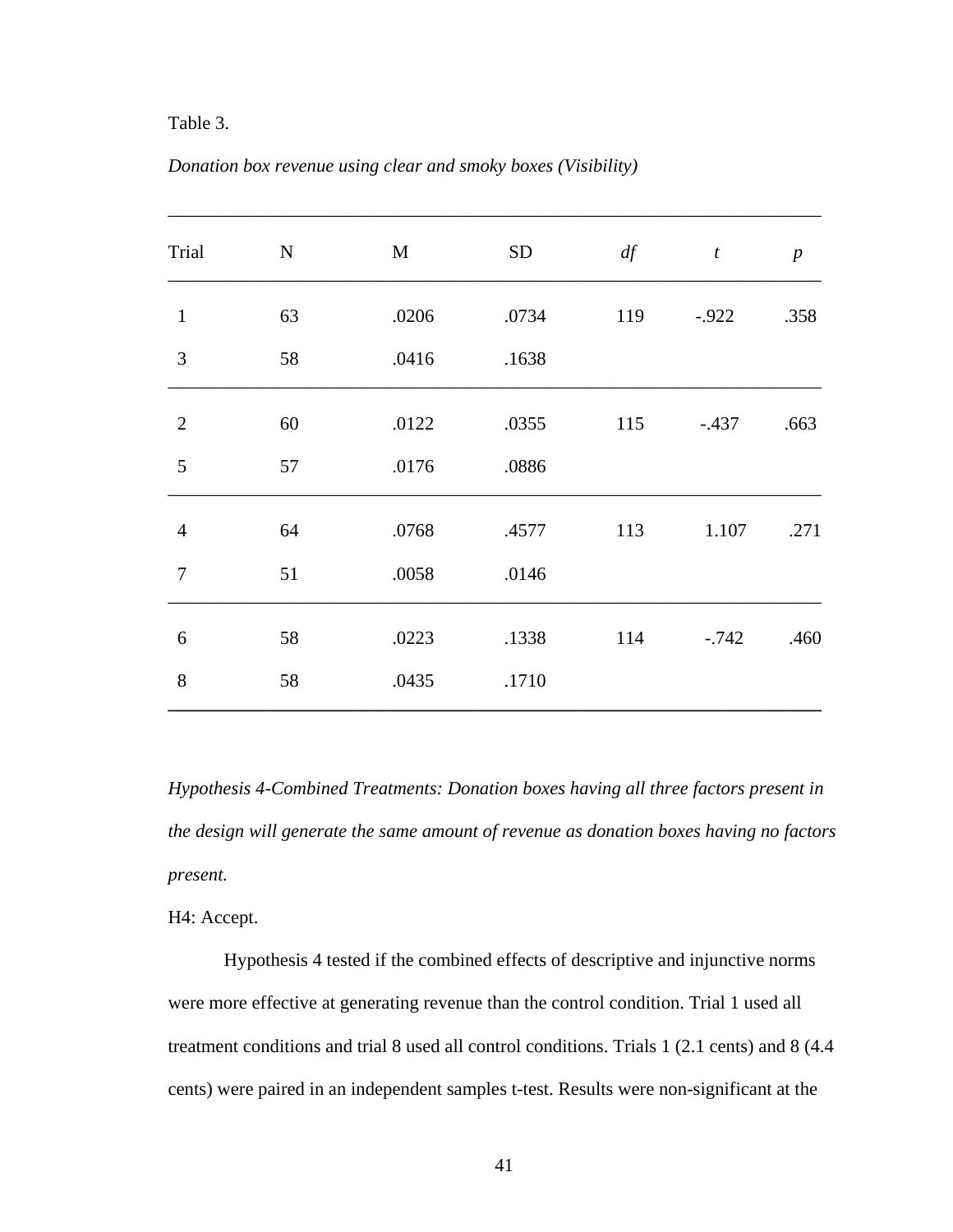.05 alpha level (see Table 4). In fact, trial 8 (pure control) generated over twice the revenue as trial 1 (all treatments).

Table 4.

*Comparison of all control conditions and all treatment conditions*

| Trial | N  | M     | <b>SD</b> | df  | t       | D    |
|-------|----|-------|-----------|-----|---------|------|
|       | 63 | .0206 | .0734     | 119 | $-.971$ | .334 |
| 8     | 58 | .0435 | .1710     |     |         |      |

*Hypothesis 5-Descriptive vs. injunctive: Donation boxes using a descriptive norm will be as effective as those using an injunctive norm.* 

H5: Accept

 Hypothesis 5 tested the effectiveness of the descriptive and injunctive norms used in this study. A total of four trials were combined using all injunctive and all descriptive norm conditions. Trials 2 and 5 used a message without seeding. Trials 4 and 7 used seeding without a message. The results of the two trial pairs were combined and recoded as 1 (injunctive) and 2 (descriptive). Each set had one use of a clear box and one of a smoky-colored box to negate potential effects from this variable. Data were analyzed using an independent samples t-test. Though the descriptive condition generated more revenue than the injunctive condition (4.5 cents and 1.5 cents respectively), results were non-significant at the .05 alpha level (See Table 5).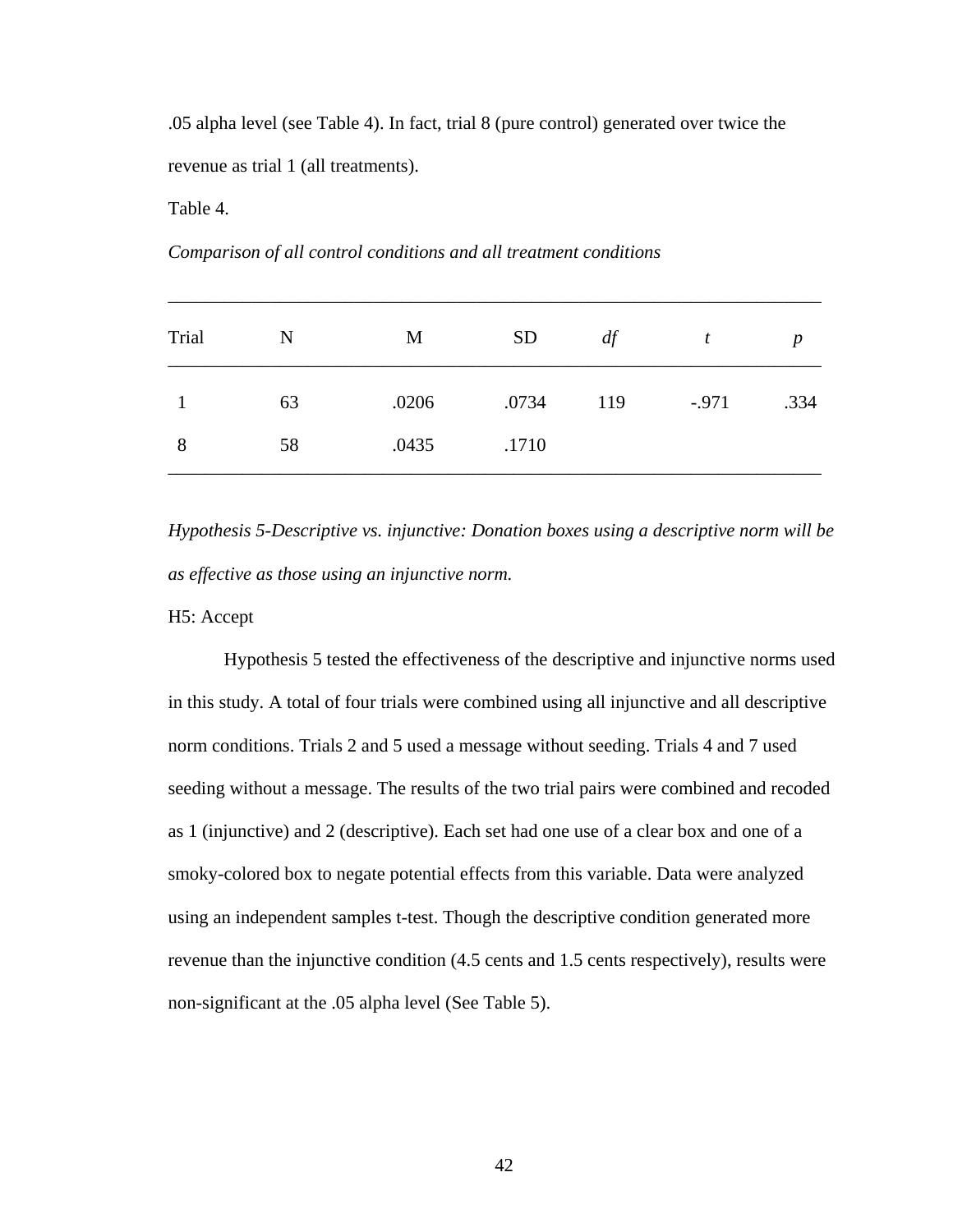### Table 5.

### *Comparison of descriptive and injunctive norm conditions*

| Norm            | N | M     | <b>SD</b> | df  | t       | p    |
|-----------------|---|-------|-----------|-----|---------|------|
| Injunctive 117  |   | .0148 | .0666     | 230 | $-.947$ | .345 |
| Descriptive 115 |   | .0453 | .3422     |     |         |      |

### *Additional Results*

A one-way ANOVA procedure was used to test the means between all trials. Trial 4, which tested the conditions of no message, high visibility and seeding produced the highest donation (7.7 cents per visitor). The lowest donation (0.6 cents per visitor) was produced during trial 7 (no message, low visibility and seeding). Results were nonsignificant between trials (see Table 6).

Table 6.

*Analysis of variance between trials* 

| Trial                 | SS     | df  | МS   | F    | D    |
|-----------------------|--------|-----|------|------|------|
| <b>Between Groups</b> | .225   |     | .032 | .811 | .578 |
| Within Groups         | 18.275 | 461 | .040 |      |      |

\_\_\_\_\_\_\_\_\_\_\_\_\_\_\_\_\_\_\_\_\_\_\_\_\_\_\_\_\_\_\_\_\_\_\_\_\_\_\_\_\_\_\_\_\_\_\_\_\_\_\_\_\_\_\_\_\_\_\_\_\_\_\_\_\_\_\_\_\_\_

 A second ANOVA test was performed to analyze donation behavior by days of the week at the five test sites. Donation amounts were higher on Mondays (10.6 cents) than other days of the week, but this difference was not statistically significant at the .05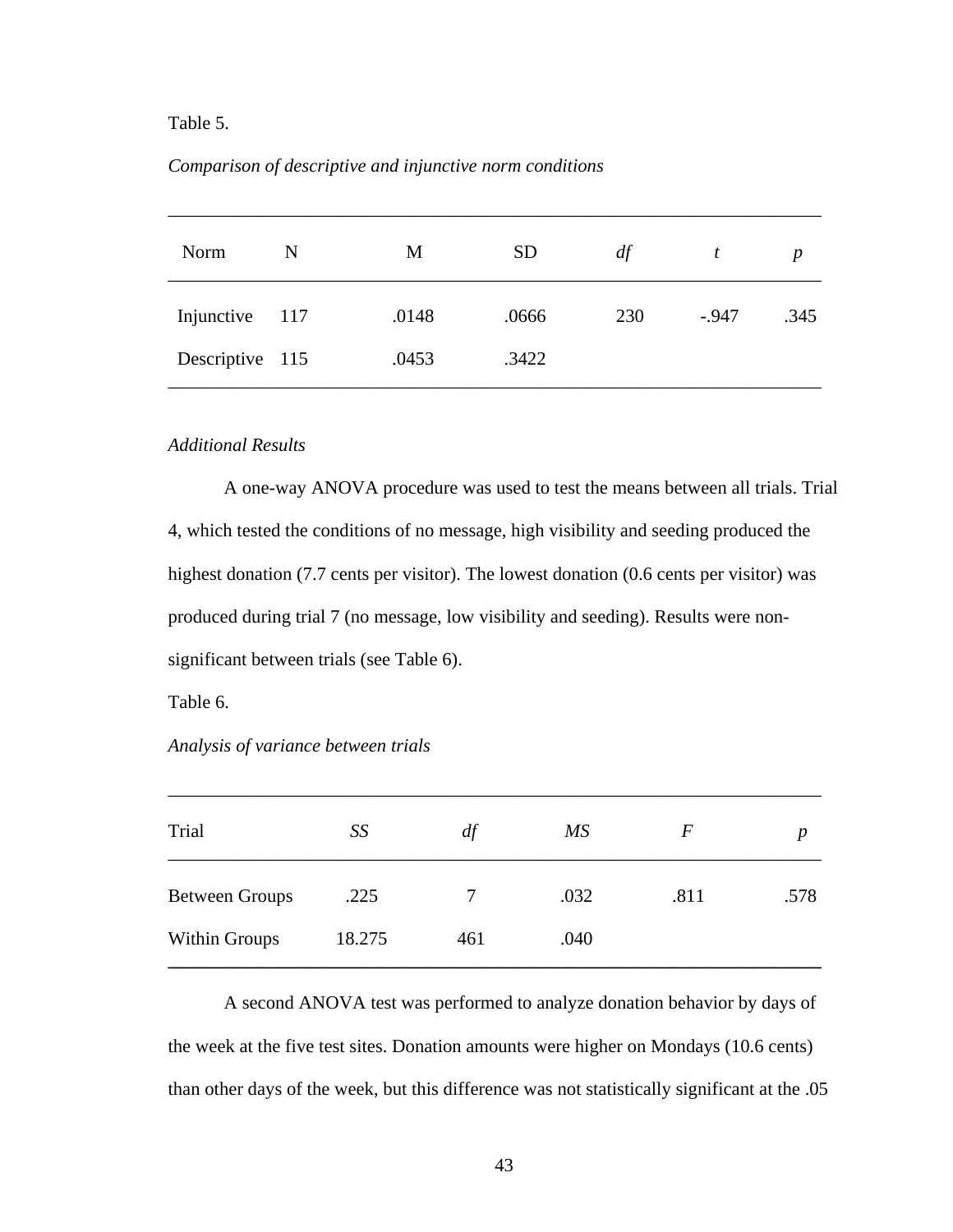alpha level. Mondays generated nearly three times as large an amount as the next largest mean average, Saturdays at .0340. The lowest average occurred on Fridays with .0122 (See Table 7).

Table 7.

# *Analysis of variance between days of the week*

| Day            | ${\bf N}$ |     | $\mathbf M$ | ${\rm SD}$       |                  |  |
|----------------|-----------|-----|-------------|------------------|------------------|--|
| Monday         | 41        |     | .1058       | .5727            |                  |  |
| Tuesday        | 75        |     | .0312       | .1320            |                  |  |
| Wednesday      | 68        |     | .0325       | .1501            |                  |  |
| Thursday       | 70        |     | .0150       | .0750            |                  |  |
| Friday         | 75        |     | .0122       |                  | .0587            |  |
| Saturday       | 76        |     | .0340       | .0587            |                  |  |
| Sunday         | 64        |     | .0161       | .0527            |                  |  |
|                | SS        | df  | MS          | $\boldsymbol{F}$ | $\boldsymbol{p}$ |  |
| Between groups | .289      | 6   | .048        | 1.221            | .294             |  |
| Within groups  | 18.211    | 462 | .039        |                  |                  |  |
|                |           |     |             |                  |                  |  |

Another test was conducted comparing trial periods containing a national holiday versus those which did not have a holiday. Memorial Day, Independence Day and Labor Day occurred during trial periods 1, 4 and 8, respectively. The total revenue per visitor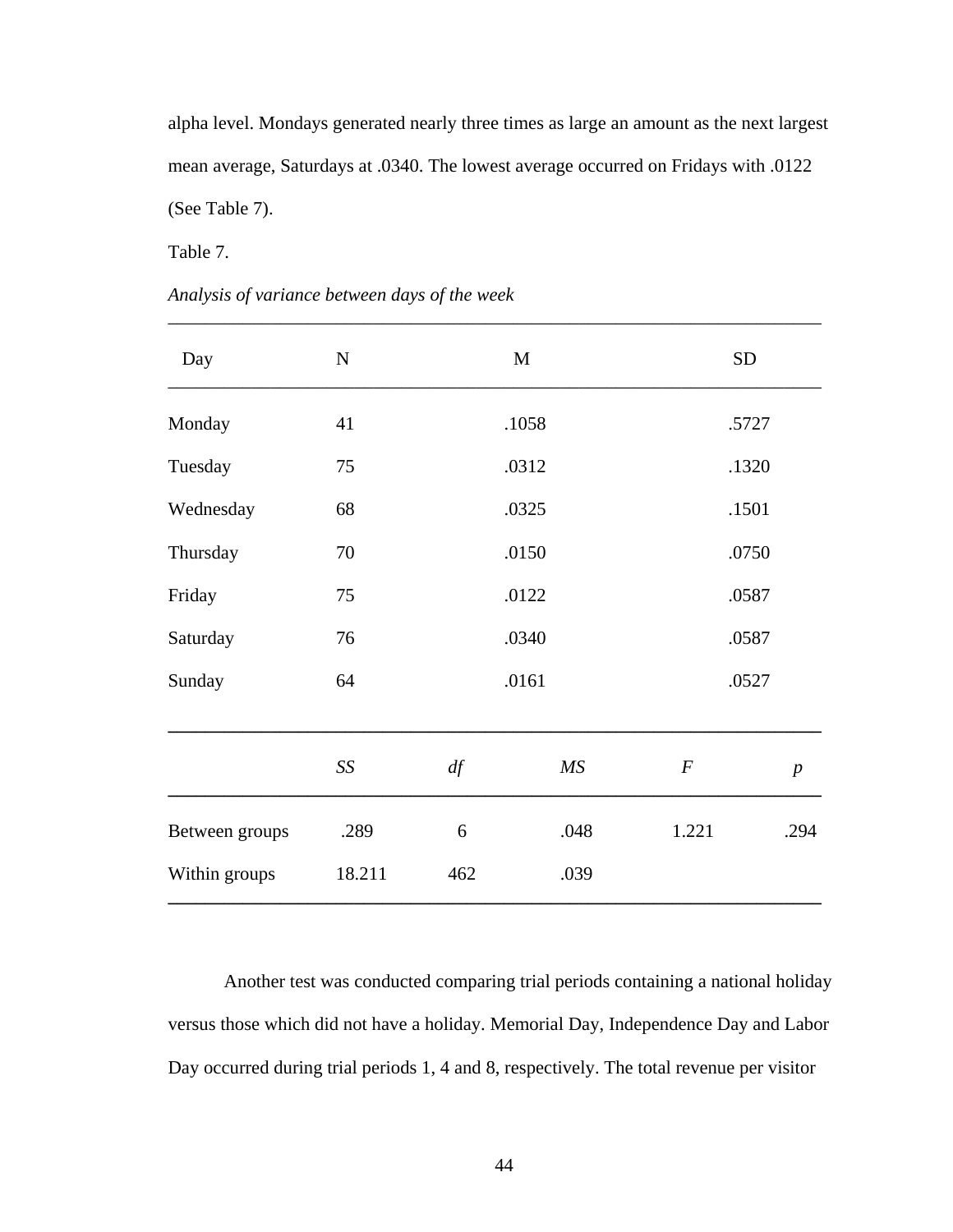figures of these three trials was compared against the other five trials. The holiday trial periods generated more than two times the amount of revenue per visitor as compared to the non-holiday trial periods (4.7 cents to 2 cents). However, these results were not statistically significant at the .05 alpha level (See Table 8).

Table 8.

*Comparison of holiday periods versus non-holiday periods*

| Trials                 | N     | M     | <b>SD</b> | df  |       | p    |
|------------------------|-------|-------|-----------|-----|-------|------|
| <b>Holiday Periods</b> | 185   | .0472 | .2883     | 467 | 1.440 | .150 |
| Non-holiday Periods    | - 284 | .0202 | .1050     |     |       |      |

\_\_\_\_\_\_\_\_\_\_\_\_\_\_\_\_\_\_\_\_\_\_\_\_\_\_\_\_\_\_\_\_\_\_\_\_\_\_\_\_\_\_\_\_\_\_\_\_\_\_\_\_\_\_\_\_\_\_\_\_\_\_\_\_\_\_\_\_\_\_

### *Other Factors*

 Since donation behavior at state parks has not been studied, other tests were conducted on the data. Data was collected from Toltec Mounds State Park, but was not included with the other data because they did not charge entrance fees during the first three trial periods. A comparison was made testing the amount of donation revenue generated per visitor during the first three trials versus the last five trials. Though the sample size was small for each comparison  $(N=37 \text{ and } 62)$ , the results were significant (P=.000). Donations averaged nearly 25 cents per visitor during the first three trial periods. This amount was over five times larger than the largest average mean for any of the other individual trial periods. By comparison, the last five trial periods at Toltec Mounds after they began charging admission fees generated an average of only three cents per visitor (See Table 9).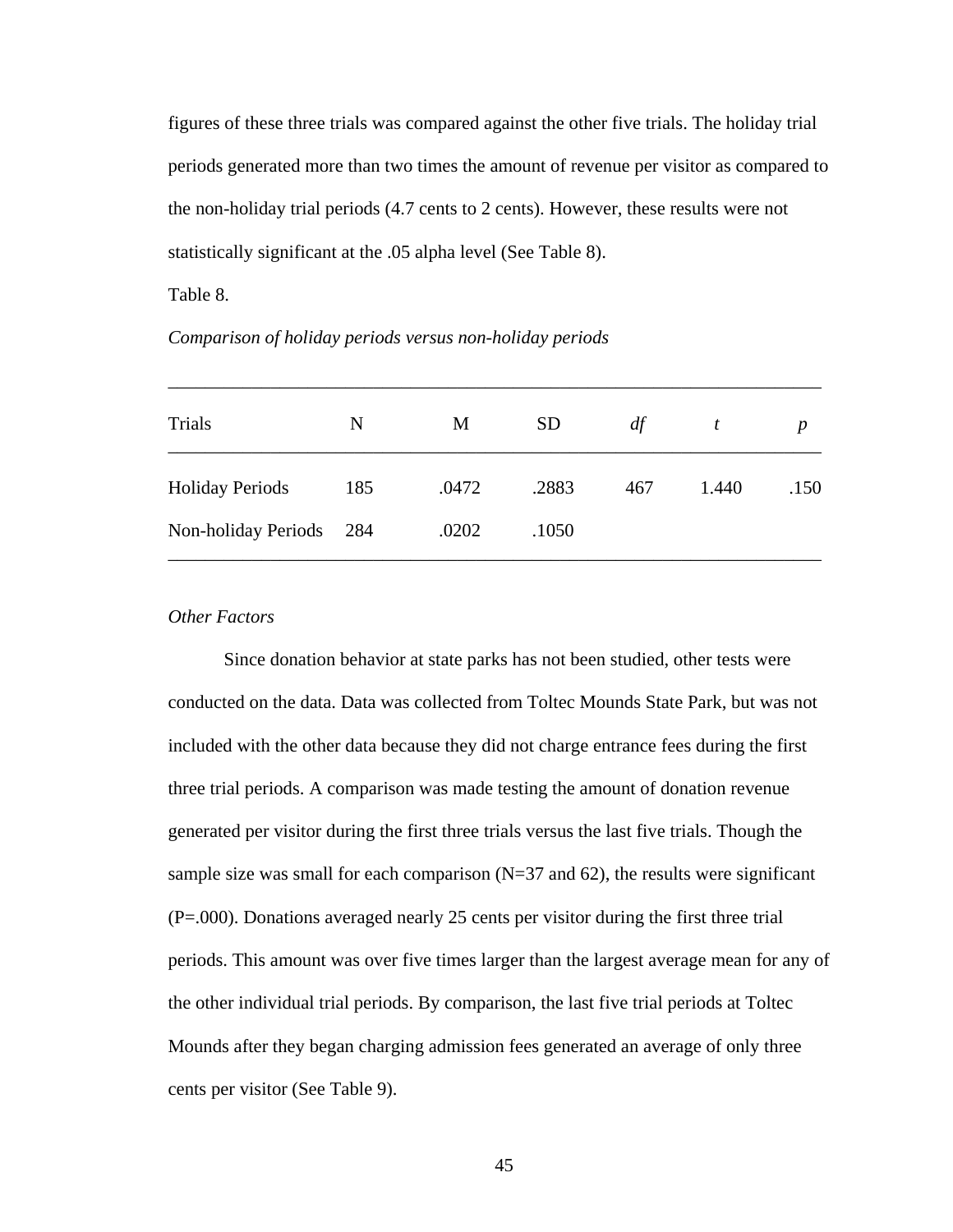# Table 9.

# *Comparison of donations when charging and not charging fees*

| Trial   | N  | M     | <b>SD</b> | df | t     | p    |
|---------|----|-------|-----------|----|-------|------|
| No Fees | 37 | .2497 | .2752     | 97 | 5.977 | .000 |
| Fees    | 62 | .0303 | .0702     |    |       |      |

Prairie Grove State Park tested the effect of competition (different coloration) between two boxes. The results were non-significant. Trials 1, 2, 4 and 6 had the competition variable in effect and Trials 5 and 8 did not. Other variables in effect were identical to other test sites during the individual trial period. Competition results are indicated in Table 10. Competition did not make a significant difference in the amount of revenue.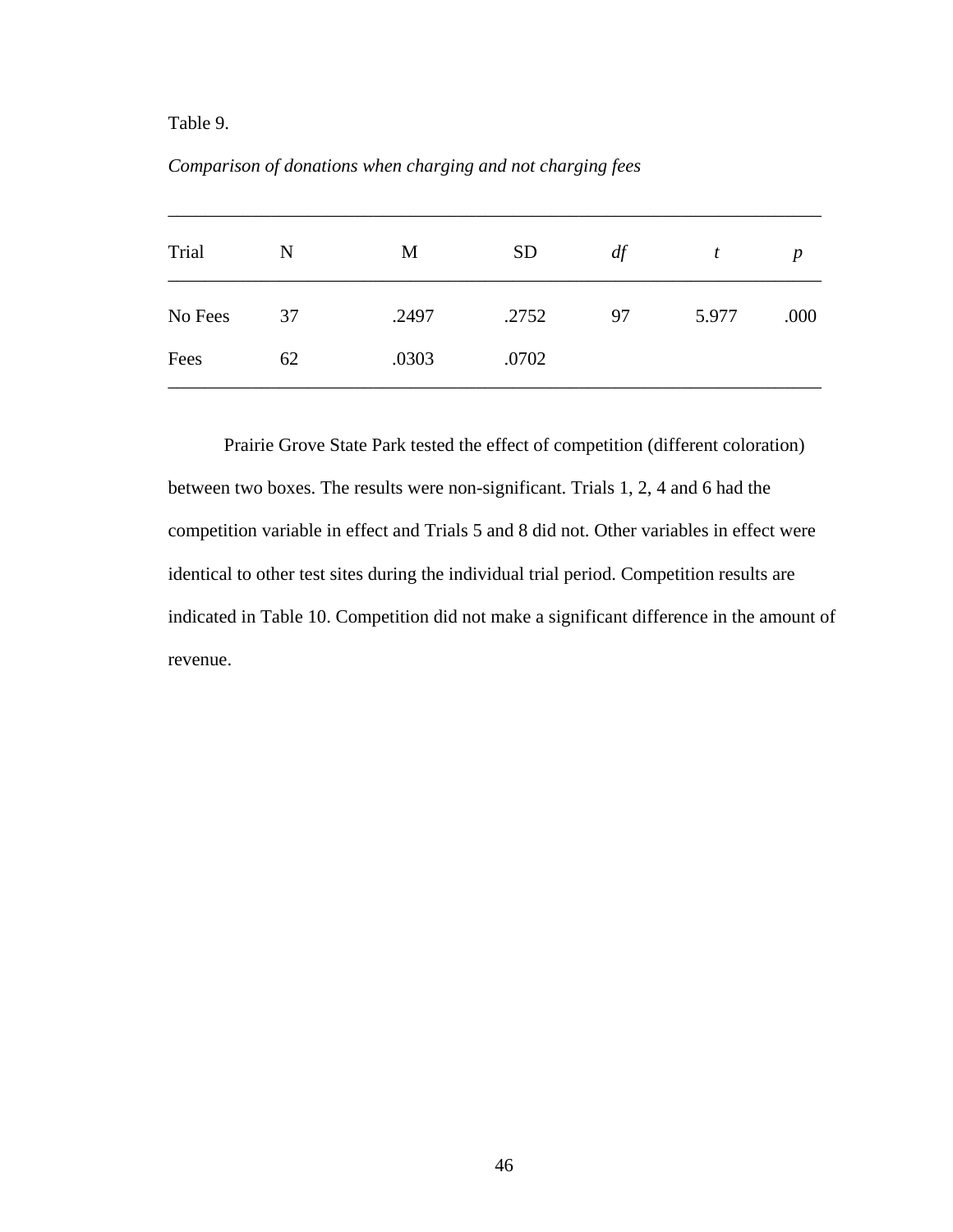# Table 10.

|  | Comparison of donation amounts when using box competition |  |
|--|-----------------------------------------------------------|--|
|  |                                                           |  |

| Trial          | ${\bf N}$ | M     | <b>SD</b> | df | $\boldsymbol{t}$ | $\boldsymbol{p}$ |
|----------------|-----------|-------|-----------|----|------------------|------------------|
| $\mathbf{1}$   | 14        | .0356 | .0475     | 26 | $-.699$          | .491             |
| 5              | 14        | .0508 | .0664     |    |                  |                  |
| $\overline{2}$ | 14        | .0139 | .0318     | 26 | $-1.875$         | .072             |
| 5              | 14        | .0508 | .0664     |    |                  |                  |
| $\overline{4}$ | 14        | .0221 | .0323     | 26 | $-.878$          | .388             |
| 8              | 14        | .0447 | .0909     |    |                  |                  |
| 6              | 14        | .0369 | .0690     | 26 | $-.255$          | .801             |
| 8              | 14        | .0447 | .0909     |    |                  |                  |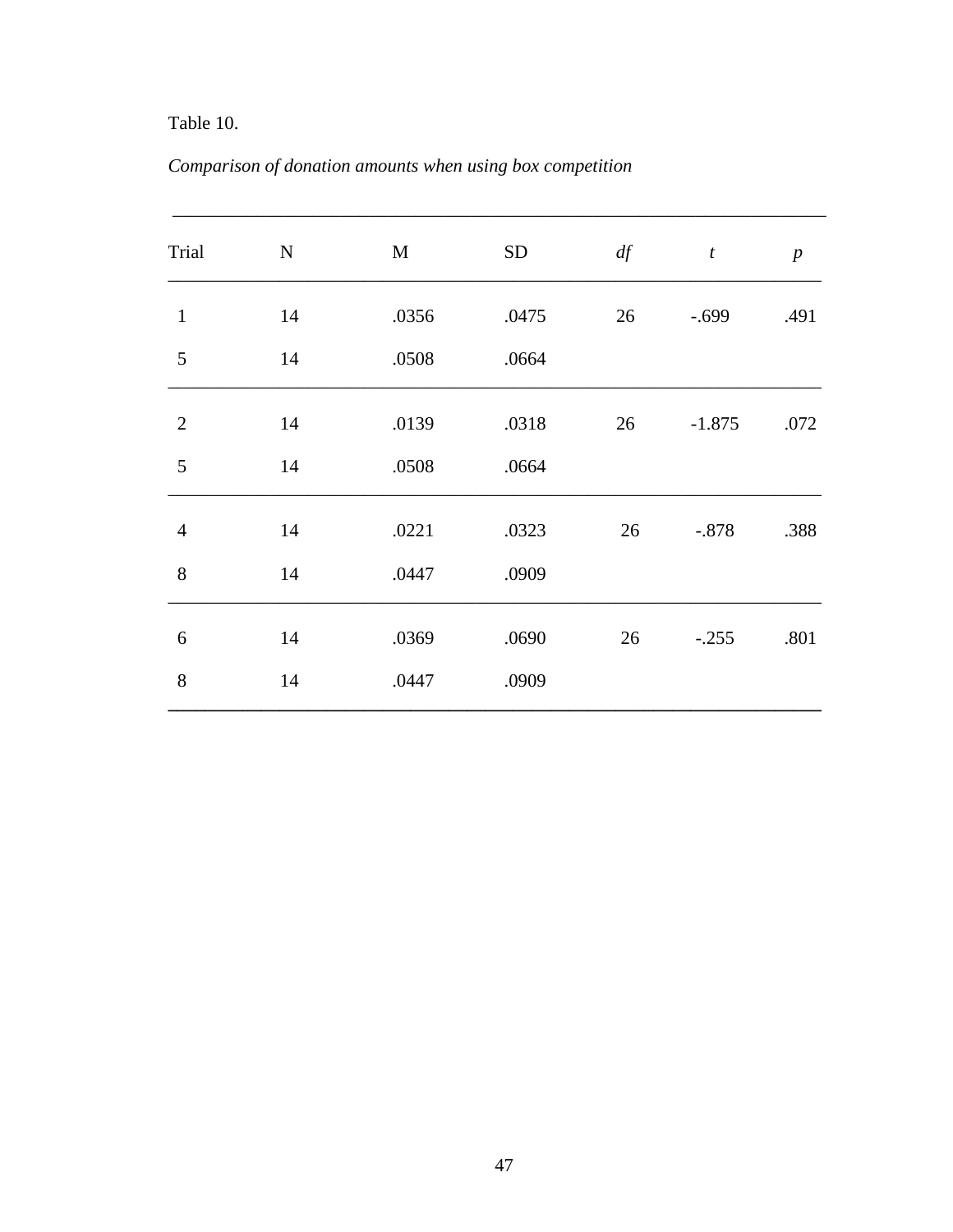### CHAPTER 5

### Discussion and Recommendations

This chapter summarizes the results of the study. The conclusions drawn from this study will be reported to the Arkansas State Parks Department. These results may be useful for re-thinking the policy on donation boxes. Although all the hypotheses proved statistically non-significant, some practical issues were addressed.

### *Discussion*

This field experiment produced mixed results, but most of the factors generated less revenue than the control group. The seeded condition (descriptive norm) generated a higher amount of revenue in three out of four trials, but the persuasive message (injunctive norm) produced a higher amount of revenue in only one of the four comparisons. A higher amount of revenue was generated using the clear box condition in only one out of the four paired tests. Trial 1 (combined treatments) generated only about half the revenue of trial 8 (control conditions). A one-way ANOVA comparison showed no statistical difference between individual trials 1 through 8. Factors other than those manipulated in this study accounted for a large variation in donation behavior.

There are several possible explanations that may account for the lack of statistical significance. Previous studies of norm theory, while quite expansive, have often focused on discouraging negative actions rather than encouraging positive actions. This study was designed to encourage donation behavior using social norm theory. Unfortunately, the results of the study did not provide much evidence to suggest that social norms influenced donation behavior of visitors, at least in park settings. Studies involving altruistic activities, such as recycling and litter removal, require the expenditure of time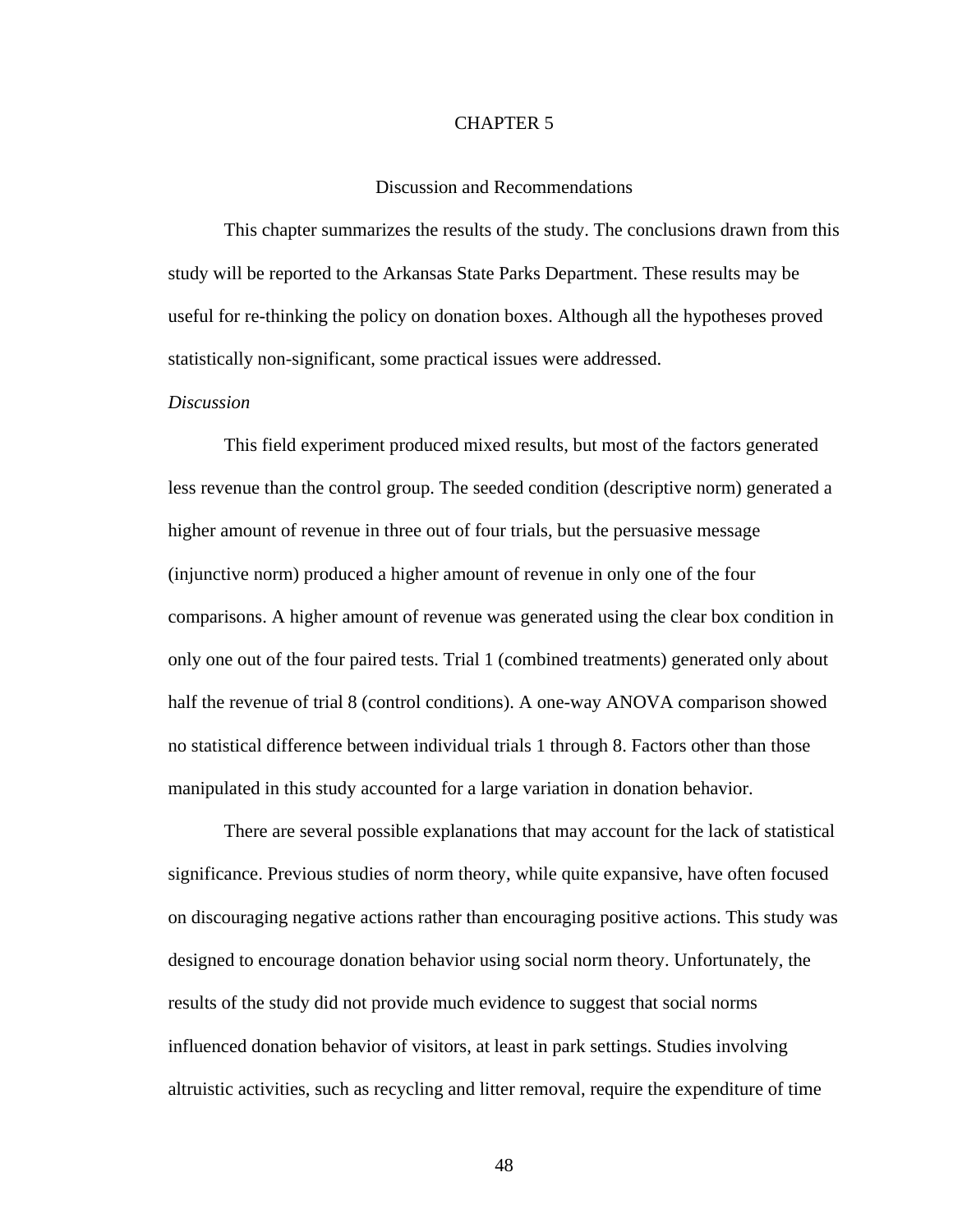or effort, rather than money. While previous studies have explored moral reasoning associated with donation behavior, their focus was mainly on personal solicitations. Contributions were made in the presence of another person. Participants in this study were park visitors who may or may not have seen the donation box, along with its design features. In addition, the studies of donation behavior using environmental cues are limited.

#### *Descriptive norms*

Though descriptive norms were more powerful in three out of four comparisons, this study failed to demonstrate statistically that descriptive norms affected donation behavior in a park setting. Hypothesis 5 failed to show that descriptive norms were more powerful than injunctive norms. This is somewhat surprising considering the consistent literature confirming the strength of descriptive norms.

The studies of Feinberg (1986) and McCall and Belmont (1996) showed that environmental cues can affect consumer spending. The failure of this study to confirm the effectiveness of these cues to generate revenue may be due to the lack of conditioning for a particular cue. Credit card insignias are seemingly omnipresent in magazines, businesses and in the media and are a common way for people to spend money. While people may encounter donation boxes at various attractions, they do not necessarily prompt spending behavior. In other words, simply viewing a donation box may not motivate a person to spend money because they have not been conditioned to do so.

 The effectiveness of any social norm is only as strong as the ability of people to observe it. Three separate but related experiments were found to increase the frequency of behavior connected to social norms by focusing attention on certain environmental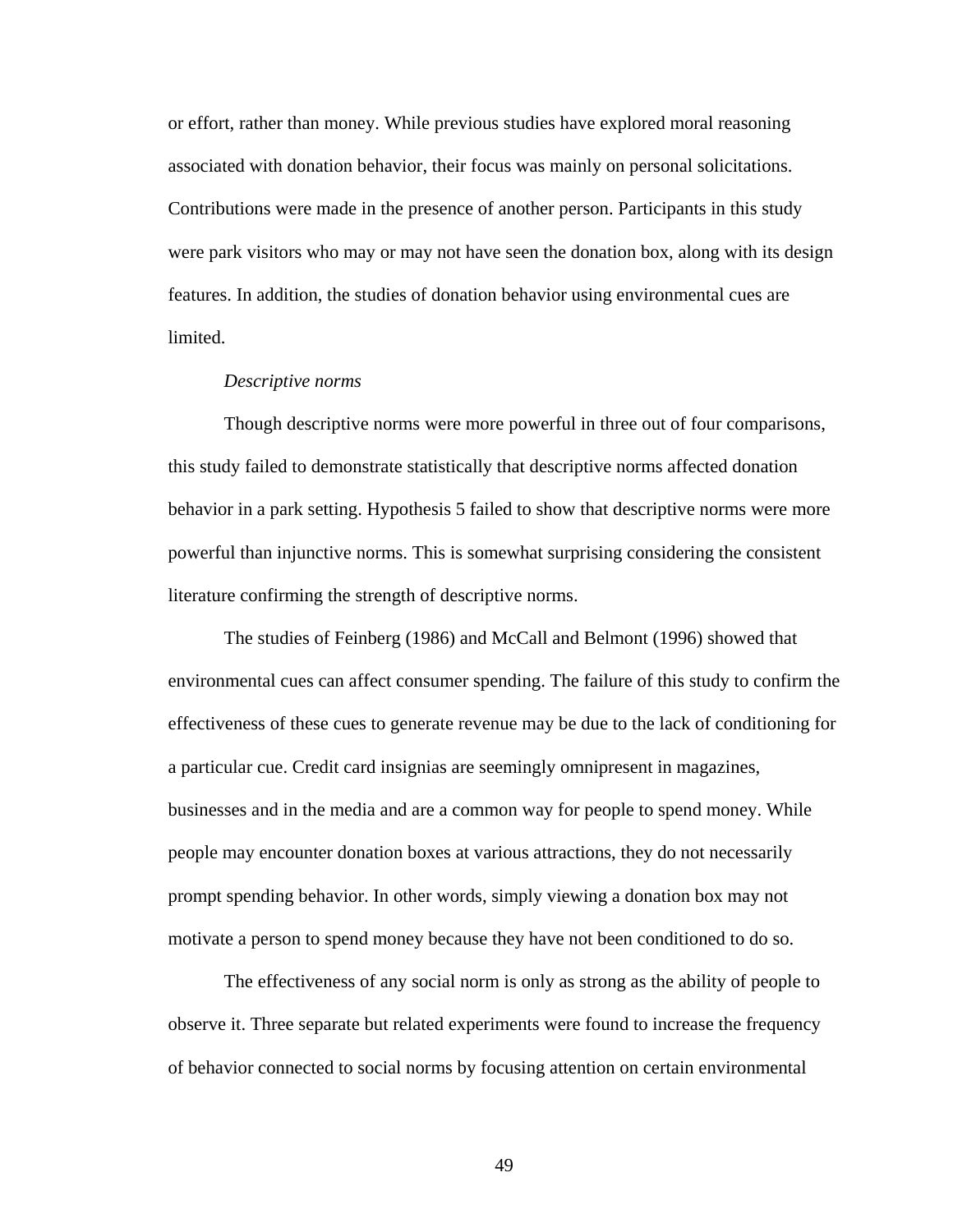conditions (Kallgren, Reno, & Cialdini, 2000). One conclusion from this study was that the power of descriptive norms was connected to the amount of focus a person had on the conditions. This would imply that directing attention to the norm would be necessary, prior to determining the importance of a norm. The experimental conditions being tested during the studies of Kallgren et al. were seen by participants. In this study, there was no way of knowing how many visitors either saw the donation boxes or took the time to read the messages. Future research testing the visual attraction of donation boxes might prove to be useful.

#### *Visibility of the descriptive norm*

The coloration of the boxes produced inconclusive results. This study was unable to demonstrate that highly visible money increased the strength of the descriptive norm. This could be attributed to box location being a stronger factor for visibility of the descriptive norm. Previous studies have not used large quantities of cash as a descriptive norm. It is possible that in the case of donation boxes, visitors who see large amounts of money are discouraged from donating believing that their donations are unnecessary; another type of descriptive norm.

#### *Injunctive norms*

This study did not show that injunctive norms were effective at generating revenue in a park setting. This finding is not as surprising, given the more consistent results in previous studies using this approach. The presence of an injunctive norm, such as a moral appeal, may be less effective than a simple image or logo advertising the acceptability of spending. The phrase "Even a penny will help" with personal solicitations (Cialdini & Schroeder, 1976), may be an effective strategy for donation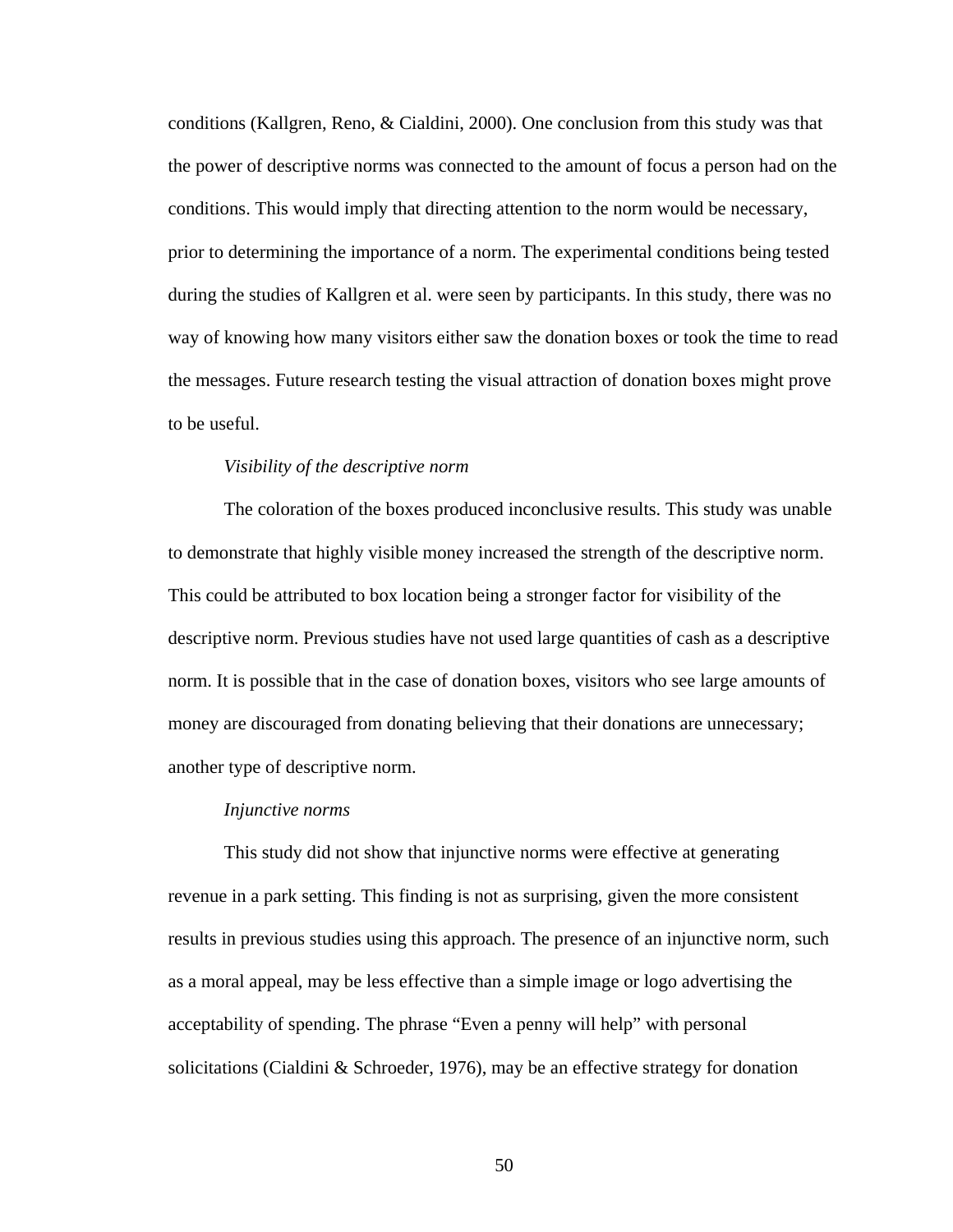boxes although it was not tested in this study. The phrase is designed to legitimize the actions of the donor to the solicitor. Perhaps the presence of a solicitor makes this phrase effective. Donation boxes may not legitimize donation amounts, but this factor has not been tested. Another drawback for donation boxes may involve the give-and-take nature of reciprocity for request compliance. The research of Cialdini et al. (1975) examined the nature of reciprocity on request compliance. Donors agreed to comply with a smaller request when concessions had been made from a larger request. Donation boxes make no concessions to visitors. The impersonal request of the message, therefore, may be less effective than a personal request. This might be because of the lack of a reciprocal norm during interaction.

Personal requests are imperfect predictors of donation behavior. Despite the personal nature of their request, La Hart and Bailey (1975) found that compliance (antilittering) did not improve, at least for children. The different levels of moral responsibility in children versus adults may make the results of this study a poor example of message effectiveness. An incentive for children who picked up litter was the only condition that proved effective at inducing a pro-social behavior. Using this approach might be difficult (or impossible) for state parks. Some evidence suggests that an appeal based on moral reasoning was ineffective at stimulating altruistic actions. This information strengthens the possibility that reciprocity is a powerful inducement of nonpersonal, pro-social behaviors. While children may not be the best indicators of moral responsiveness, the universal failure of any moral appeal to induce compliance shows that factors other than personal requests are involved.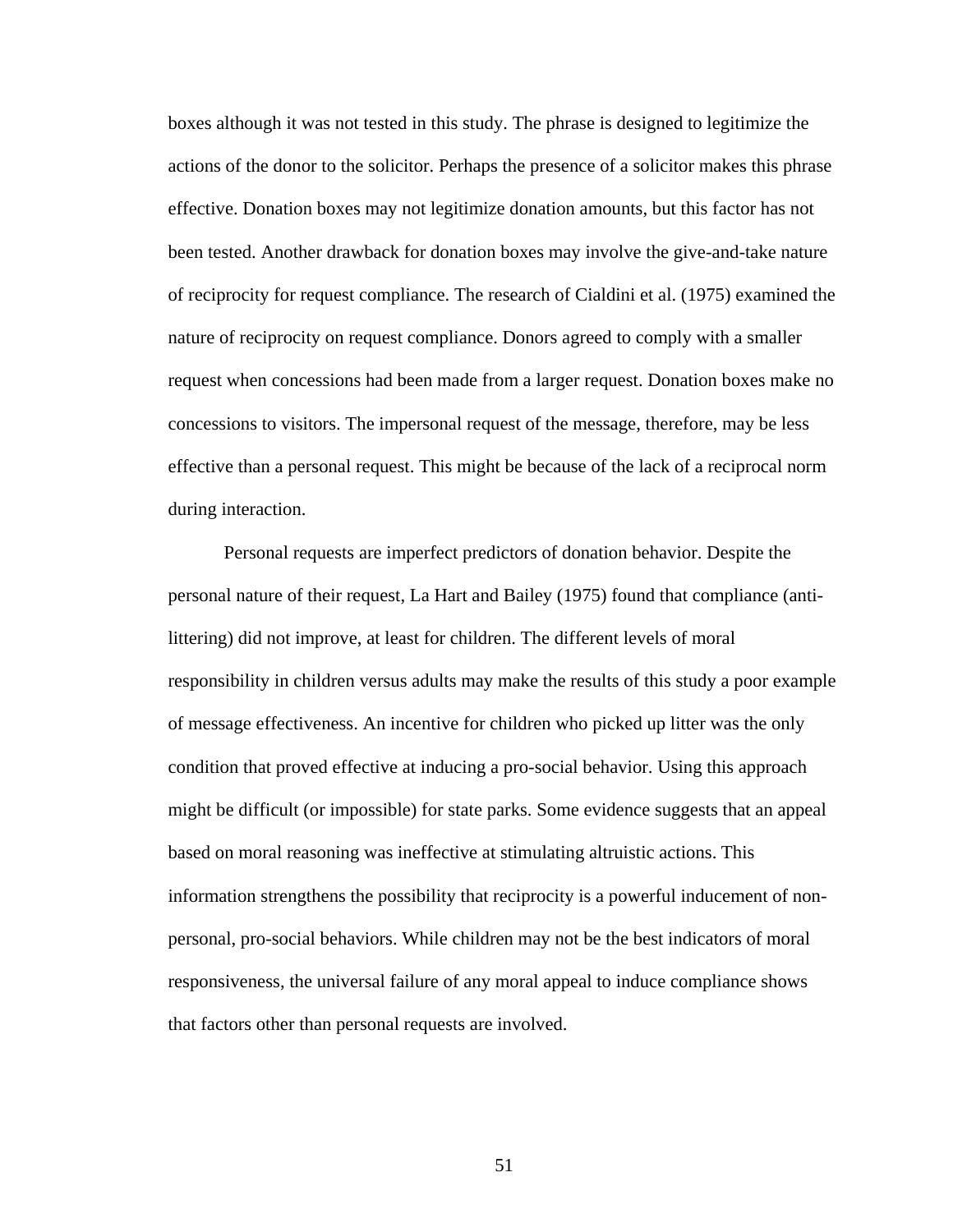The simple act of giving may be perceived by some as a social norm. Barnes and McCarville (1995) found that new patrons (paying consumers) seemed to be influenced more by friends in relation to donation behavior. Seasoned park visitors may be allies to assist with recruitment efforts because of the complex web of social networks that seem to surround donation behavior. Any form of social pressure to donate may be classified as a type of injunctive norm. The social stigma of non-compliance may be the most powerful type of injunctive norm for donation purposes. "Solicitation by friends and neighbors is useful if people want others to view them as good and generous" (Rose-Ackerman, 1996, p. 714). Injunctive messages, such as signs and labels, may only be as effective as social pressure would allow. The observed actions of others may create a self-induced pressure to avoid being labeled as a "free rider" (Sugden, 1984). This suggests that future studies of injunctive norms should focus on the donation behavior of groups versus individuals. One group member may pay entrance fees while another provides a donation. For example, parents may pay fees while children provide donations. Qualitative analysis of group dynamics may provide evidence about this phenomenon. If it is determined that children donate to the boxes, despite the fact that it may be their parents money, perhaps it would be beneficial to use more kid-friendly designs. For example, the coin vortex used in many museums may be more appealing to kids than adults.

#### *Future study*

The design of this study differed from most previous studies of social norms. Previous studies in outdoor settings were in response to negative behaviors and preventing further abuses. This study also tested a combination of descriptive and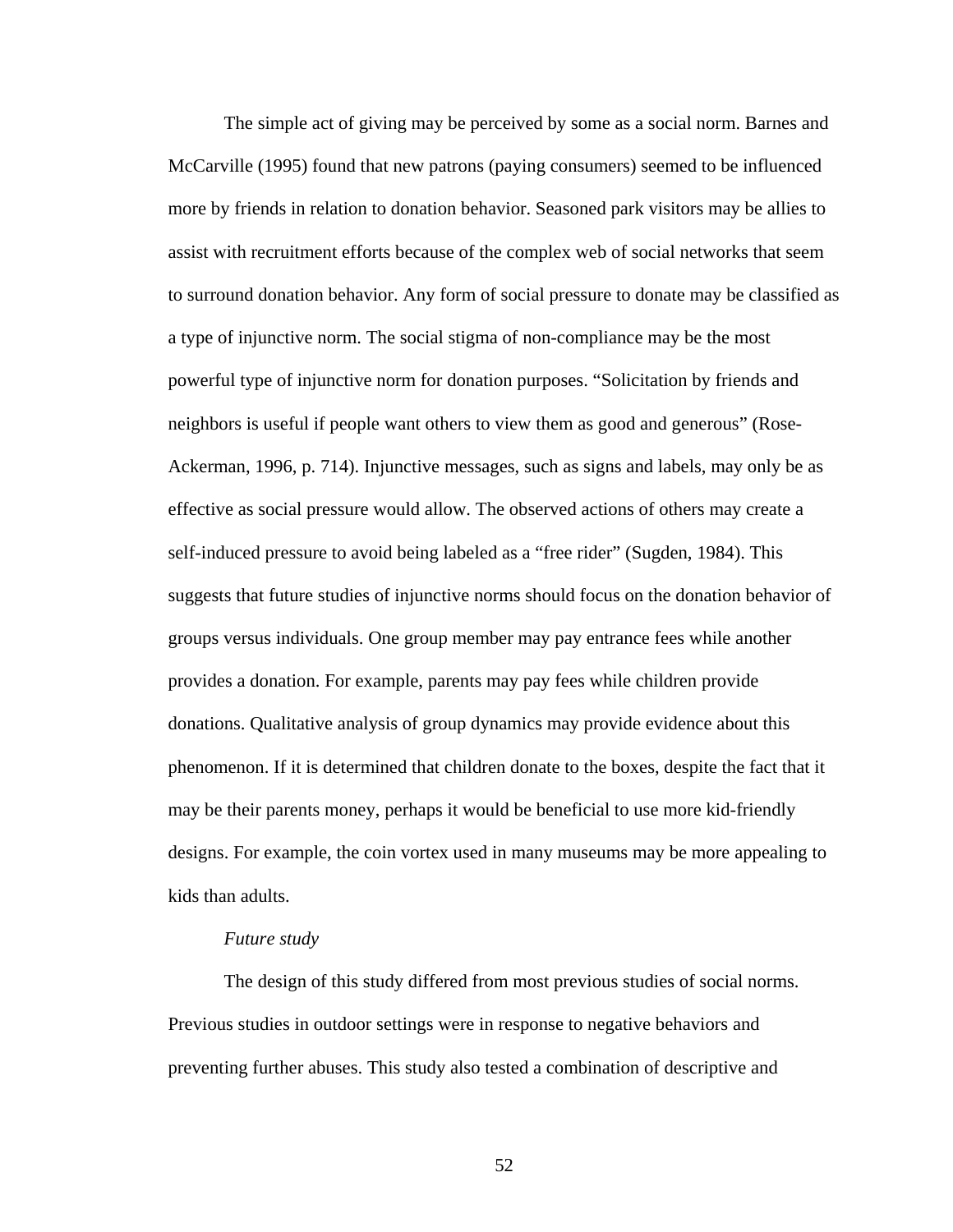injunctive norms simultaneously. Generally speaking, descriptive norms are more powerful than injunctive norms, but they may only predict some pro-social activities.

Many social norm studies have involved altruistic activities, i.e. recycling, that required the expenditure of time and effort, rather than money. Robinson (1976) offers several possible reasons why social norms and littering may be connected. These include awareness of consequences, the chances of being noticed by others (peer pressure) and ease of compliance. In addition, Robinson suggested that behavior could only be understood within an environmental context since it is closely related. In fact, norms and impacts may need to match to induce behavioral change. Bratt's study (1999) found that normative conduct and environmentally friendly behavior might be connected, regardless of the impact of assumed consequences. Indeed the contribution in Bratt's study found the link between behavior and assumed consequences to be somewhat disconnected. This would suggest that donation behavior, on one level, might be more instinctive than logical. The social pressure to follow the acts of others as descriptive norms may indeed be more powerful than a moral appeal. The social instinct to follow the behavior of others may be more powerful than the treatments tested in this study. The various manifestations of norms may be perceived differently for time, rather than money.

 Norm potency is affected by ease of compliance. The study of recycling container proximity by Finnie (1973) showed that the ease of following a norm affected the potency of anti-littering campaigns. It is conceivable that one location may be better than another; similar to candy being placed at a checkout counter in the grocery store. The placement of a donation box within a room may increase its visibility, thus making it easier to generate revenue. The exact placement of donation boxes for this study was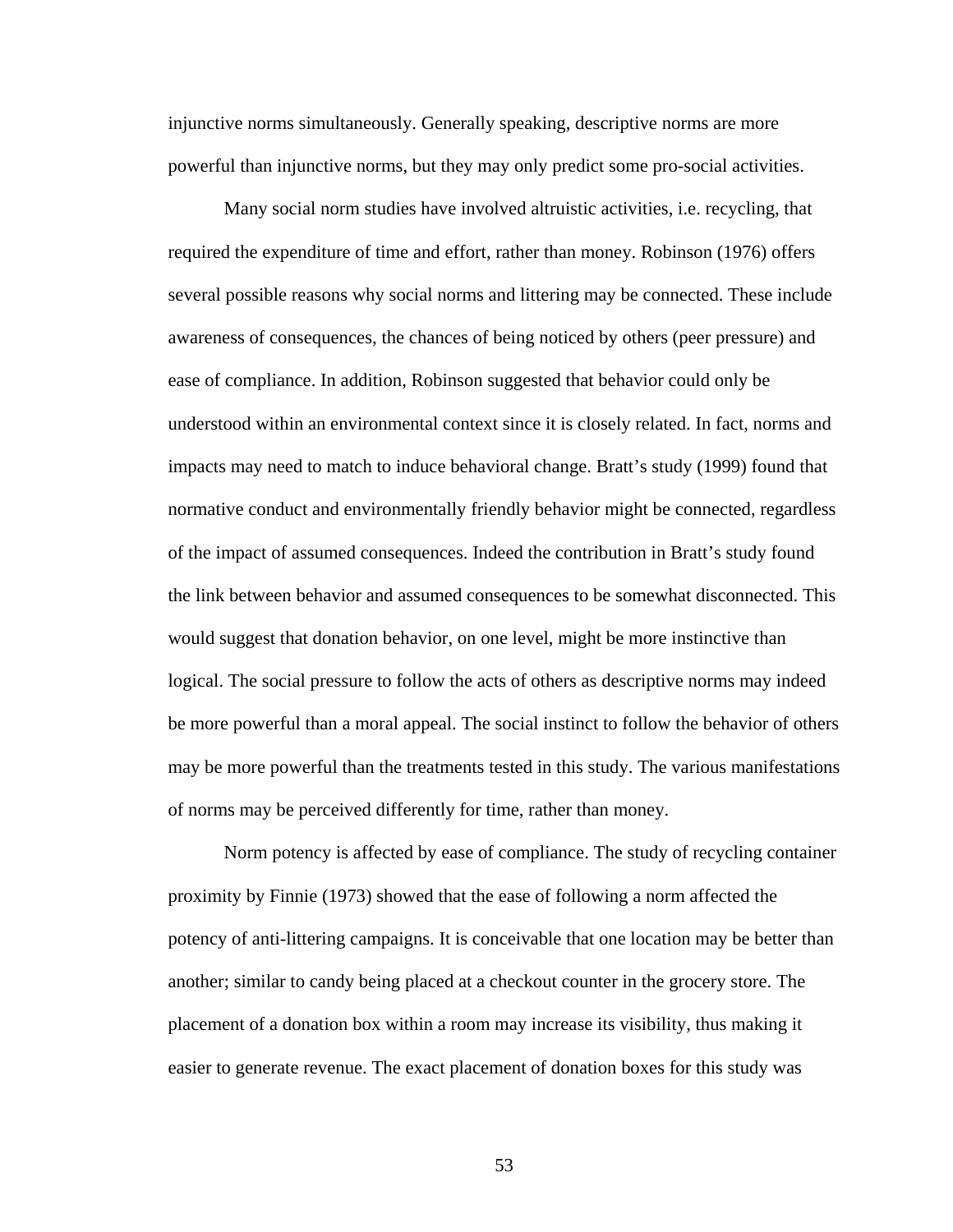inconsistent, due to the variation in floor plans. In other words, this variable could not be controlled. Placement on a counter, near the receptionist, may be the best location for visitors to see the box and comply with the request. Some social pressure may also be exerted by the presence of a receptionist near the box, but this factor may or may not result in more revenue.

Practical significance is not the same as statistical significance. Managers are more interested in practical significance. In other words, the best design is the one which produces the most amount of revenue. Anecdotal evidence suggests some possible ideas for park managers to consider. Donations per day of the week showed much variation. Although the reasoning is unclear, some days were much higher than others. For example, visitors on Mondays donated an average of 15 cents per person as opposed to visitors on Thursday and Friday who donated only 1.5 cents and 1.2 cents, respectively. This data is inconclusive because some of the locations were closed on Monday.

This difference (roughly ten times) suggests that variations exist between visitors, depending on what day they visited the park. Perhaps weekday visitors tend to have more discretionary time and/or income than weekend visitors. Weekday park visitors may be retired individuals or those traveling without children since they are able to visit during the week. On the other hand, family groups, who tend to visit parks during weekends, may account for a higher number of individuals, thus decreasing the donation per visitor. Parents may have less disposable income than other park visitors. Additionally, money that families spend at the park may be aimed more toward souvenirs for the children, rather than park improvements, which provide no immediate tangible benefits. It is not known how many children put money in the donation boxes, but it would be interesting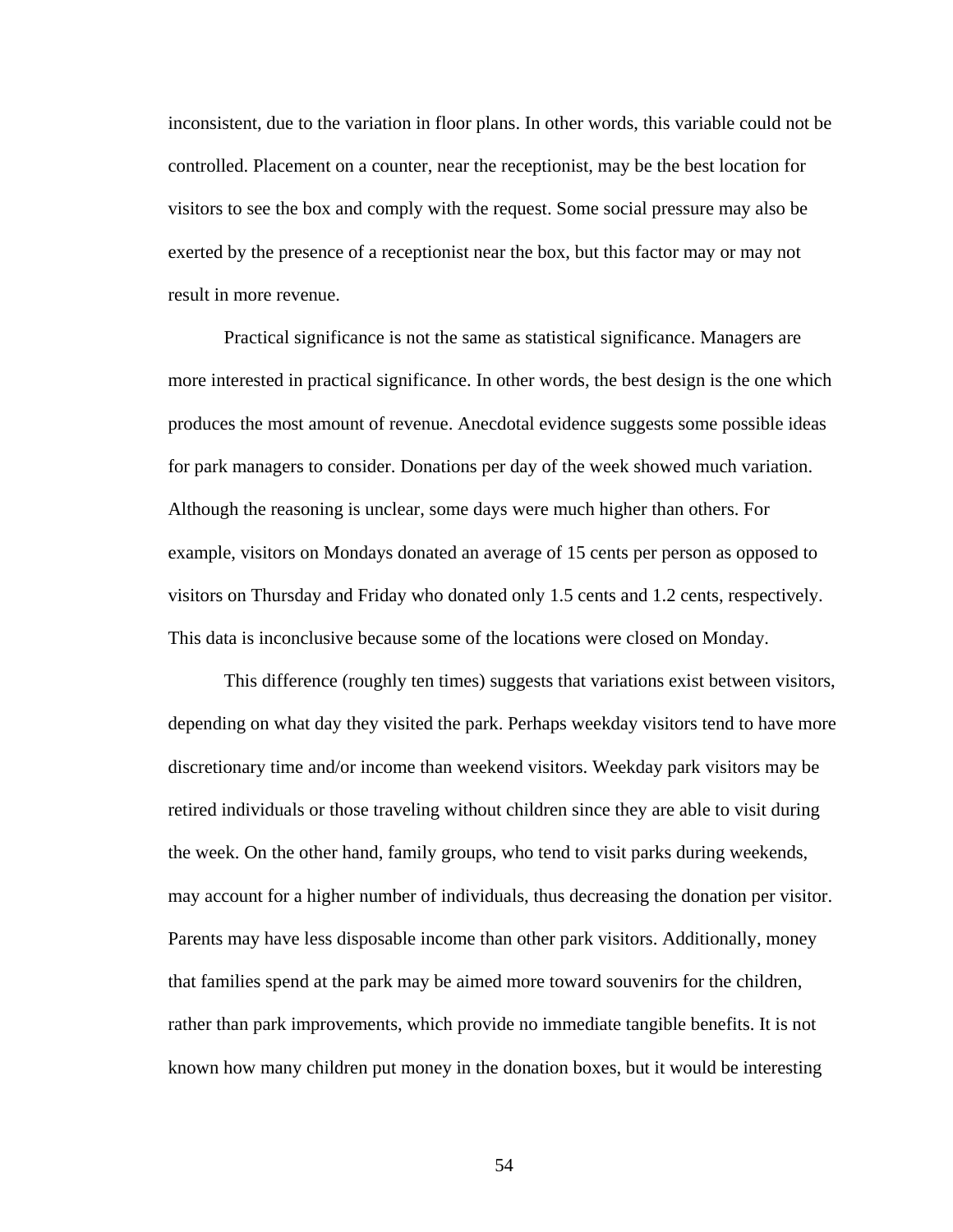to study this phenomenon. Along similar lines, it may be useful to have data concerning group behavior. Radley & Kennedy (1995) feel that future studies of social interactions might include the effectiveness of donation boxes. Information about group size in relation to donation behavior would be helpful to compare the amounts given by families or large groups, versus couples or individuals. Additional information concerning group structure may also be useful to understand the dynamics of norm theory and donation behavior.

Barnes and McCarville (1995) described the difference between patrons and philanthropists. Most visitors at these locations are patrons because they paid an entrance or admission fee to enter the park. It is unlikely that many park visitors would be classified as philanthropists since these people receive pleasure from financial contributions. Additionally, philanthropists generally donate large sums of money, not smaller amounts typically found in donation boxes. Park patrons might see their experience more like a business transaction. Patrons may feel that ticket prices and any other purchased items provide sufficient financial support for the park. Park patrons might be less likely to donate if they felt that their ticket price was sufficient for the experience. An experience above expectations might draw some additional money from visitors, but this would be after the experience. Many do not go back into the visitor center after their park experience.

Anecdotal evidence from Toltec Mounds demonstrated a strong connection between donation amounts and fees. The donation amounts before and after Toltec began charging a fee is very large (25 to 3 cents per visitor). This seems to show that visitors are much more willing to donate when they are not charged an additional fee. While this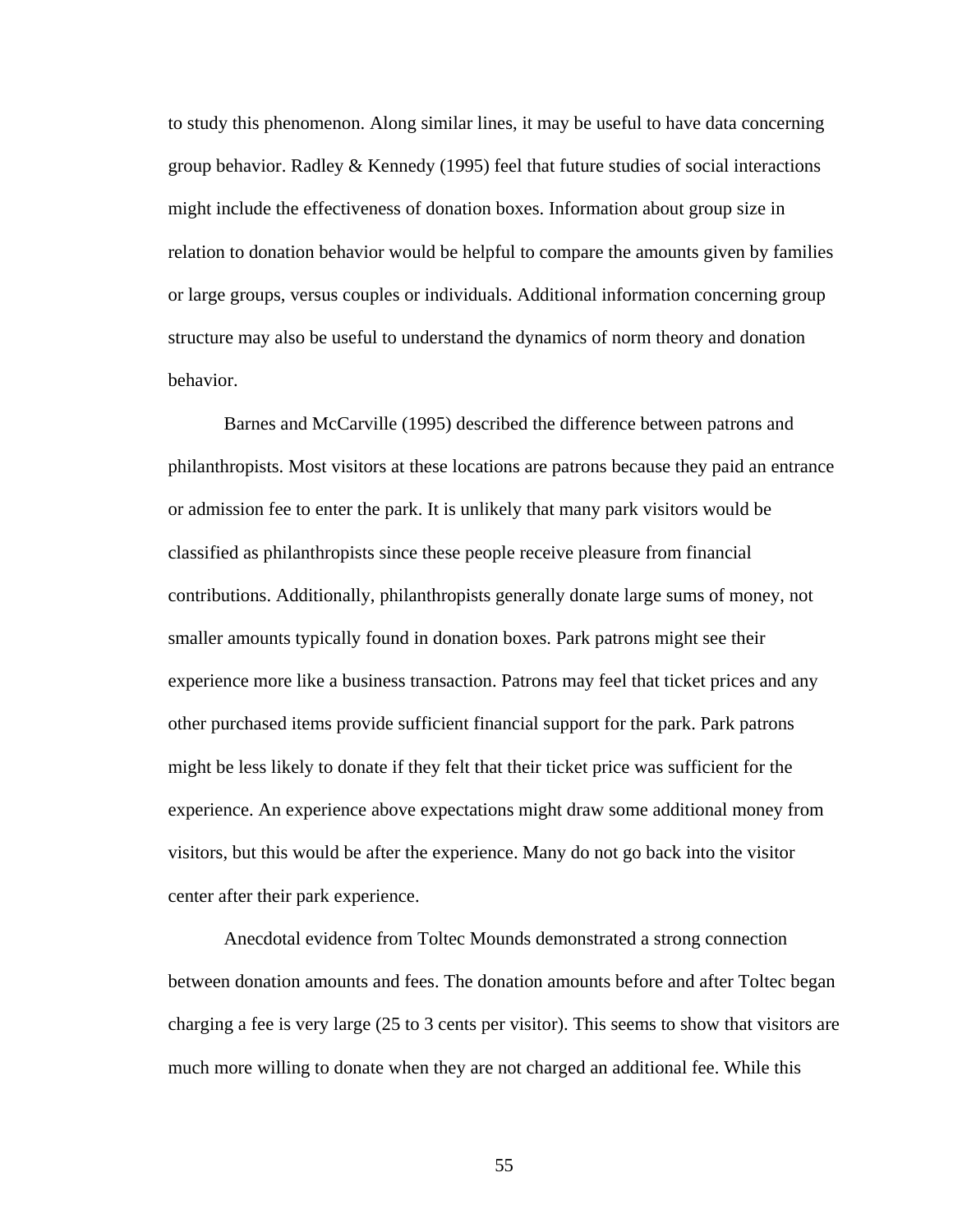evidence is not surprising, it does suggest some themes for future study. Perhaps visitors have a different perception of a site which would normally charge fees, but is currently not doing so. This may be seen by visitors as an initial step in an exchange of reciprocity, encouraging a show of gratitude from visitors in exchange. However, the inconvenience caused by the construction would also likely temper some generous feelings of certain visitors. There may be a type of unspoken injunctive norm associated with giving to an organization that provides a service without demanding anything in return. It is also possible that the visible signs of construction may have helped to encourage donations – a different type of descriptive norm. Visitors may see the construction as a financial burden for the park and may think that their donations were being put to good use.

More anecdotal evidence was collected at Prairie Grove Battlefield State Park, a preserved Civil War battlefield. A test was performed between two competing donation boxes, blue and gray. The overall mean at the battlefield was slightly higher than the overall means for the sample, .036 to .031, respectively, but neither box outperformed the other one. It seems likely that the gray box would have been more effective at collecting money since it was consistent with the Civil War colors. The battle of Prairie Grove was a Confederate victory and Arkansas was aligned with the Confederacy at that time. However, the blue box outperformed the gray box as often as not. Perhaps modern social pressures create a certain stigma in the eyes of some visitors who view Confederate values as hatred and hostility. The political nature of the boxes may entail an entirely different set of social norms. Furthermore, the colored boxes and the nature of the competition would seem to naturally draw the attention of visitors, but this may not be the case as evidenced by the relatively similar amounts collected as compared to the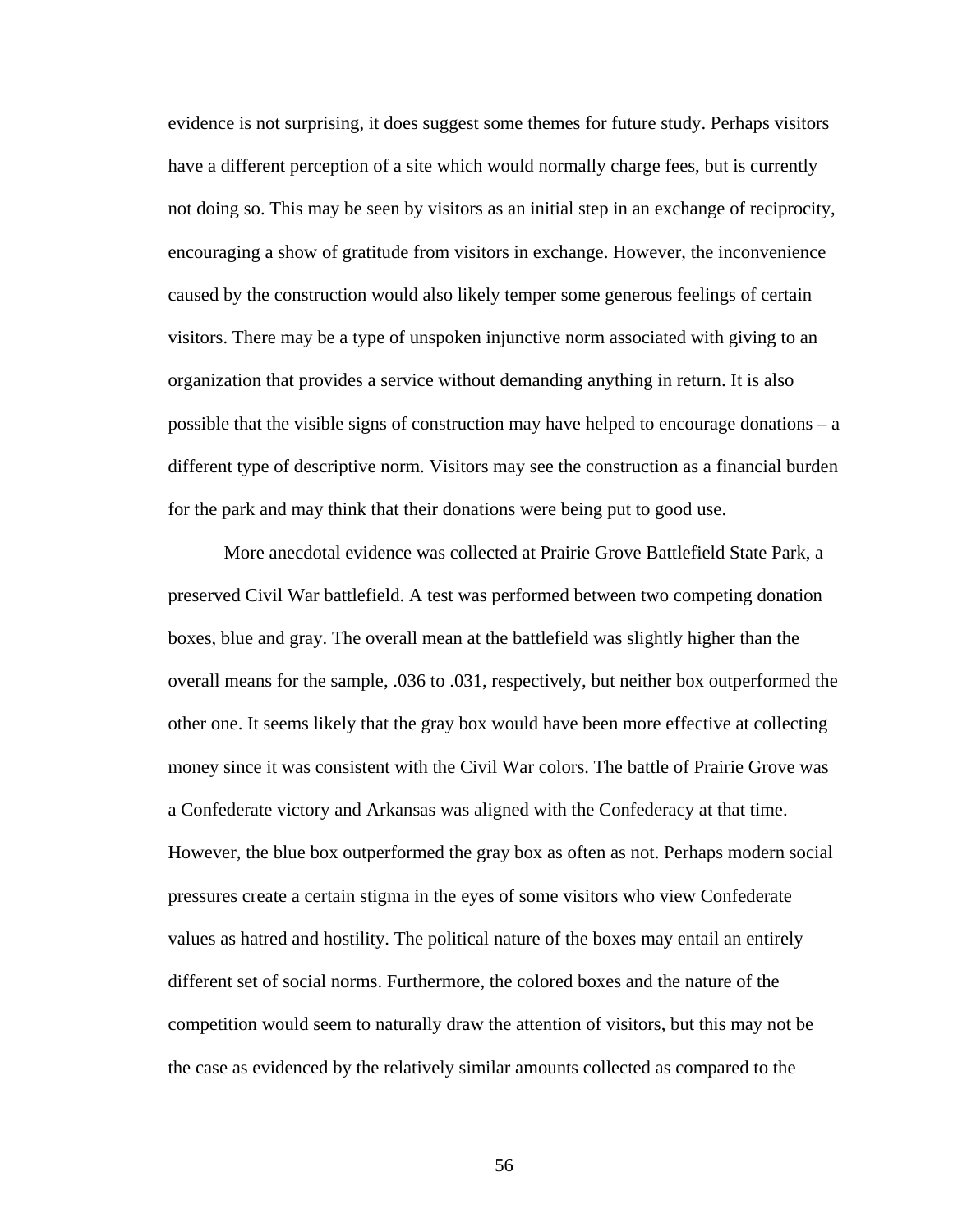control group. The small sample size makes this data nothing more than anecdotal evidence of the complex nature of norms and donation boxes.

Other anecdotal evidence suggests that park visitors are more likely to donate during holiday periods. Although the results were non-significant, data show that trials 1, 4 and 8 produced relatively higher average donations than other periods. Memorial Day weekend, Independence Day and Labor Day weekend occurred during these three trials, respectively. Trial 1, which was thought to produce the highest mean, produced 2.1 cents per visitor, almost twice the mean, 1.2 cents per visitor, of the adjacent trial 2. Trial 4, which was thought to produce a mid-range mean, instead produced the highest average of all trials, 7.7 cents per visitor. Trial 8, which was thought to produce the lowest average, produced a relatively large mean, 4.4 cents per visitor. This was the second highest amount and much higher than the adjacent trial 7 which produced the lowest mean, .6 cents per visitor. This information suggests that park visitors during holidays are more likely to donate than during non-holiday periods. This may be due to the festive attitude of the visitors who might be in a better mood than at other times. Perhaps the special nature of the holiday festivities in the community or at the park draws more attention to the usefulness of civic services. There may be a sense of patriotic duty to assist government institutions. Parks may want to consider instituting more celebrations at their facilities, such as the park's "birthday," opening attractions or other worthwhile occasions. A heightened sense of ownership may turn casual patrons into those who are willing to contribute money. Perhaps they will draw additional patrons to the park through positive word of mouth communications.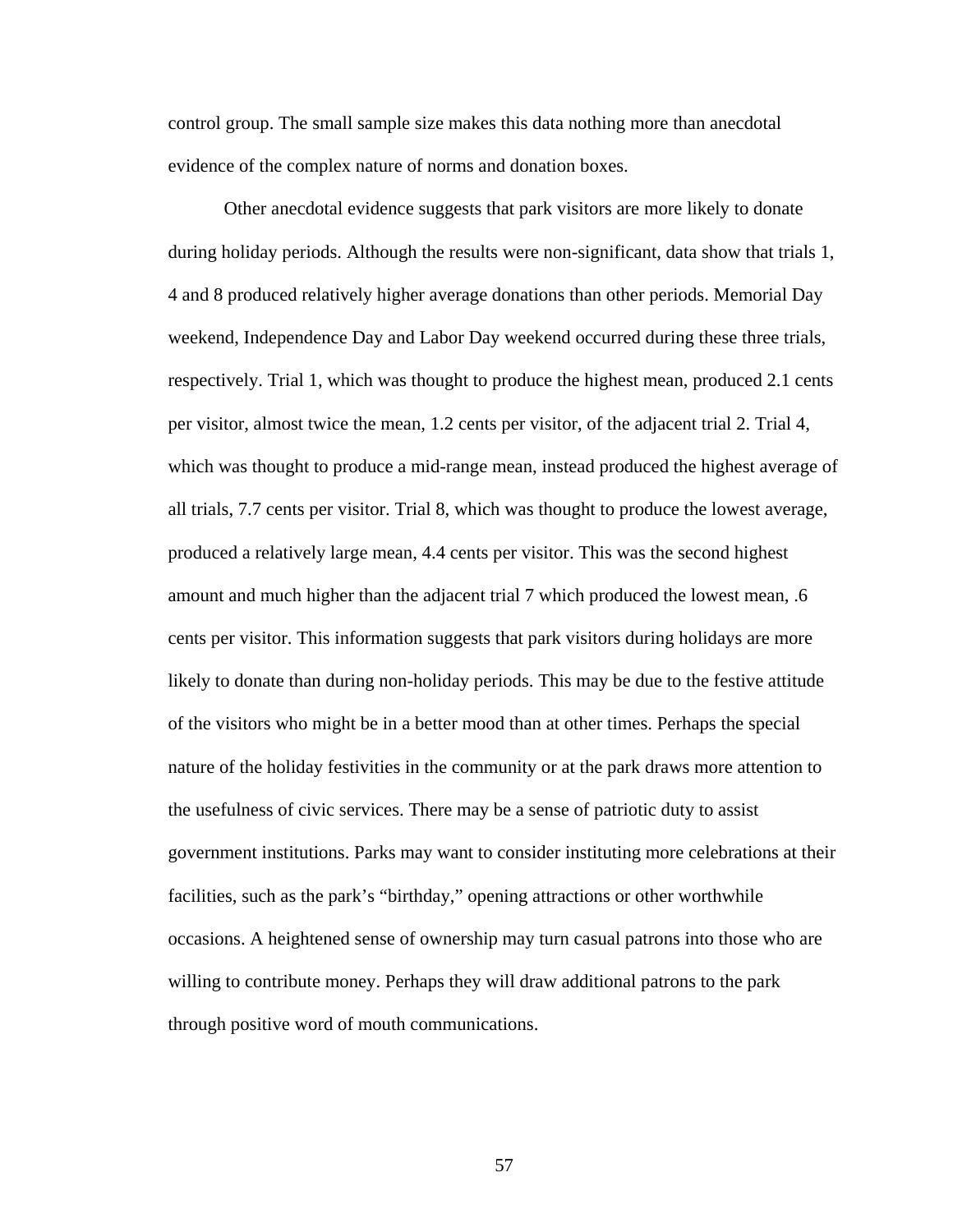The mood of an individual when donating might be an interesting topic for future research. Some research has shown that people are more willing to help others when they are in a good mood themselves. Isen and Levin (1972) used experimental situations to test whether subjects were more likely to help others when they were in a good mood. They used cookies, which were distributed in a library, and dimes found in a phone booth to induce a positive mood. They found that people who received unexpected good fortune were more likely than others to volunteer their time and assist others with small tasks like picking up something they dropped. This suggests that people are more likely to donate if their experience was pleasant. For example, punch and cookies could be served near the donation box.

The timing of the donation request may also affect contributions. Parks may have a window of opportunity to elicit donations from people who have just had a positive experience at the park rather than before visitation occurred. Placing the donation boxes in an area that will be visible by visitors exiting the park may be more effective than a box that is present at a ticket-purchasing window. Many museums require visitors to walk through a gift shop before exiting. Perhaps this would be a good location for the donation box, if not contaminated by souvenir sales. Parks that are also able to offer small gifts or souvenirs may be able to increase their contribution amounts. Further research of small gifts, meant to act as an investment to induce donations, may lead to a better understanding of how mood affects donations.

#### *Recommendations*

Based on this research and literature review, parks should consider the following options in regard to their donation boxes: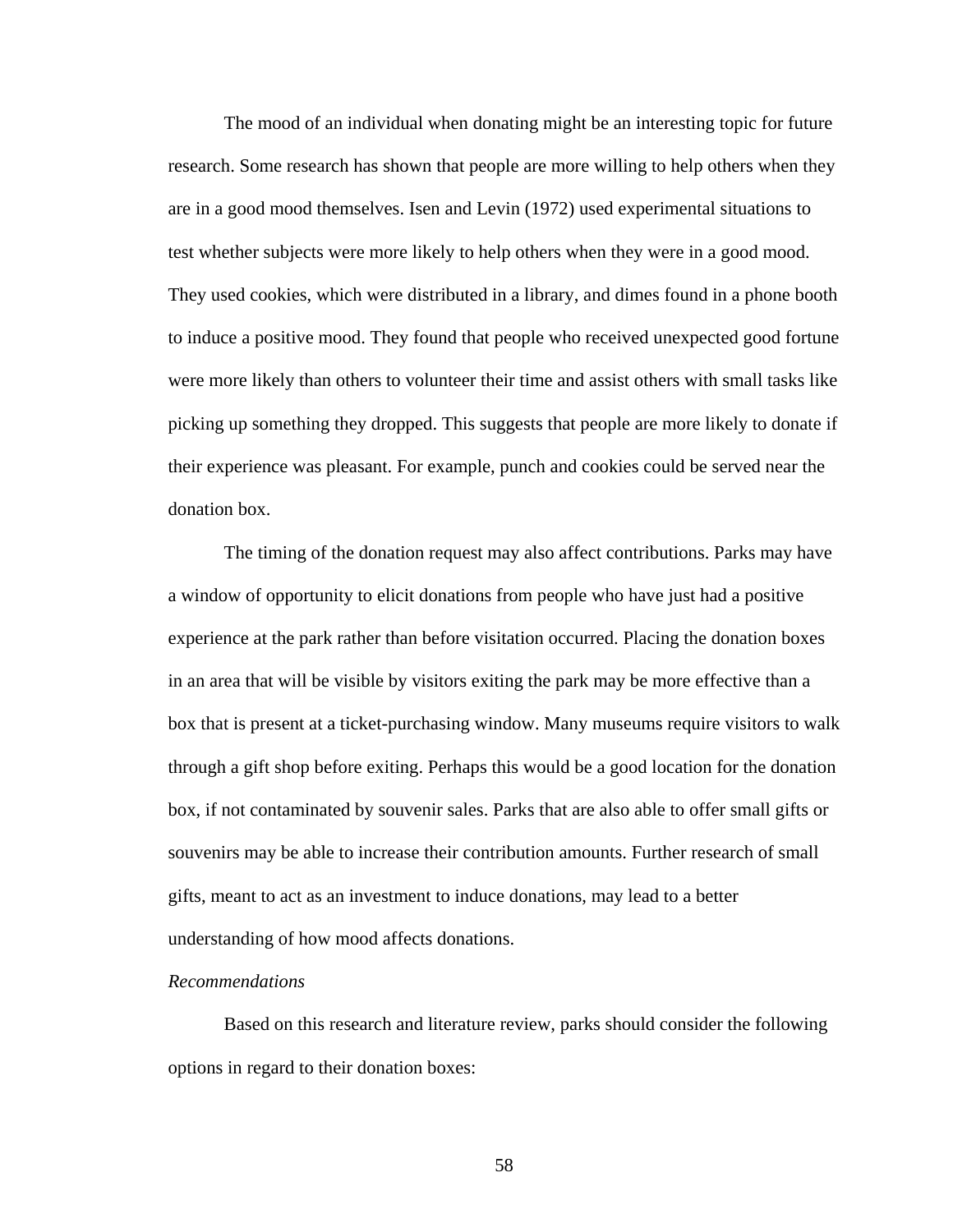1) Parks should consider seeding their boxes. Seeded boxes in this study generated more revenue than empty boxes. In addition, parks should consider collecting money from their boxes less frequently in order to create a stronger descriptive norm.

2) Parks should consider using pictures instead of words to create a moral appeal. If an injunctive message is used, it should make an appeal to visitors that helps make people aware of what their donations are used for. Based on previous research, this appeal should be able to legitimize any contribution amount.

3) Parks should consider providing visitors with a small incentive to donate such as snacks or souvenirs. This might be a way to draw attention to the donation box and increase the number of children who are willing to donate. This might also be a way to put the visitor in a more giving mood using the theory of reciprocity. 4) Parks should emphasize community ownership of the park through such methods as promoting events and celebrating holidays. This might help to increase overall visitation, help create a festive mood and increase the number of park patrons who are willing to donate.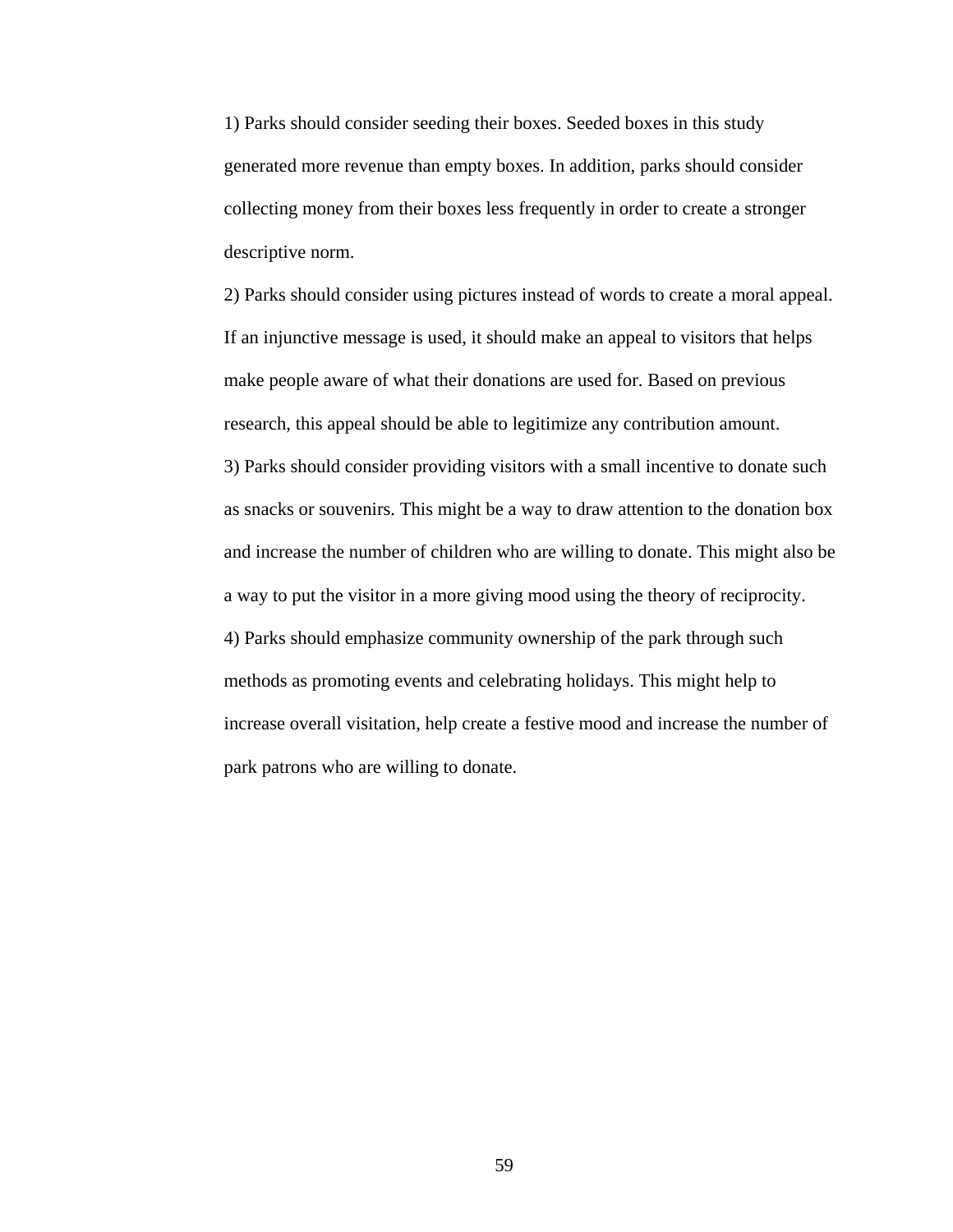#### REFERENCES

- American Association of Fundraising Counsel. (2004). *Americans give \$241 billion to charity in 2003*. Retrieved December 5, 2007, from http://www.aafrc.org/press\_releases/index.cfm?pg=trustreleases/americansgive.ht ml
- Arkansas Department of Parks and Tourism. (2007). *Summary*. Retrieved December 5, 2007, from http://www.adptfoi.com/summary.htm
- Arkansas Game and Fish Commission. (2007). *Conservation sales tax.* Retrieved December 5, 2007, from http://www.agfc.com/educationclass/programs/conservation-sales-tax.aspx
- Arkansas State Parks. (2007). *State parks map and information*. Retrieved December 6, 2007, from http://www.arkansasstateparks.com/parks/
- Barnes, M., & McCarville, R. (2005). Patron or philanthropist: Charitable giving to a performance-based leisure provider. *Journal of Park and Recreation Administration, 23*(2), 110-134.
- Bitgood, S. (2000). The role of attention in designing effective interpretive labels. *Journal of Interpretation Research, 5*(2), 31-45.
- Bratt, C. (1999). The impact of norms and assumed consequences on recycling behavior. *Environment and Behavior, 31*(5), 630-656.
- Brocker, J., Guzzi, B., Kane, J., Levine, E., Shaplen, K. (1984). Organizational fundraising: Further evidence on the effect of legitimizing small donations. *Journal of Consumer Research, 11*, 611-614.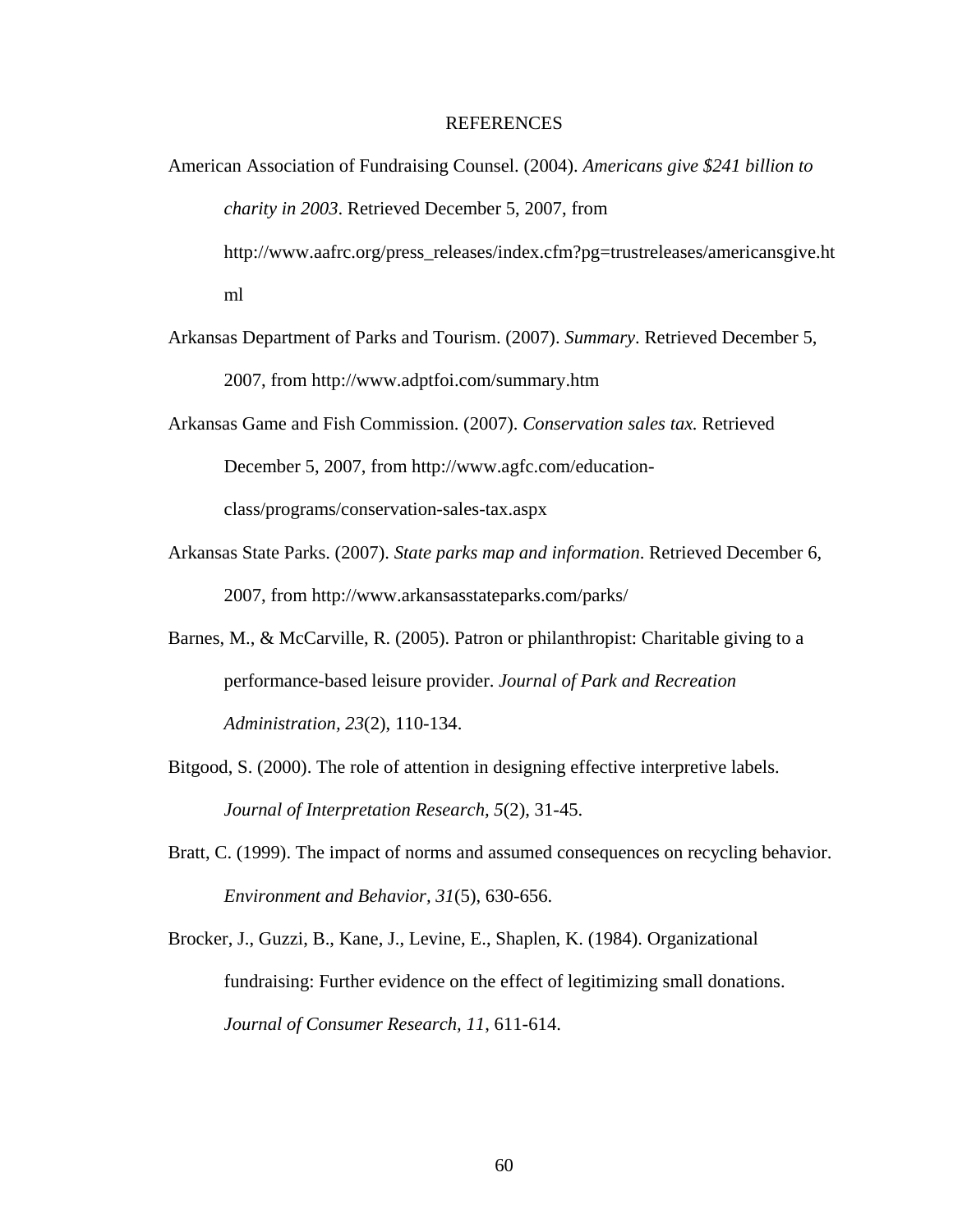- Carvajal, S., Hanson, C., Downing, R., Coyle, K., & Pederson, L. (2004). Theory-based determinants of youth smoking: A multiple influence approach. *Journal of Applied Social Psychology, 34*(1), 59-84.
- Christensen, H., & Dustin, D. (1989). Reaching recreationists at different levels of moral development. *Journal of Parks and Recreation Administration, 7*, 72-80.
- Cialdini, R. (1996). Activating and aligning two kinds of norms in persuasive communications. *Journal of Interpretation Research, 1*(1), 3-10.
- Cialdini, R., Reno R., & Kallgren, C. (1990). A focus theory of normative conduct: Recycling the concept of norms to reduce littering in public places. *Journal of Personality and Social Psychology, 58*(6*)*, 1015-1026.
- Cialdini, R., & Schroeder, D. (1976). Increasing compliance by legitimizing paltry contributions: When even a penny helps. *Journal of Personality and Social Psychology, 34*(4), 599-604.
- Cialdini, R., Vincent, J., Lewis, S., Catalan, J., Wheeler, D., & Darby, B.L. (1975). Reciprocal concessions procedure for inducing compliance: The door-in-the-face technique. *Journal of Personality and Social Psychology, 31*(2), 206-215.
- Cole, D. (1998). Written appeals for attention to low-impact messages on wilderness trailside bulletin boards: Experimental evaluations of effectiveness. *Journal of Park and Recreation Administration, 16*(1), 65-79.
- Department of Parks and Tourism. (2005). *Annual Financial Report.* Retrieved December 6, 2007, from <http://www.legaudit.state.ar.us/AuditReports/StateAgencies/2005/> ParksandTourism2005.pdf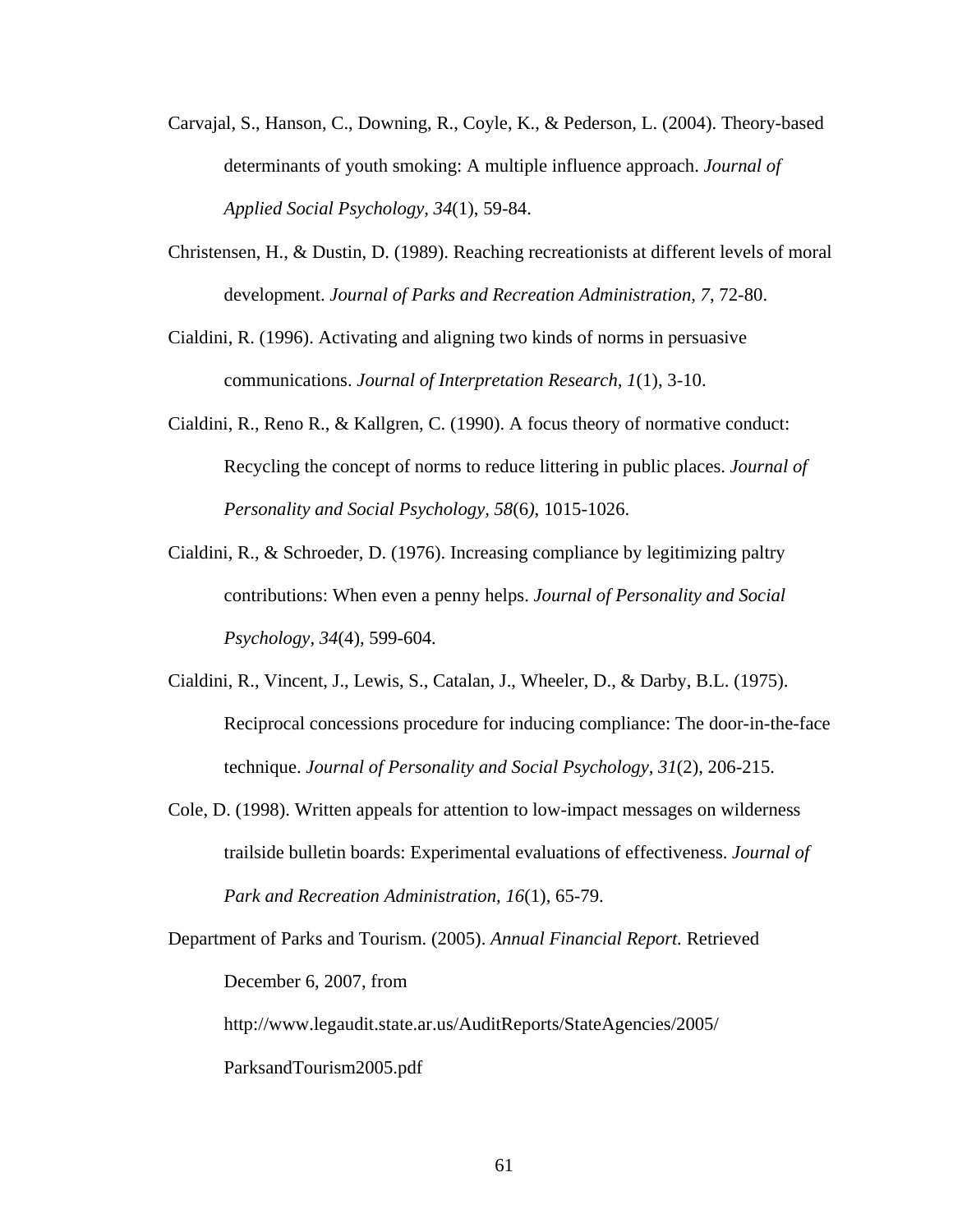- Dwyer, W., Huffman, M., & Jarratt, L.H. (1989). A comparison of strategies for gaining compliance with campground regulations. *Journal of Park and Recreation Administration, 7*(4), 21-30.
- Ewing, G. (2001). Altruistic, egoistic, and normative effects on curbside recycling. *Environment and Behavior, 33*(6), 733-764.
- Feinberg, R. (1986). Credit cards as spending facilitating stimuli: A conditioning interpretation. *Journal of Consumer Research 13*(3), 348-356.
- Finnie, W. (1973). Field experiments in litter control. *Environment and Behavior, 5*(2), 123-144.
- Frey, K. & Eagly, A. (1993). Vividness can undermine the persuasiveness of messages. *Journal of Personality and Social Psychology, 65*(1), 32-44.
- Gouldner, A. (1960). The norm of reciprocity: A preliminary statement. *American Sociological Review, 25*(2*)*, 161-178*.*
- Gramann, J., & Vander Stoep, G. (1987). Prosocial behavior theory and natural resource protection: A conceptual synthesis. *Journal of Environmental Management, 24*, 247-257.
- Harrison, J., & Sarre, P. (1971). Personal construct theory in the measurement of environmental images. *Environment and Behavior, 3*(4), 351-373.
- Isen, A., & Levin, P. (1972). Effect of feeling good on helping: Cookies and kindness. *Journal of Personality and Social Psychology, 21*(3), 384-388.
- Kallgren, C., Reno R. & Cialdini, R. (2000). A focus theory of normative conduct: When norms do and do not affect behavior. *Personality and Social Psychology Bulletin, 26*(8), 1002-1012.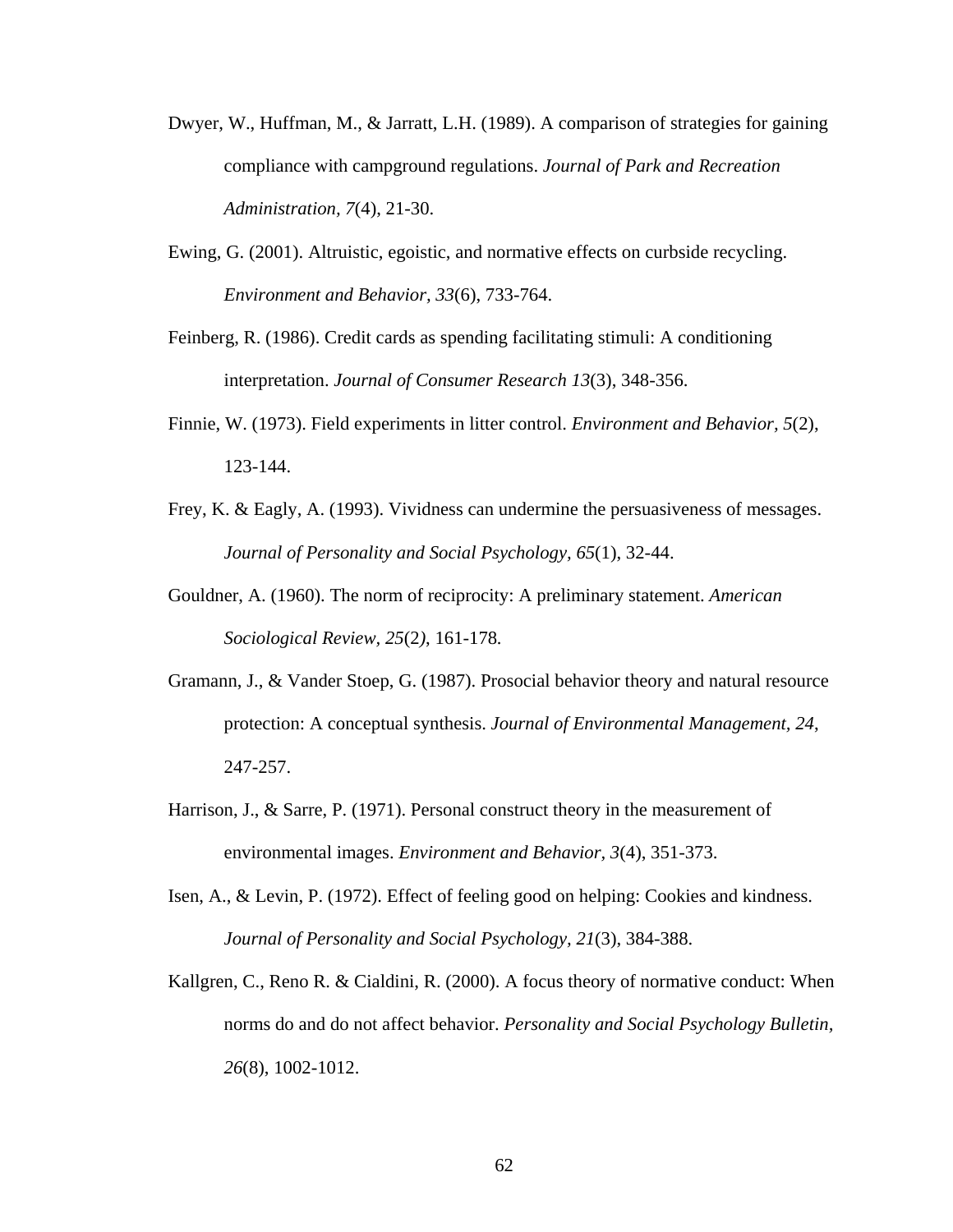- La Hart, D. & Bailey, J. (1975). Reducing children's littering on a nature trail. *Journal of Environmental Education, 7*, 37-45.
- Luyben, P. & Bailey, J. (1979). Newspaper recycling: The effects of rewards and proximity of containers. *Environment and Behavior, 11*(4), 539-557.
- Manning, R. (1999). *Studies in outdoor recreation: Search and research for satisfaction*. 2<sup>nd</sup> ed. Oregon State University Press, Corvallis.
- McCall, M., & Belmont, H. (1996). Credit card insignia and restaurant tipping: Evidence for an associative link. *Journal of Applied Psychology, 81*(5), 609-613.
- Morgan, J.M. (1996). Resources, recreationists, and revenues: A policy dilemma for today's state park systems. *Environmental Ethics, 18*(3), 279-290.
- Parker, S. (1997). Volunteering-altruism, markets, causes and leisure. *World Leisure and Recreation, 39*(3), 4-5.
- Perrine, R. & Heather, S. (2000). Effects of picture and even-a-penny-will-help appeals on anonymous donations to charity. *Psychological Reports, 86*(2), 551-559.
- Radley, A. & Kennedy, M. (1995). Charitable giving by individuals: A study of attitudes and practice. *Human Relations, 48*(6), 685-709.
- Reid, D., Luyben, P., Rawers, R., & Bailey, J., (1976). Newspaper recycling behavior: The effects of prompting and proximity of containers. *Environment and Behavior, 8*(3), 471-482.
- Reingen, P. (1978). On inducing compliance with requests. *Journal of Consumer Research, 5*, 96-102.
- Robinson, S. (1976). Littering behavior in public places. *Environment and Behavior, 8*(3), 363-384.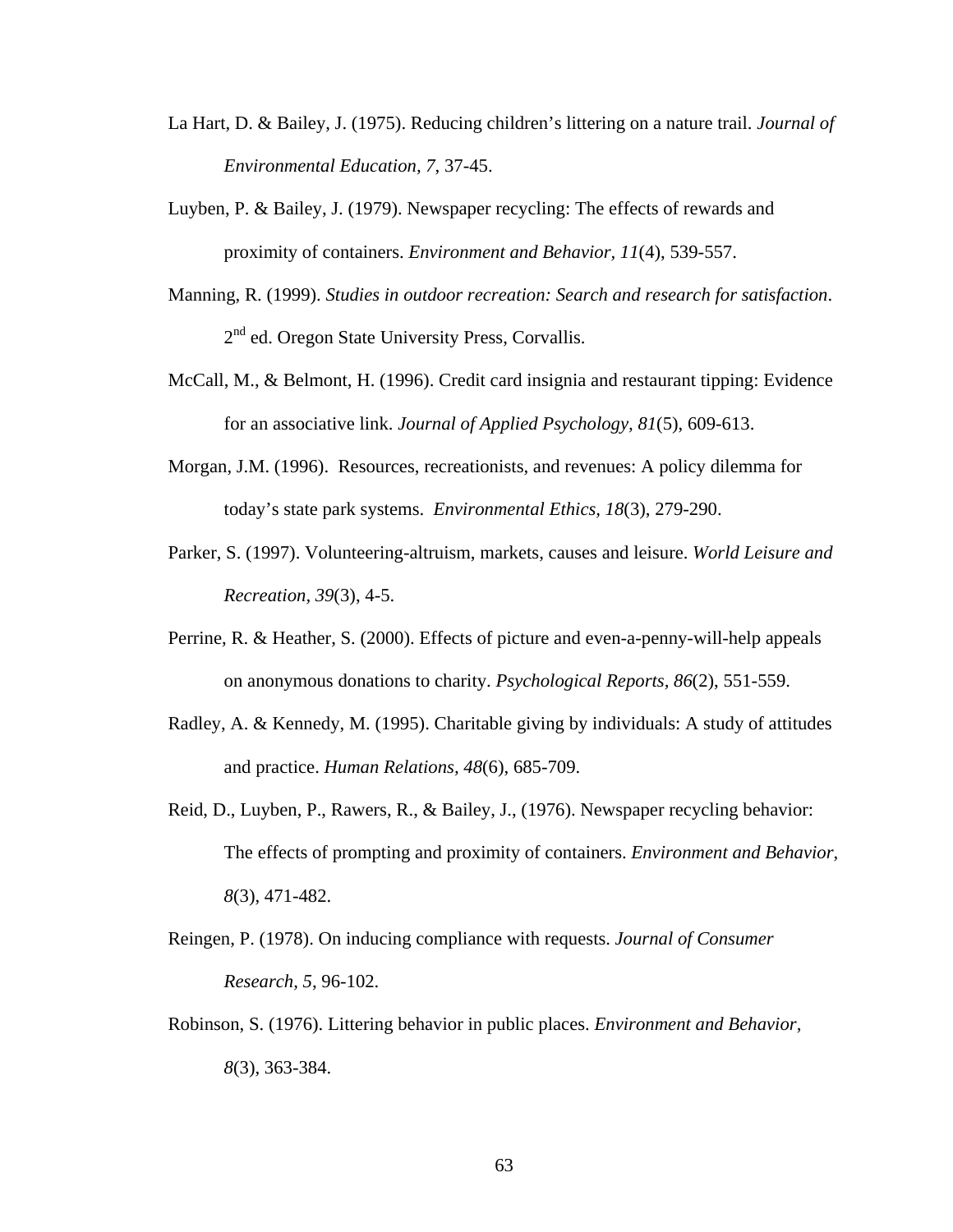- Rose-Ackerman, S. (1996). Altruism, nonprofits, and economic theory. *Journal of Economic Literature, 34*(2), 701-728.
- State of Arkansas. (2006). *State of Arkansas Actual Expenditures Fiscal Year 2005-2006.* Retrieved December 5, 2007 from

http://www.state.ar.us/dfa/budget/documents/fy2006\_actual\_expenditures.pdf

- Samdahl, D., & Christensen, H. (1985). Environmental cues and vandalism: An exploratory study of picnic table carving. *Environment and Behavior*, *17*(4), 445- 458.
- Schwartz, S. & Howard, J. (1980). Explanations of the moderating effect of responsibility denial on the personal norm-behavior relationship. *Social Psychology Quarterly, 43*(4), 441-446.
- Sonnenfeld, J. (1972). Social interaction and environmental relationship. *Environment and Behavior, 3*(3), 267-277.
- Sugden, J. (1984). Reciprocity: The supply of public goods through voluntary contributions. *The Economic Journal, 94*(376), 772-787.
- Weyant, J. (1984). Applying social psychology to induce charitable donations. *Journal of Applied Social Psychology, 14*(5), 441-447.
- Weyant, J., & Smith, S. (1987). Getting more by asking less: The effects of request size on donations of charity. *Journal of Applied Social Psychology, 17*(4), 392-400.
- Widner, C. & Roggenbuck J. (2000). Reducing theft of petrified wood at petrified forest national park. *Journal of Interpretation Research, 5*(1), 1-18.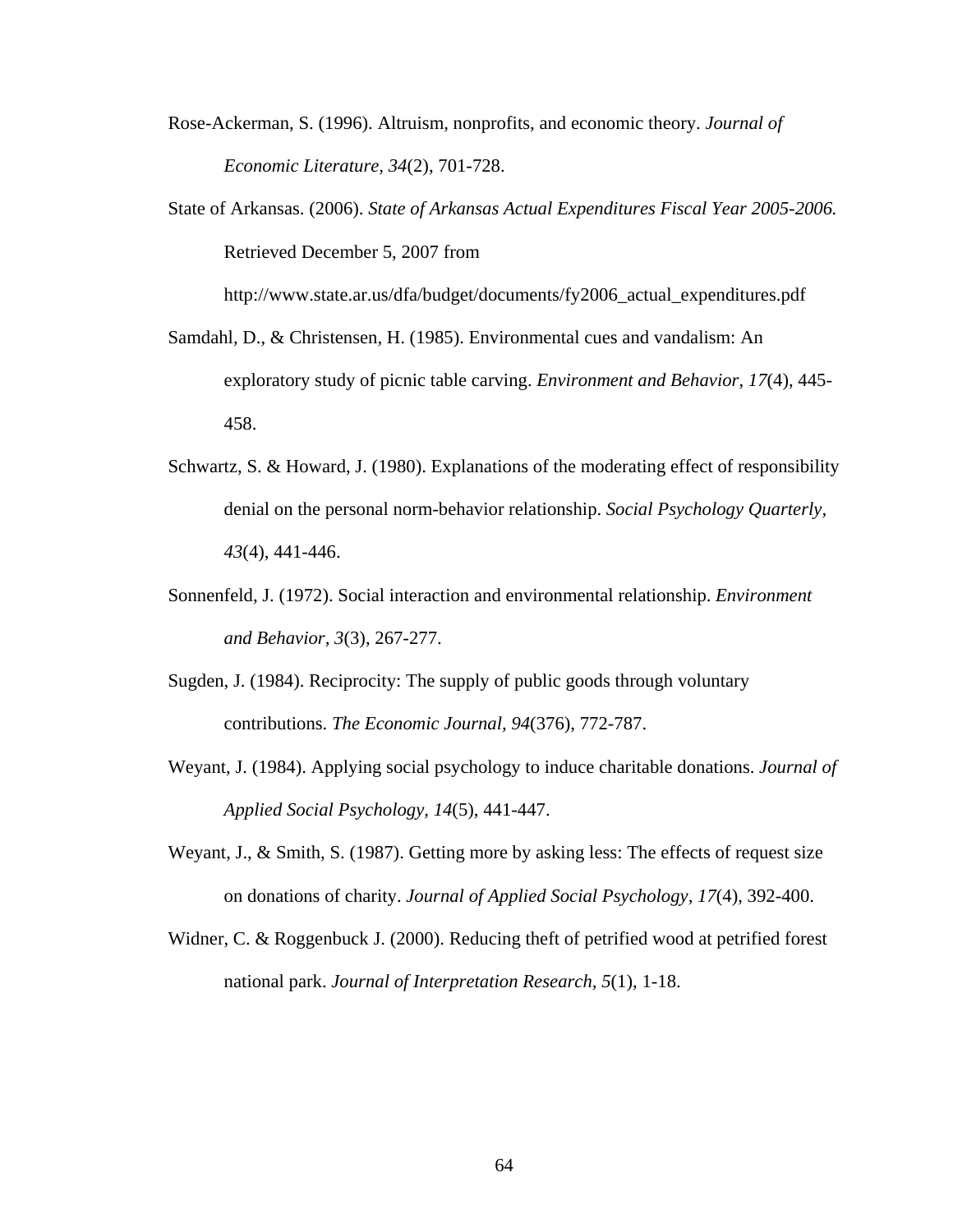- Winter, P., Cialdini, R., Bator, R., Rhoads, K., Sagarin, B., & (1998). An analysis of normative messages in signs at recreation settings. *Journal of Interpretation Research, 3*(1), 39-47.
- Winter, P., Sagarin, B., Rhoads, K., Barrett, D., & Cialdini, R., (2000). Choosing to encourage or discourage: Perceived effectiveness of prescriptive versus proscriptive messages. *Environmental Management, 26*(6), 589-594.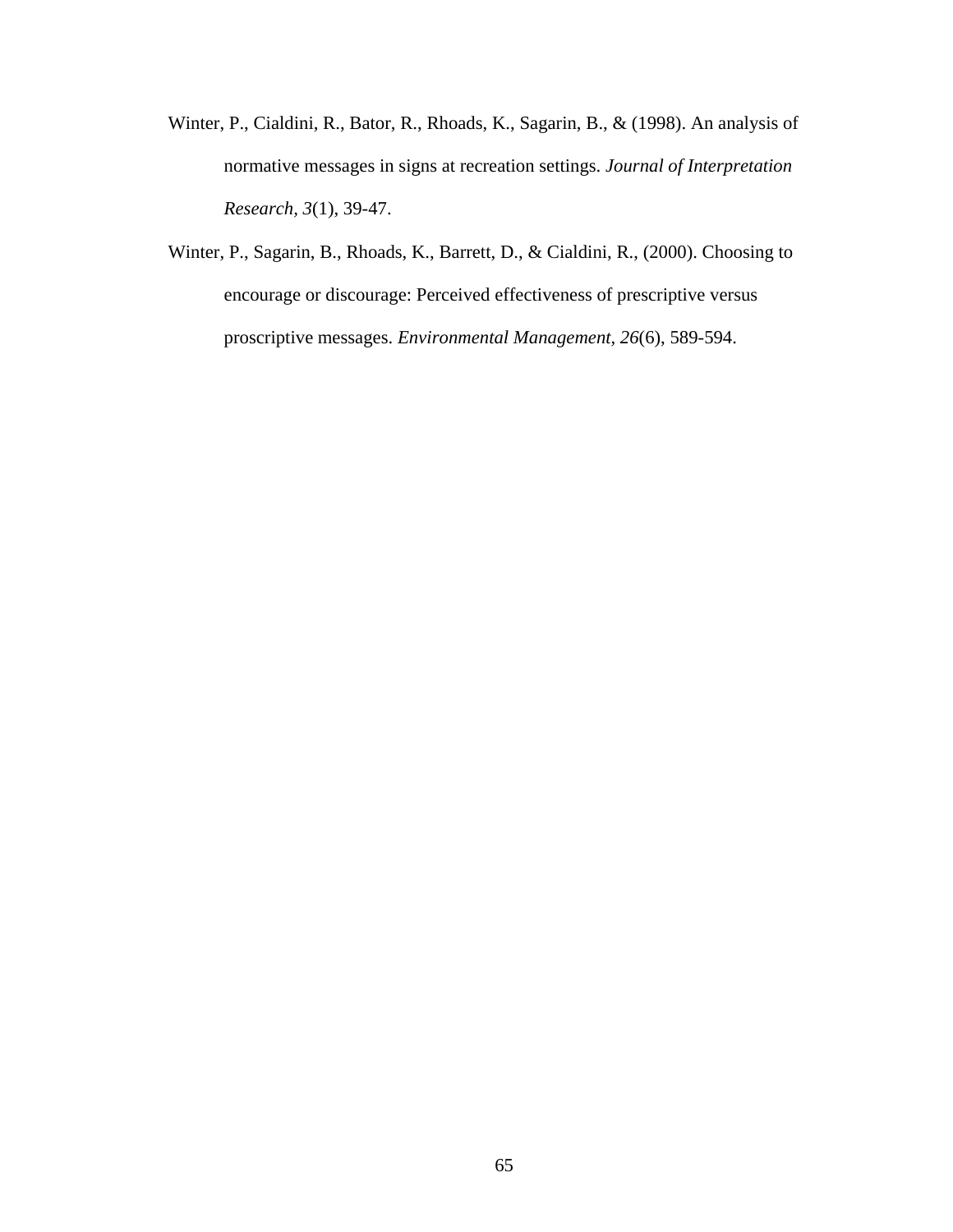# APPENDIX A

Map of Arkansas State Parks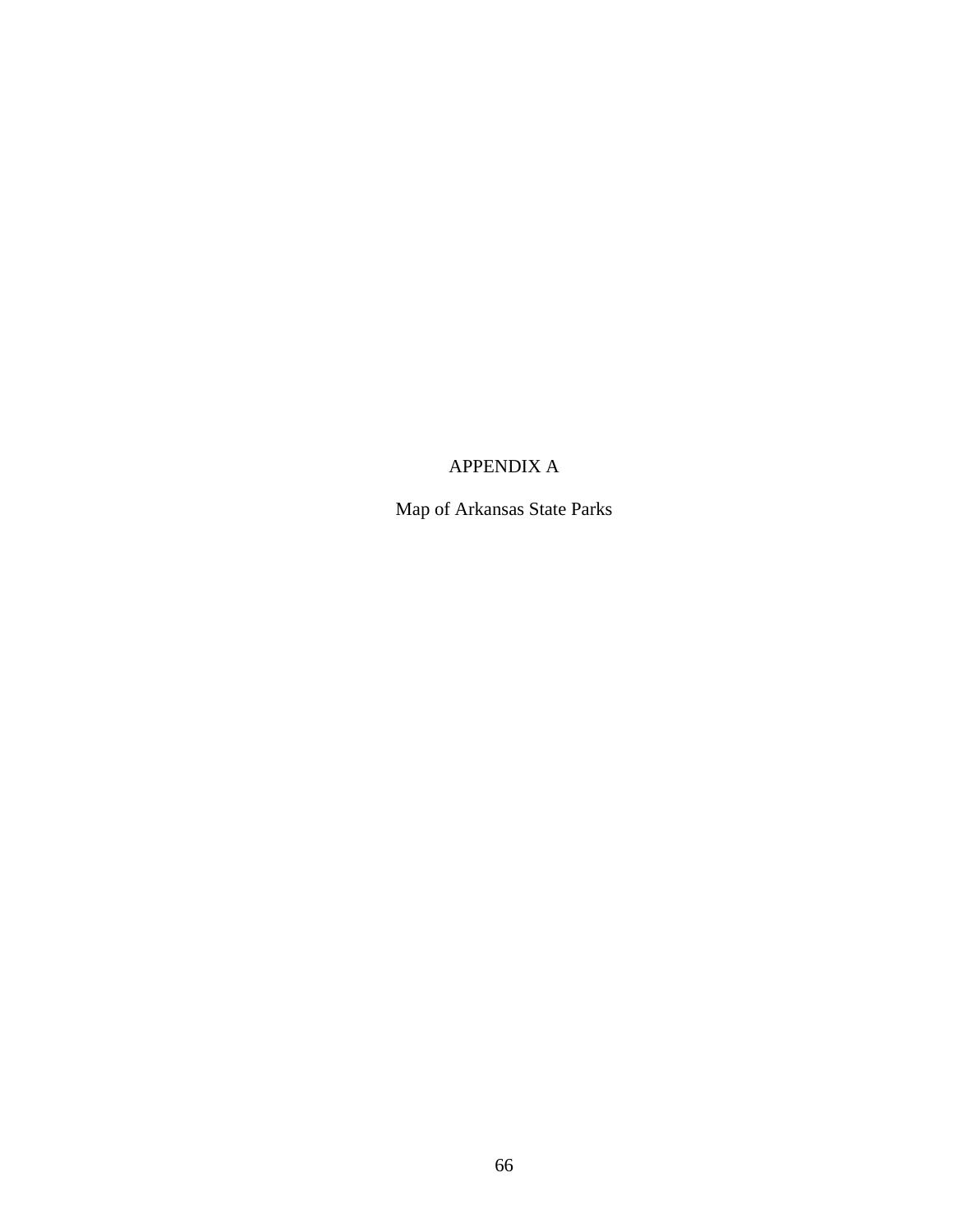

(Arkansas State Parks, 2007).

Parks used in this study were: Crater of Diamonds, Mammoth Springs, Parkin Archeological Site, Plantation Agricultural Museum, Prairie County/Lower White River Museum, Prairie Grove Battlefield and Toltec Mounds.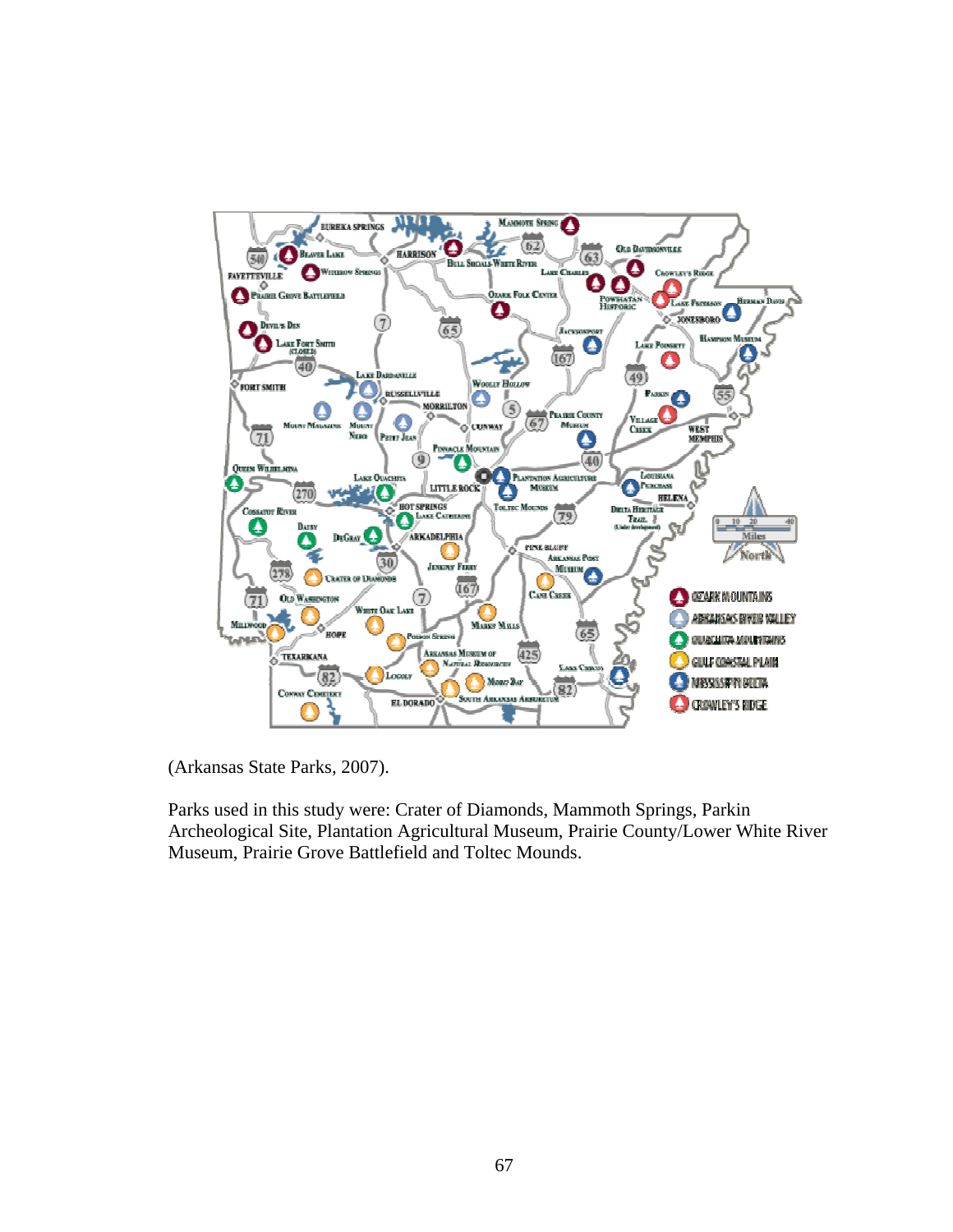### APPENDIX B

Design and Instructions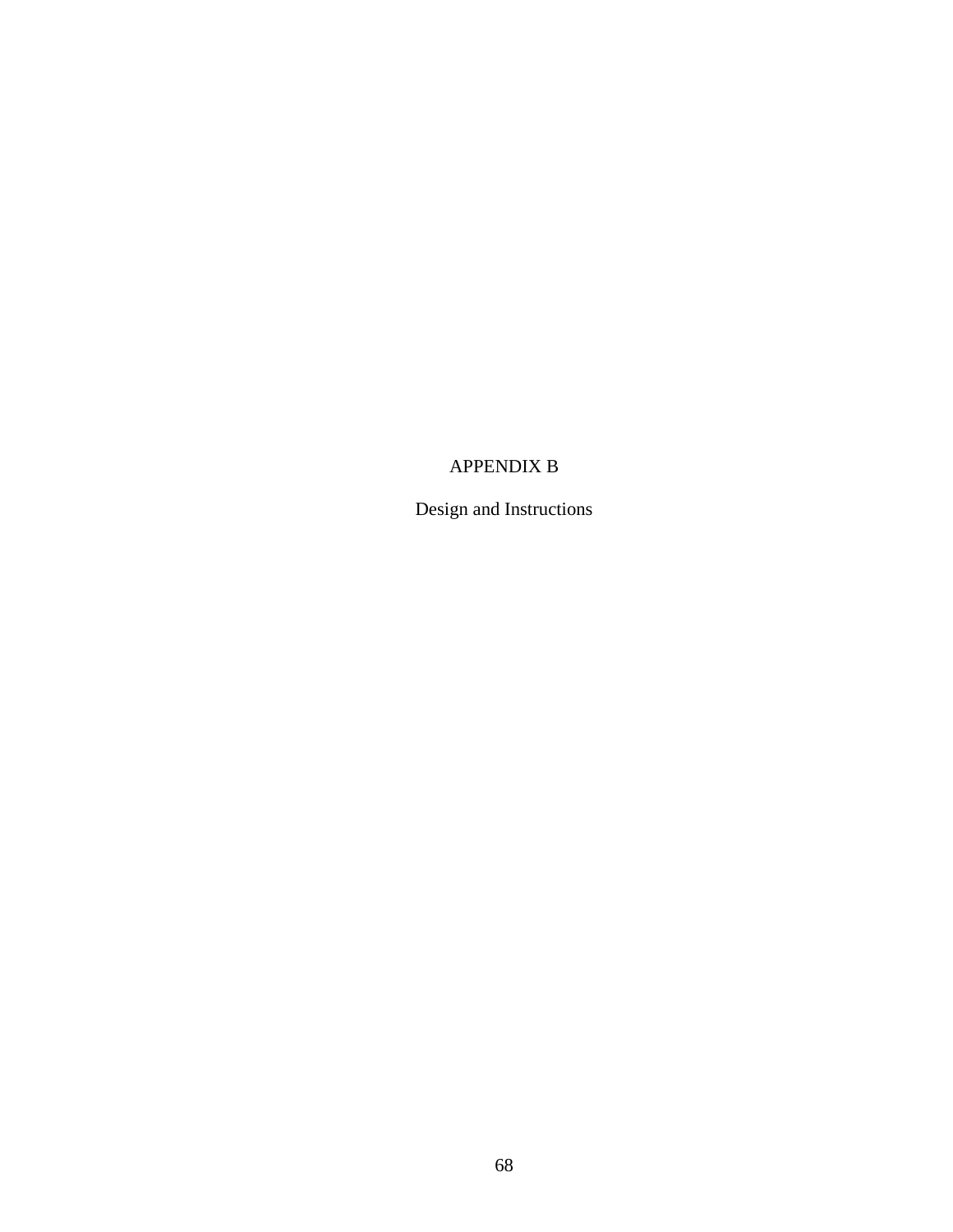| <b>DONATION BOX STUDY</b><br><b>ARKANSAS STATE PARKS &amp; HISTORIC SITES</b> |                                                      |                        |            |                   |              |                |     |  |  |
|-------------------------------------------------------------------------------|------------------------------------------------------|------------------------|------------|-------------------|--------------|----------------|-----|--|--|
| <b>Trial</b>                                                                  | <b>Dates</b>                                         | <b>Message</b>         |            | <b>Coloration</b> |              | <b>Seeding</b> |     |  |  |
|                                                                               |                                                      |                        |            |                   |              |                |     |  |  |
| 1                                                                             | <b>May 23 - June 5</b>                               | No                     | <b>Yes</b> | <b>Black</b>      | <b>Clear</b> | N <sub>0</sub> | Yes |  |  |
| 2                                                                             | June $6 -$ June 19                                   | $\bf No$               | Yes        | <b>Black</b>      | <b>Clear</b> | N <sub>0</sub> | Yes |  |  |
| 3                                                                             | June $20 -$ July 3                                   | $\bf No$               | Yes        | <b>Black</b>      | <b>Clear</b> | N <sub>0</sub> | Yes |  |  |
| $\overline{\mathbf{4}}$                                                       | July $4$ – July 17                                   | No                     | <b>Yes</b> | <b>Black</b>      | <b>Clear</b> | N <sub>0</sub> | Yes |  |  |
| 5                                                                             | <b>July 18 - July 31</b>                             | N <sub>0</sub>         | <b>Yes</b> | <b>Black</b>      | <b>Clear</b> | N <sub>0</sub> | Yes |  |  |
| 6                                                                             | Aug $1 -$ Aug $14$                                   | $\mathbf{N}\mathbf{0}$ | <b>Yes</b> | <b>Black</b>      | <b>Clear</b> | N <sub>0</sub> | Yes |  |  |
| 7                                                                             | Aug $15 - Aug 28$                                    | $\mathbf{N}\mathbf{0}$ | <b>Yes</b> | <b>Black</b>      | <b>Clear</b> | N <sub>0</sub> | Yes |  |  |
| 8                                                                             | Aug 29 – Sept 11                                     | $\mathbf{N}\mathbf{0}$ | <b>Yes</b> | <b>Black</b>      | <b>Clear</b> | No             | Yes |  |  |
|                                                                               |                                                      |                        |            |                   |              |                |     |  |  |
|                                                                               | <b>SHADED CELL MEANS THAT TREATMENT IS IN EFFECT</b> |                        |            |                   |              |                |     |  |  |

#### **NOTES**

**Dates** – All the "conditions" need to be changed on Sunday night BEFORE your trial begins on Monday. Each trial lasts two weeks. For example, On May 22, please insert the text message card into the clear box and "seed" it with the proper amount of money. Your box should be ready to display on Monday morning, May 23. Please do not deviate from these pre-determined dates. Consistency is very important.

**Message** – There are two cards to use (both have a schedule on the back). The "no" condition simply means to insert the card that says **"Donation Box"** into the slot. The "yes" condition is the actual message,

#### **WE APPRECIATE YOUR DONATION!**  *All revenue will be used for park improvements*

**Coloration** – There are two colorations, Black and Clear. Please use only the "new" donation boxes. Do not use any existing or "old-style" boxes during this study. Your black donation boxes will be ready on Monday, May 30 (at the Exhibit Shop).

**Seeding** – There are two conditions. "No seeding" means that the box should be completely empty - NO money is left in it at the start of four trials. The "yes" condition means that your box should be "seeded" with \$21 using this combination: one \$10 bill, one \$5 bill, five \$1 bills, and \$1 in change (two quarters, three dimes, three nickels, and five pennies). Make sure that you have \$21 available at four trials. On two occasions, you will need to "seed" a black box. I know this sounds weird, but please do it anyway.

**Reporting** – Please count your visitors each day. In addition, please COUNT your money, but REPLACE it immediately. This will require you to empty the box temporarily, but put ALL the money back in. Please use the form to report your data.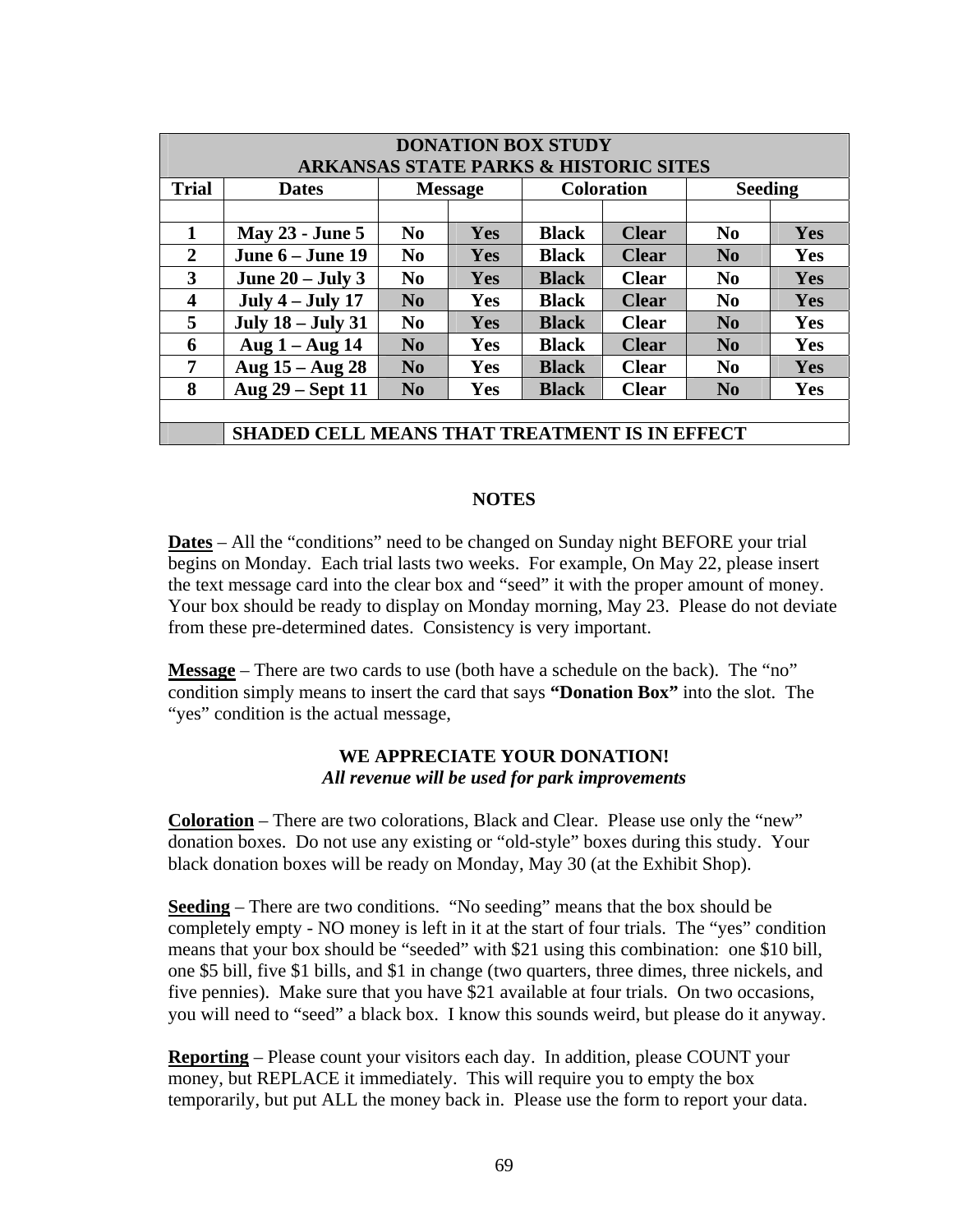# APPENDIX C

Donation Collection Sheet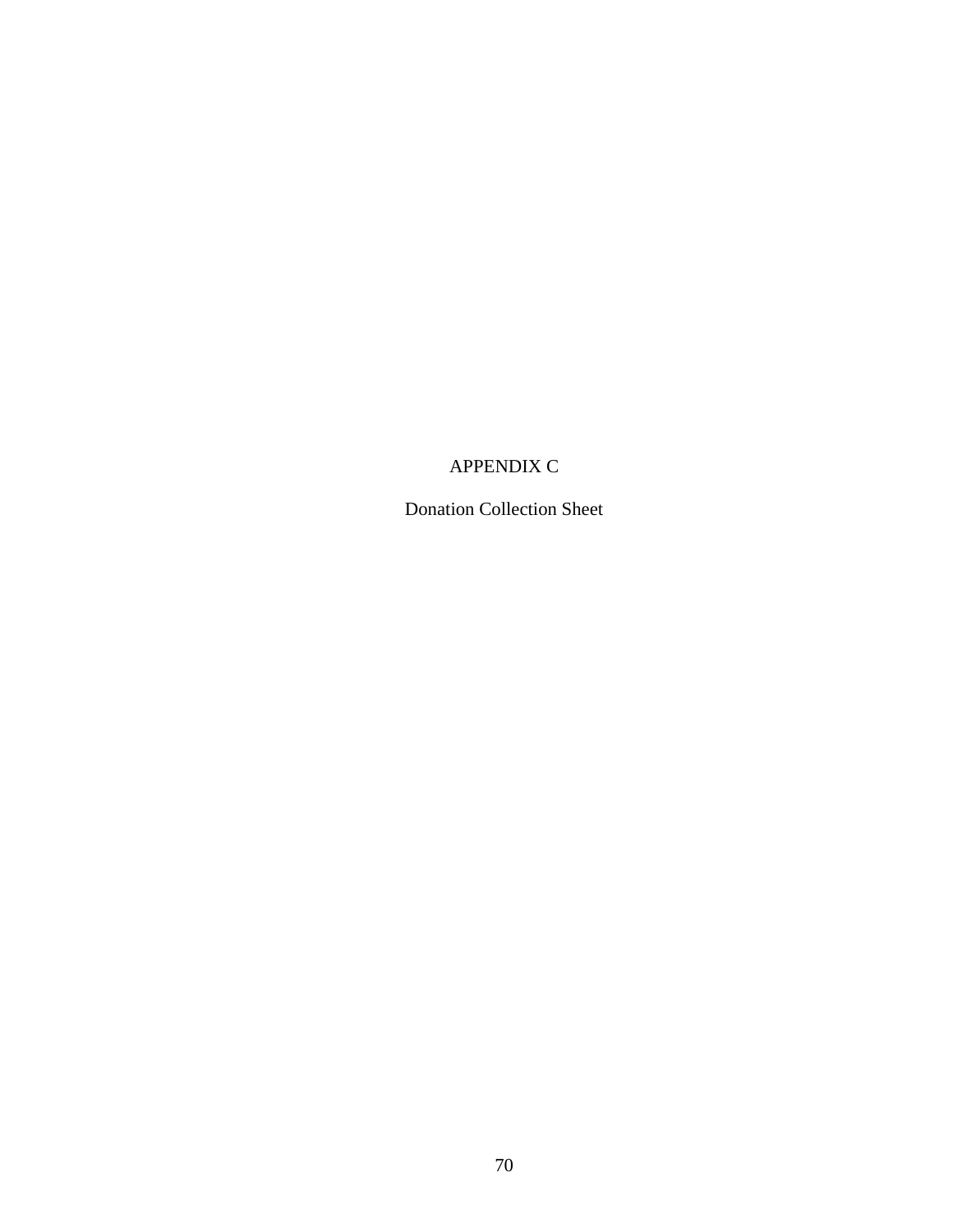#### **ARKANSAS STATE PARKS DONATION BOX STUDY**

Park Name: \_\_\_\_\_\_\_\_\_\_\_\_\_\_\_\_\_\_\_\_\_\_\_\_\_\_\_\_\_\_\_\_\_\_\_\_

Trial: \_\_\_\_\_\_

Starting Date: \_\_\_\_\_\_\_\_\_\_\_\_\_\_\_\_\_\_\_\_\_\_\_\_\_\_\_\_\_\_\_\_\_\_\_\_

Ending Date: \_\_\_\_\_\_\_\_\_\_\_\_\_\_\_\_\_\_\_\_\_\_\_\_\_\_\_\_\_\_\_\_\_\_\_\_

| Day            | Day of Week | <b>Visitor Count</b> | <b>Donation Amount</b> |
|----------------|-------------|----------------------|------------------------|
|                |             |                      |                        |
|                | Monday      |                      |                        |
| $\overline{2}$ | Tuesday     |                      |                        |
| 3              | Wednesday   |                      |                        |
| 4              | Thursday    |                      |                        |
| 5              | Friday      |                      |                        |
| 6              | Saturday    |                      |                        |
| 7              | Sunday      |                      |                        |
| 8              | Monday      |                      |                        |
| 9              | Tuesday     |                      |                        |
| 10             | Wednesday   |                      |                        |
| 11             | Thursday    |                      |                        |
| 12             | Friday      |                      |                        |
| 13             | Saturday    |                      |                        |
| 14             | Sunday      |                      |                        |

Park Employee: \_\_\_\_\_\_\_\_\_\_\_\_\_\_\_\_\_\_\_\_\_\_\_\_\_\_\_\_\_\_

Contact Information: (Phone) \_\_\_\_\_\_\_\_\_\_\_\_\_\_\_\_\_\_\_\_\_\_\_ (Email) \_\_\_\_\_\_\_\_\_\_\_\_\_\_\_\_\_\_\_\_

University Contact:

Adam Loftin Dr. Mark Morgan University of Missouri University of Missouri Phone: 573-639-0984 Columbia, MO Email: [acl7f4@mizzou.edu](mailto:acl7f4@mizzou.edu) Phone: (573) 882-9525

Graduate Student Dept. of Parks, Recreation & Tourism FAX: (573) 882-9526 Email: [markmorgan@missouri.edu](mailto:markmorgan@missouri.edu)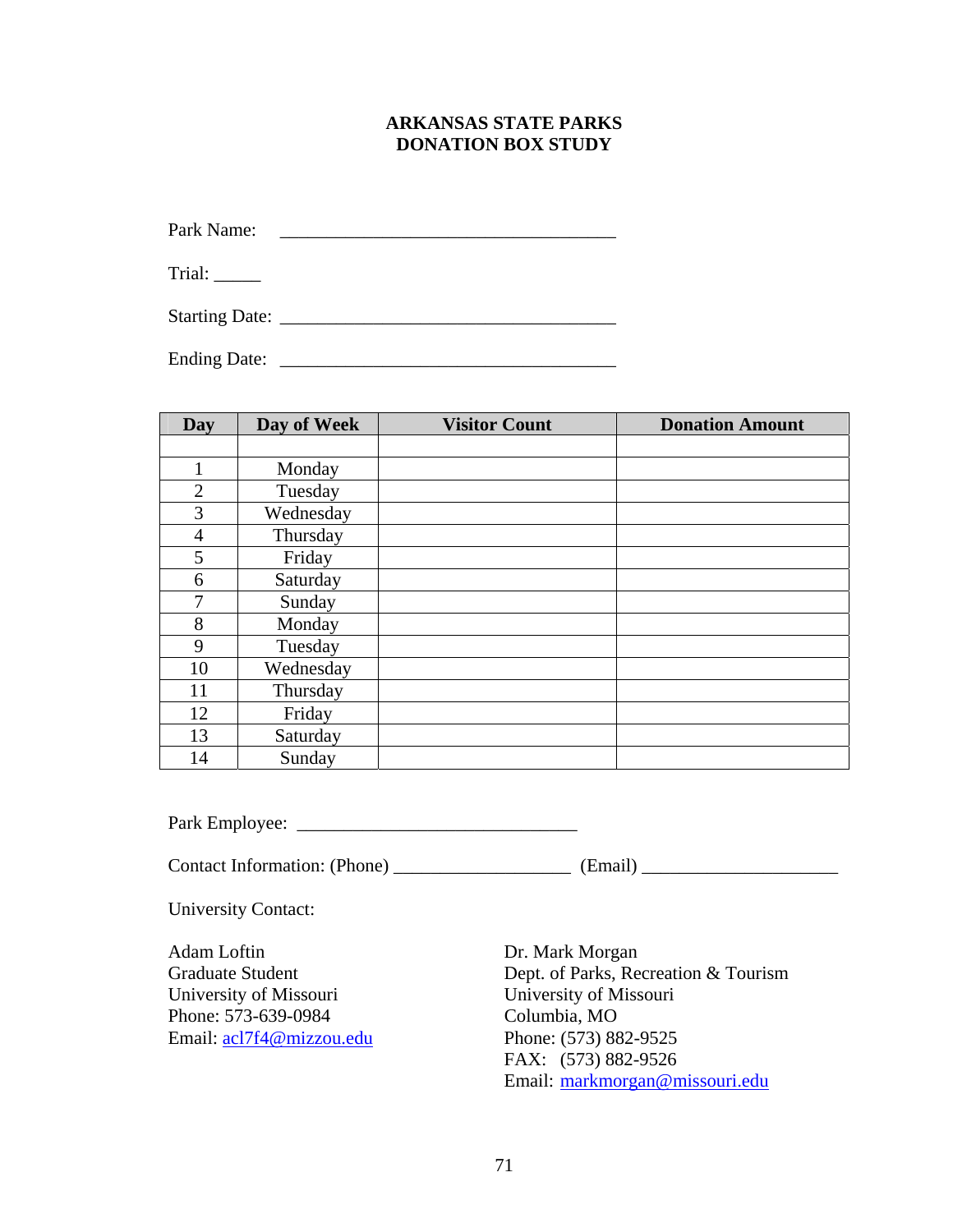# APPENDIX D

Permission Letter to Arkansas State Parks Director